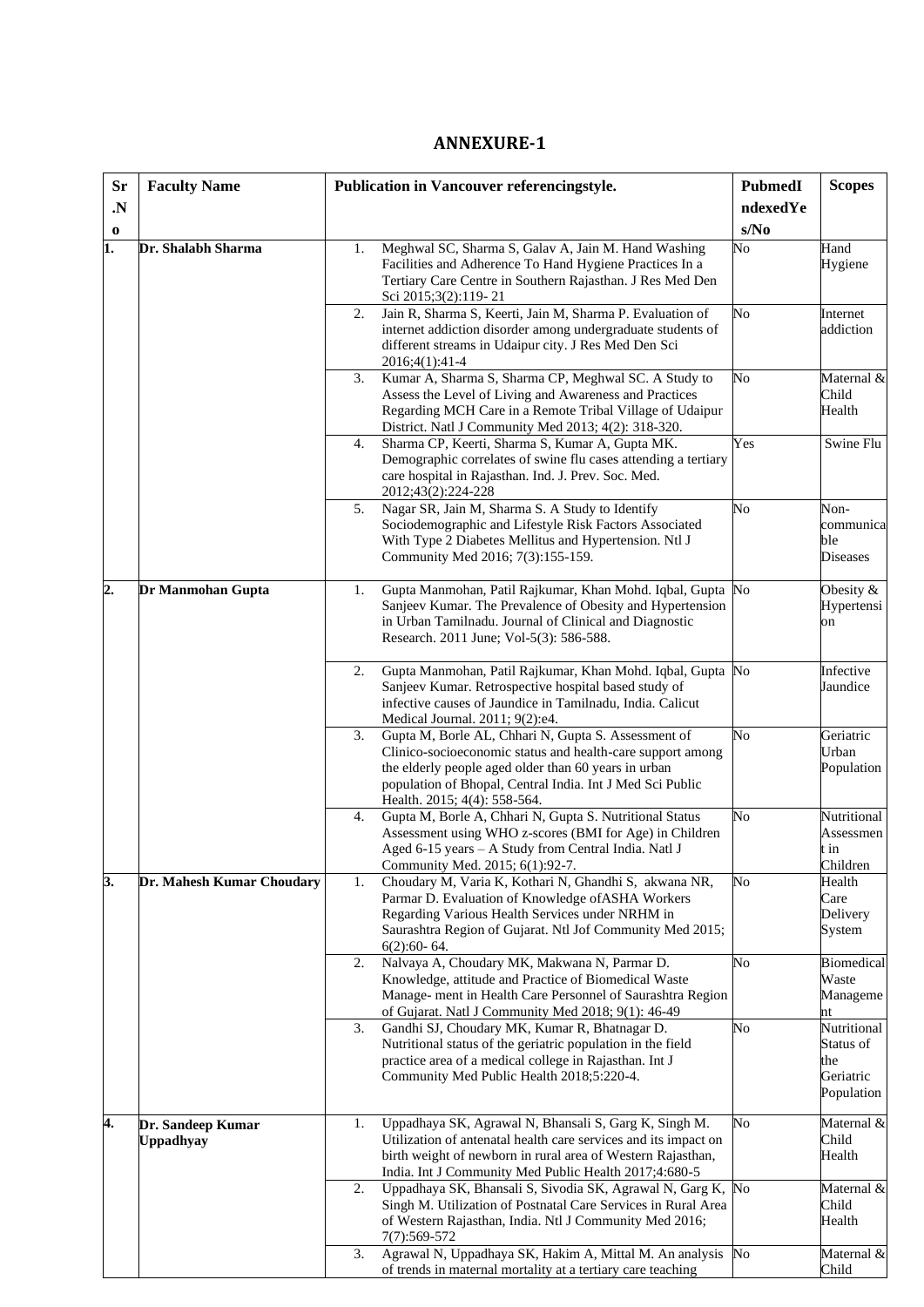|    |                                   |    | hospital of Western Rajasthan, India: a four year retrospective<br>study. Int J Community Med Public Health 2017;4:864-7                                                                                                                                                                                                                     |                        | Health                                             |
|----|-----------------------------------|----|----------------------------------------------------------------------------------------------------------------------------------------------------------------------------------------------------------------------------------------------------------------------------------------------------------------------------------------------|------------------------|----------------------------------------------------|
|    |                                   | 4. | Singh M, Uppadhaya SK, Bhansali S, Saini JP, Afzal H,<br>Meena R. Animal Bite Cases in Western Rajasthan, India: A<br>Retrospective Study 2009-2015. Scholars Academic Journal<br>of Biosciences (SAJB), Sch Acad J Biosci. 2016;4(6):483-7                                                                                                  | No                     | Rabies                                             |
|    |                                   | 5. | Meena JK, Verma A, Upadhyay SK. Opportunistic screening<br>for detection and socio-epidemiological risk assessment of<br>oral cancer patients in rural Jodhpur, India. Indian J Med<br>Paediatr Oncol 2018;39:452-5.                                                                                                                         | Yes                    | Oral cancer                                        |
|    |                                   | 6. | Uppadhaya SK, Verma M. Caesarean section: an epidemic.<br>Int J Community Med Public Health 2018;5:xxx-xx                                                                                                                                                                                                                                    | $\overline{N_{O}}$     | Maternal &<br>Child<br>Health                      |
|    |                                   | 7. | Sharma M, Uppadhaya SK. Assessment of Knowledge and<br>Practice about Biomedical Waste Management and<br>Associated Factors among Health Care Personnel in a Public<br>Hospital of Rajasthan. Int J Scientific Research. 2019; 21-23.                                                                                                        | No                     | <b>Biomedical</b><br>Waste<br>Manageme<br>nt       |
| 5. | Dr. Sumit Audichya                | 1. | Audichya S, Pavithra H, Harikrishnan V, Akshaya KM. Risk<br>factors for noncommunicable diseases among transport and<br>security personnel of a health sciences university in coastal<br>Karnataka. Int J Community Med Public Health 2020;7:xxx-<br>XX                                                                                      | No                     | $\overline{\text{Noncomm}}$<br>unicable<br>Disease |
| 6. | Dr.Shalini Jain                   | 1. | Jain S, Mandowara V.L. Trend study and Forecasting of SO2 No<br>and NO2 in Jaipur. Indian J. Environmental Protection,<br>Vol.40, No.5, May2020, 493-500                                                                                                                                                                                     |                        | Environme<br>ntal<br><b>Statistics</b>             |
|    |                                   | 2. | Shalini jain, Dr. V. L. Mandowara. trend analysis and<br>forecasting of pm10 level in air of rajasthan state. Our<br>Heritage Journal, Volume 22, No 1, 2020, 295-306                                                                                                                                                                        | No                     | Environme<br>ntal<br><b>Statistics</b>             |
| 7  | Dr. Anupam Kumar<br><b>Bansal</b> | 1. | Cheiloscopy – a lip print study., Indian journal of forensic<br>medicine and toxicology, vol. 13, no.2, april-june, 2019,                                                                                                                                                                                                                    | No                     | Yes                                                |
|    |                                   | 2. | Ethical climate and its effect in teaching hospital: A vision<br>from 3 eye, JIAFM, vol 41, no.1, jan-march 2019                                                                                                                                                                                                                             | No                     | Yes                                                |
|    |                                   | 3. | Ethical Principles in Hospital Settings - Perceptions of Intern<br>Doctors of Tertiary Care Hospital, Indian journal of forensic<br>medicine and toxicology, vol. 37, no. 2, july $-$ dec, 2020                                                                                                                                              | $\overline{\text{No}}$ | Yes                                                |
| 8  | Dr. Chetan Kumar                  | 1. | Study of relationship between menstrual cycle and hanging,<br>Medicolegal update-, Vol-16, no.2, Jul-Dec 2016, 23-25.                                                                                                                                                                                                                        | No                     | Yes                                                |
|    |                                   | 2. | Fractures of Hyoid bone and Thyroid cartilage in Hanging<br>an Autopsy study", Medicolegal update- Vol. 16, No. 2, Jul-<br>Dec 2016, 146-149                                                                                                                                                                                                 | Yes                    | Yes                                                |
|    |                                   | 3. | Medicolegal study of Homicidal Deaths in East Delhi, Journal<br>of Forensic Medicine & Toxicology, Vol. 32 No. 2, July<br>September 2015, 30-33                                                                                                                                                                                              | Yes                    | Yes                                                |
|    |                                   | 4. | Epidemiology of cases of hanging at Vadodara, Gujarat, No<br>IRPMS, Vol-1, no.2, Apr-Jun 2015, 23-26., Vol. 31 No.<br>3048/MLU/2014                                                                                                                                                                                                          |                        | N <sub>0</sub>                                     |
|    |                                   | 5. | Autopsy study of sudden death in Younger aged people of <sup>No</sup><br>central Gujarat, IRPMS, Vol-1, no.1, Jan-Mar 2015, 11-15.                                                                                                                                                                                                           |                        | No                                                 |
|    |                                   | 6. | Study of Histopathological changes in fatal poisoning in <sup>No</sup><br>Vadodara region of Gujarat", IRPMS, Vol-1, no.1, Jan-Mar<br>2015,                                                                                                                                                                                                  |                        | No                                                 |
|    |                                   | 7. | Comparison of Small Group Discussions and Didactic<br>Lectures in Forensic Medicine, Indian Journal of Legal<br>Medicine, Vol-1, no. 2, Jul - Dec 2019, 49-54.                                                                                                                                                                               | No                     | N <sub>o</sub>                                     |
| 9  | Dr. Surender Kumar Meena          | 1. | Arun Gaur, Surender Kumar Meena, Ramavtar Bairwa,<br>Daulat Meena, Rajan Nanda, Shiv Raj Sharma, Govind<br>Rajawat, Clinico-radiological Presentation of COVID-19<br>Patients at a Tertiary Care Center at Bhilwara Rajasthan,<br>India: A descriptive case series, Journal of The Association of<br>Physicians of India, July 2020;68:62-66 |                        |                                                    |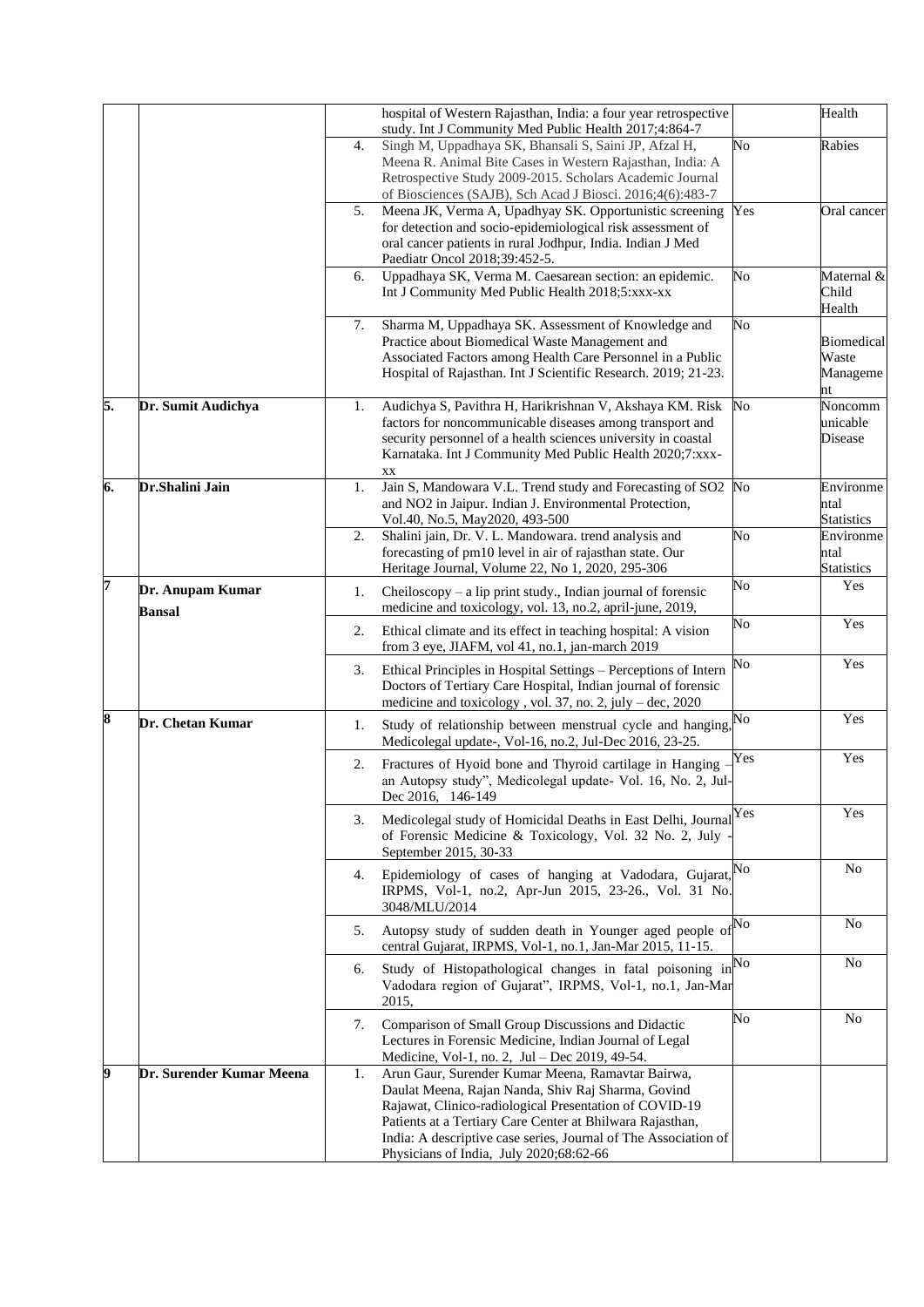|    |                                                                                           | 2. | Veerbhan lal Chanchlani, Arun Gaur, Surender Kunar Meena,<br>Rakesh Garg, Rajan Nanda, Psychological effect on corona<br>pandemic in suspected and positive cases in Bhilwara district<br>in Rajasthan: An Obsevation study. MedPulse Internatinal<br>Journal of Psychology. September 2020; 15(3): 13-15         | <b>YES</b> | <b>YES</b> |
|----|-------------------------------------------------------------------------------------------|----|-------------------------------------------------------------------------------------------------------------------------------------------------------------------------------------------------------------------------------------------------------------------------------------------------------------------|------------|------------|
|    |                                                                                           | 3. | Manish Kumar Singhal, Arun Gaur, Surender Meena, A<br>Hospital Based Prospective Study to Correlatethe Six Minute<br>Walk Test, Clinical and Radiological Parameters inCOPD<br>patients, A Prospective Study, HECS International journal of<br>Communityb Health and Medical Research, July-October<br>2020; 6(3) |            | <b>YES</b> |
| 10 | Dr. Virendra Sharma<br><b>Associate Professor</b><br>(Anaesthesia)                        | 1. | Evaluation of Recovery Profiles of Different Anesthetic No<br>Techniques for Ambulatory Anorectal Surgery                                                                                                                                                                                                         |            |            |
|    |                                                                                           | 2. | Comparative study of supracondylar fracture of humerus in<br>children treated with closed reduction and close reduction<br>with $k$ –wire fixation                                                                                                                                                                | No         |            |
|    |                                                                                           | 3. | Comparative evaluation of hemodynamic stability and $\mathbb{N}^{\text{O}}$<br>recovery during conscious sedation by dexmedetomidine with<br>fentanyl v/s ketamine with fentanyl in dilatation and curettage                                                                                                      |            |            |
|    |                                                                                           | 4. | A comparison between intrathecal nalbuphine versus fentanyl $N^O$<br>as an adjuvant with 0.5% hyperbaric bupivacaine for<br>postoperative analgesia in patients undergoing lower segment<br>cesarean section                                                                                                      |            |            |
|    |                                                                                           | 5. | Comparative study of different doses of dexmedetomidine as<br>an adjuvant to intrathecal hyperbaric bupivacaine in lower<br>limb orthopaedic surgeries                                                                                                                                                            | No         |            |
|    | 11 Dr. Ramesh Chandra<br><b>Maheshwari</b><br><b>Associate Professor</b><br>(Anaesthesia) | 1. | A Small Dose Clonidine prolongs post operative analgesia<br>after sciatic femoral nerve block with 0.75% rpoivacaine for<br>foot surgery: A Hospital Based Study                                                                                                                                                  | No         |            |
|    |                                                                                           | 2. | Comparative study of different doses of dexmedetomidine as<br>an adjuvant to intrathecal hyperbaric bupivacaine in lower<br>limb orthopaedic surgeries                                                                                                                                                            | No         |            |
|    |                                                                                           | 3. | A comparison between intrathecal nalbuphine versus fentanyl<br>anadjuvant with 0.5% hyperbaric bupivacaine for<br>as<br>postoperative analgesia in patients undergoing lower segment<br>cesarean section                                                                                                          | No         |            |
|    |                                                                                           | 4. | A comparison between intrathecal nalbuphine versus fentanyl<br>as an adjuvant with 0.5% hyperbaric bupivacaine for<br>postoperative analgesia in patients undergoing lower segment<br>cesarean section                                                                                                            | No         |            |
|    |                                                                                           | 5. | Comparative study of different doses of dexmedetomidine as<br>an adjuvant to intrathecal hyperbaric bupivacaine in lower<br>limb orthopaedic surgeries                                                                                                                                                            | No         |            |
| 12 | Dr. Chitra Purohit                                                                        | 1. | Chitra Purohit. Peroxidative stress and nutrient antioxidant<br>status in periodontal disease.International journal of biological<br>& medical research 2013; 4(2):3189-3191                                                                                                                                      |            |            |
|    |                                                                                           | 2. | Chitra Purohit, Suman Jain. Enzyme activities of<br>AKP, CPK, SGOT, & LDH in blood serum of malaria patients.<br>Word Journal pharmaceutical research. 2014;vol 3 issue 6,<br>1498-1504                                                                                                                           |            |            |
|    |                                                                                           | 3. | Chitra Purohit, Suman Jain, Jaspreet Kaur. Total antioxidant<br>avtivity - A biomarker in oral precancer patients. International<br>journal of current research and review.oct 2014; vol 6, issue<br>20, 21-24.                                                                                                   |            |            |
|    |                                                                                           | 4. | Chitra Purohit, Preeti Agarwal, Mahesh Kumar Choudary,<br>Anuj Modi, and Onjal Taywade and Introduction of<br>objectively structured viva examination (OSVE) in                                                                                                                                                   |            |            |
|    |                                                                                           |    | formative assessment in undergraduate pathology students.<br>Journal of research in medical education & ethics, dec 2018;<br>vol 8 (special issue), 556-561.                                                                                                                                                      |            |            |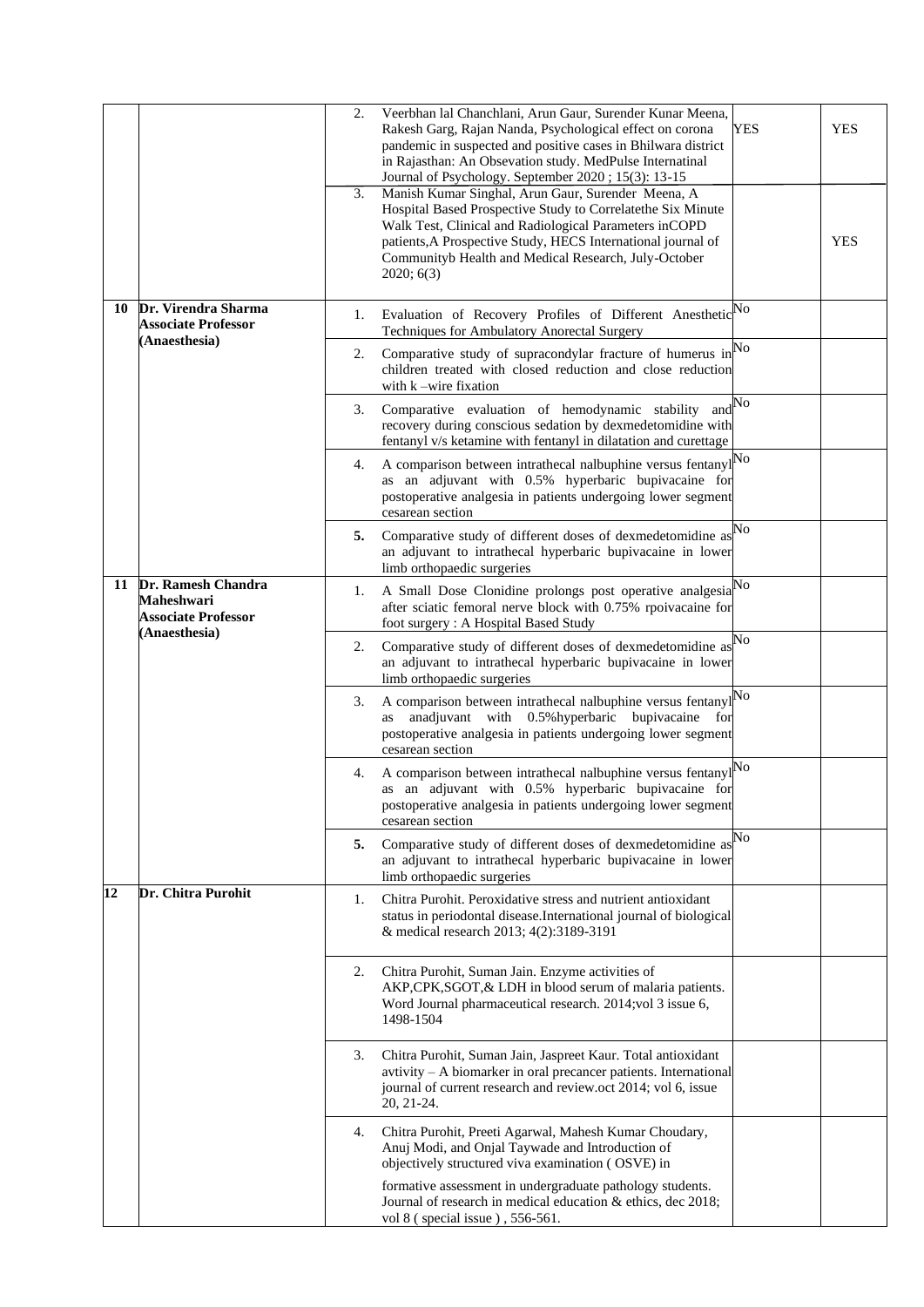|    |                   | 5. | Chitra Purohit, Ritu Bhatnagar, Preeti Agarwal, Anju Bapna.<br>Assessment of renal profile in liver cirrhosis patients : an<br>observational study. International journal medical research                                                                                                         |     |     |
|----|-------------------|----|----------------------------------------------------------------------------------------------------------------------------------------------------------------------------------------------------------------------------------------------------------------------------------------------------|-----|-----|
|    |                   |    | professionals, jan 2019; 5(1) 102-105.                                                                                                                                                                                                                                                             |     |     |
|    |                   | 6. | Ritu Bhatnagar, Chitra Purohit, Anju Bapna. A Study on<br>Bacterial Flora Found on Fingerprint Scanners of Biometric<br>Attendance Devices at a tertiary Care Hospital of Southern<br>Rajasthan. Indian Journal of Basic & Applied Medical<br>Research; December 2019: Vol.-9, Issue-1, P.492-496. |     |     |
|    |                   | 7. | K R Sharma, Ram Kumar Singh, Abhishek Laddha, Chitra<br>Purohit, Y K Bolya. Vitamin D Status Among the Elderly<br>persons of south Rajasthan - A Prospective Observational<br>Study. International Archives of BioMedical and Clinical<br>Research.; Oct-Dec 2017: Vol-3, Issue-4                  |     |     |
| 13 | Dr. Rachit Saxena | 1. | Durgesh Nandini, Rachit Saxena. To study of serum calcium<br>level in pulmonary tuberculosis patients. IJMSIR, June 2018;<br>$3(3), 169 - 170.$                                                                                                                                                    |     |     |
|    |                   | 2. | Durgesh Nandini, Rachit Saxena. To study lipid profile in<br>patients with chronic cough. IJMSIR, June 2018; 3(3), 181-<br>182.                                                                                                                                                                    |     |     |
|    |                   | 3. | Reena Jain, Pankaj Jain, Rachit Saxena A study of Serum<br>Total Calcium in pre-eclampsia at medical college hospital<br>rajasthan International Journal of Medical Science and<br>innovative research. IJMSIR, June 2018; 3(3), 171-172.                                                          |     |     |
|    |                   | 4. | Reena Jain, Pankaj Jain, Rachit Saxena. To study Liped<br>profile status in Chronic Obstructive Pulmonary disease<br>patients. International Journal of Medical Science and<br>innovative research. IJMSIR, June 2018; 3(3),178-180.                                                               |     |     |
|    |                   | 5. | Reena Jain, Pankaj Jain, Rachit Saxena. To study of serum<br>lactate dehydrogenase in Chronic Obstructive Pulmonary<br>Disease. IJMSDR, 2018;2(3),54-56.                                                                                                                                           |     |     |
|    |                   | 6. | Reena Jain, Pankaj Jain, Rachit Saxena. A study of lipid<br>profile in diabetes mellitus in type 2 patients. IJCAR, June<br>2018;7(6D),13345-13346.                                                                                                                                                |     |     |
| 14 | Dr. Prerna Bansal | 1. | Kulkarni E.G, Bidwe S, Bansal P, Shaker I.A. Effect of a<br>polyhedral formulation in management of diabetic<br>nephropathy. IJMSIR Dec 21; Vol 6(6).                                                                                                                                              | Yes | Yes |
|    |                   | 2. | Jain S, Bansal P, Rajneesh et al. Evaluation of some minerals<br>and vitamins in cord blood from rural and urban population of<br>Udaipur region. AJPCR; July 21, Vol 14(7), 90-92.                                                                                                                |     |     |
|    |                   | 3. | Bansal A, Bansal P et al. Ethical climate and its effect in<br>teaching hospital: A vision from 3 <sup>rd</sup> eye JIAM; Jan 2019,<br>$41(1):45-49.$                                                                                                                                              |     |     |
|    |                   | 4. | Bansal P, Shaker I.A. et al. Assessment of Inflammatory<br>markers in Pre-eclampsia, IJMB, Dec 18, Vol 22(2); 138-142.                                                                                                                                                                             |     |     |
|    |                   | 5. | Bansal P, Jain S et al. Correlation of HS-CRP levels with<br>MAP and serum calcium in women with mild and severe pre-<br>eclampsia, Int. J of Biochem research and review, Aug 2018;                                                                                                               |     |     |
|    |                   | 6. | Vol $23(1)$ ; 1-9<br>Bansal P, Bansal A et al. Correlation between Fibrinogen and<br>MAP levels in Pre-eclamptic women, Ind. J. applied research<br>, Oct 2015; vol 5(10);2249-555                                                                                                                 |     |     |
|    |                   | 7. | Bansal P et al. Association of TNF-a and uric acid in women<br>with pre-eclampsia, Int. J. of Med. Sci. and Public health,<br>2013; Vol 2(4): 2277-338 x ISSN:2320-4664.                                                                                                                           |     |     |
|    |                   | 8. | Kaushik GG, Sharma S, Sharma R, Mittal P. Association of<br>gamma geutamyl transferase and insulin resistance markers in<br>healthy obese children. JAPI, Oct 2009; Vol 6(4): 95-98.                                                                                                               |     |     |
| 15 | Dr.Reena Jain     | 1. | Reena Jain, Pankaj Kumar Jain, Ketan Mangukiya - study of<br>serum amylase in the patients of Type 2 Diabetes Mellitus<br>International Journal of Science and Nature IJSN vol 5(3)<br>2014: 553-556.                                                                                              |     | Yes |
|    |                   | 2. | Pankaj Jain, Reena Jain, Ketan Mangukiya, Avdhesh Kumar<br>Sharma, Umesh Kumar Pareek, Neha Sharma, Mali K.L.<br>study of Hematological changes in Plasmodium vivex and<br>Plasmodium falciparum Malaria. Intenational Journal of<br>advanced Biological Research (IJABR) Vol.5(1) 2015:11-14      |     | Yes |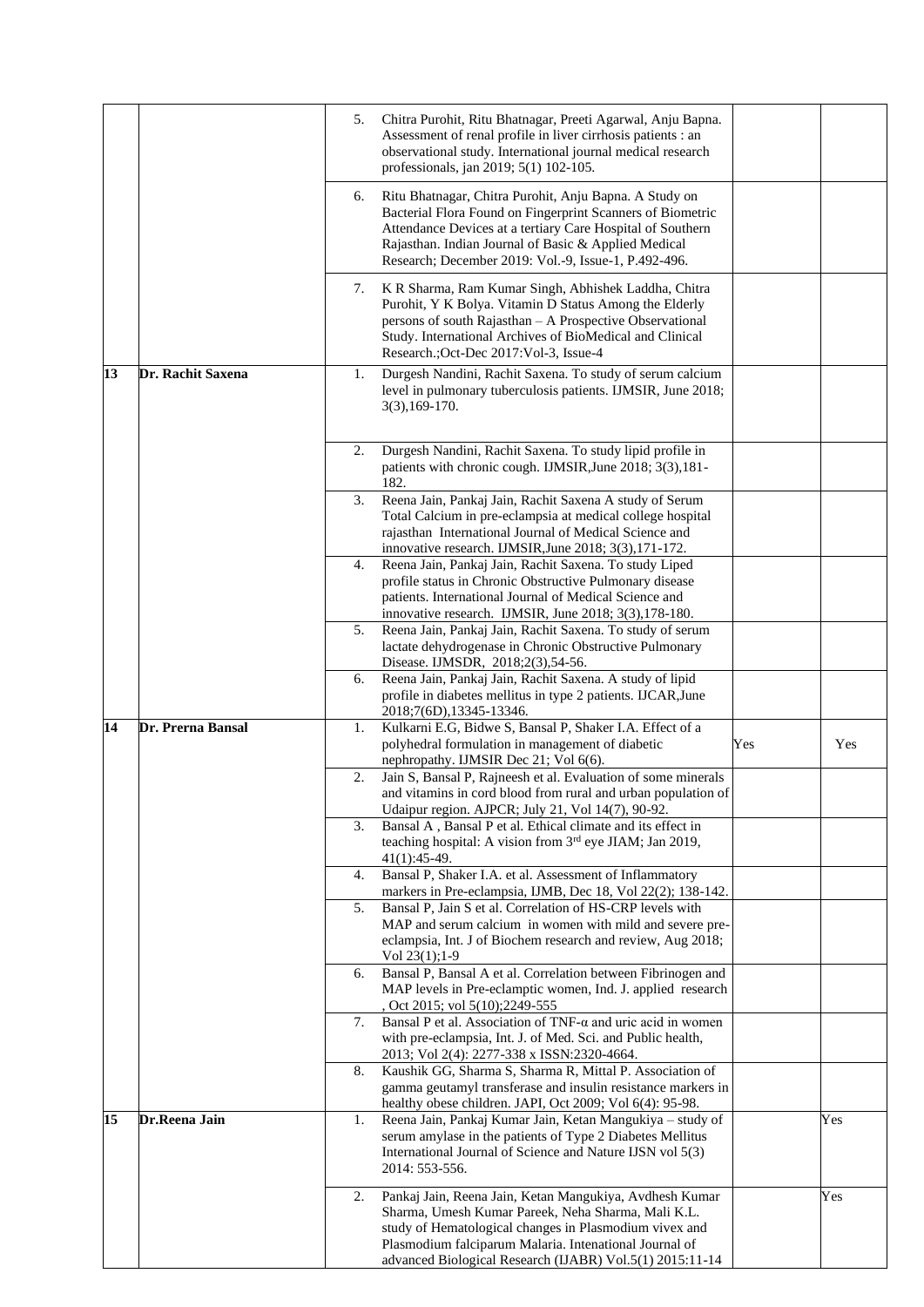|    |                  | 3. | Pankaj Jain, Reena Jain. Mali K.L., Ketan Magukiyak, Effect<br>of cigarette smoking on hematology Parameters, comparison<br>between male smokers and non smokers. International Journal<br>of Science and Nature (I.J.S.N) Vol.5(4) 2014:742-743                                                                                                                          |            | Yes |
|----|------------------|----|---------------------------------------------------------------------------------------------------------------------------------------------------------------------------------------------------------------------------------------------------------------------------------------------------------------------------------------------------------------------------|------------|-----|
|    |                  | 4. | Sangeeta Chauhan, Praibha Mehta, M.L Suhalka, Reena Jain<br>and rupa Chauhan - effect of cigarette, smoking on Peak<br>expiratory flow rate. Global Journal of Bio-Science and Bio-<br>technology G.J.B.B Vol.3(4) 2014:398-401                                                                                                                                           |            |     |
|    |                  | 5. | Reena Jain, Pankaj Jain, Rachit Saxena A study of Serum<br>Total Calcium in pre-eclampsia at medical college hospital<br>rajasthan International Journal of Medical Science and<br>innovative research. IJMSIR. Vol(3) Issue-3, June 2018, Page<br>No:171-172.                                                                                                            |            | Yes |
|    |                  | 6. | Reena Jain, Pankaj Jain, Rachit Saxena. To study Liped<br>profile status in Chronic Obstructive Pulmonary disease<br>patients. International Journal of Medical Science and<br>innovative research (IJMSIR) Vol.3 Issue 3 June 2018 Page<br>no:178-180.                                                                                                                   |            |     |
|    |                  | 7. | Reena Jain, Pankaj Jain, Rachit Saxena. To study of serum<br>lactate dehydrogenase in Chronic Obstructive Pulmonary<br>Disease. Instenation journal of medical Science and Diagnosis<br>Reasearch (IJMSDR) Volume 2, Issue-3; May-June: 2018;<br>Page No. 54-56.                                                                                                          |            |     |
|    |                  | 8. | Farzana siddiqui, Reena Jain. Comparative Evaluation of<br>metformin and Combination of Metformin and Sitagliptin in<br>Type II Diabetics Mellitus Patients: A hospital Based Study.<br>International Journal of medical research Professionals P-<br>ISSN: 2454-6356; E-issn: 2454-6364.                                                                                 |            |     |
|    |                  | 9. | Reena Jain, pankaj Jain, Rachit Saxena. A study of lipid<br>profile in diabetes mellitus in type 2 patients. International<br>Journal of current advanced research(IJCAR) 23196475<br>ISSNP2319-6505. Vol.7 issue 6(D); June 2018; Page<br>no:13345-13346.                                                                                                                |            |     |
| 16 | Dr. Tushar Bayla | 1. | Pachori G, Sharma R, Sunaria RK, Bayla T. Scar<br>endometriosis: Diagnosis by fine needle aspiration. J Cytol<br>2015;32:65-7.                                                                                                                                                                                                                                            | <b>YES</b> | YES |
|    |                  | 2. | Pachori G, Meena US, Sunaria RK, Pachori P, Jethani N,<br>Bayla T. Histopathological study of ovarian tumors in Ajmer<br>region. Int J Med Sci Public Health 2016;5: 1400-1403.                                                                                                                                                                                           | NO         | NO  |
|    |                  | 3. | Pachori G, Puri GR, Pachori S, Bayla T.<br>Immunohistochemistry for detection of ER (Estrogen<br>Receptor), PR (Progesterone Receptor) and HER2/neu<br>(Human Epidermal Growth Factor Receptor) receptor status<br>and correlation with histopathological grading in breast<br>carcinoma: A study at a tert. Indian Journal of Applied<br>Research, 201 6 ; 6(9): 534-537 | NO         | NO  |
|    |                  | 4. | Pachori G, Meena RK, Sunaria RK, Pachori P, Bayla T. Study<br>of Haemoglobinopathies and Hb Variants in Ajmer Region,<br>Using HPLC. Int J Med Res Prof. 2017; 3(4):111-17.                                                                                                                                                                                               | NO         | NO  |
|    |                  | 5. | Pachori G, Jain M, Sanadhya S, Bayla T. A Study of<br>Spectrum of Skin Adnexal Tumors in Ajmer Region. Int J<br>Med Res Prof. 2017 Sept; 3(5):84-87.                                                                                                                                                                                                                      | NO         | NO  |
|    |                  | 6. | Pachori G, Toor SS, Jain M, Sharma R, Bayla T. Spectrum<br>of Cutaneous tumors and Cysts at a Tertiary Care<br>Centre.RUHS Journal of Health Sciences.2018;3(4):188-192.                                                                                                                                                                                                  | NO.        | NO  |
|    |                  | 7. | Bayla T, Pachori G, Toor SS, Sharma R. Assessment of Iron<br>Overload and Liver Dysfunction by Estimation of S. Ferritin<br>and Liver Enzymes in -Thalassemia Patient. Int J Med<br>ResTransfusion Dependent Prof. 2019 Sept; 5(5):56-58                                                                                                                                  | NO         | NO  |
|    |                  | 8. | Pachori G, Pachori P, Sharma GK, Bayla T, A study of<br>seasonal variation in dengue fever in Ajmer region(IJSR), Vol<br>9, issue 4 April 2020.                                                                                                                                                                                                                           | NO         | NO  |
|    |                  | 9. | Bayla T, Jain D, Pachori G, Sunaria R, Chaturvedi K,<br>Hydatid Cyst With Unusual Localisation. Indian Journal Of<br>Applied Research. Volume - 10   Issue - 12   December - 2020<br>$: 57-59$                                                                                                                                                                            | NO         | NO  |
|    |                  |    | 10. Pachori G, Toor SS, Sharma R, Bayla T. Utility of image                                                                                                                                                                                                                                                                                                               | YES        | YES |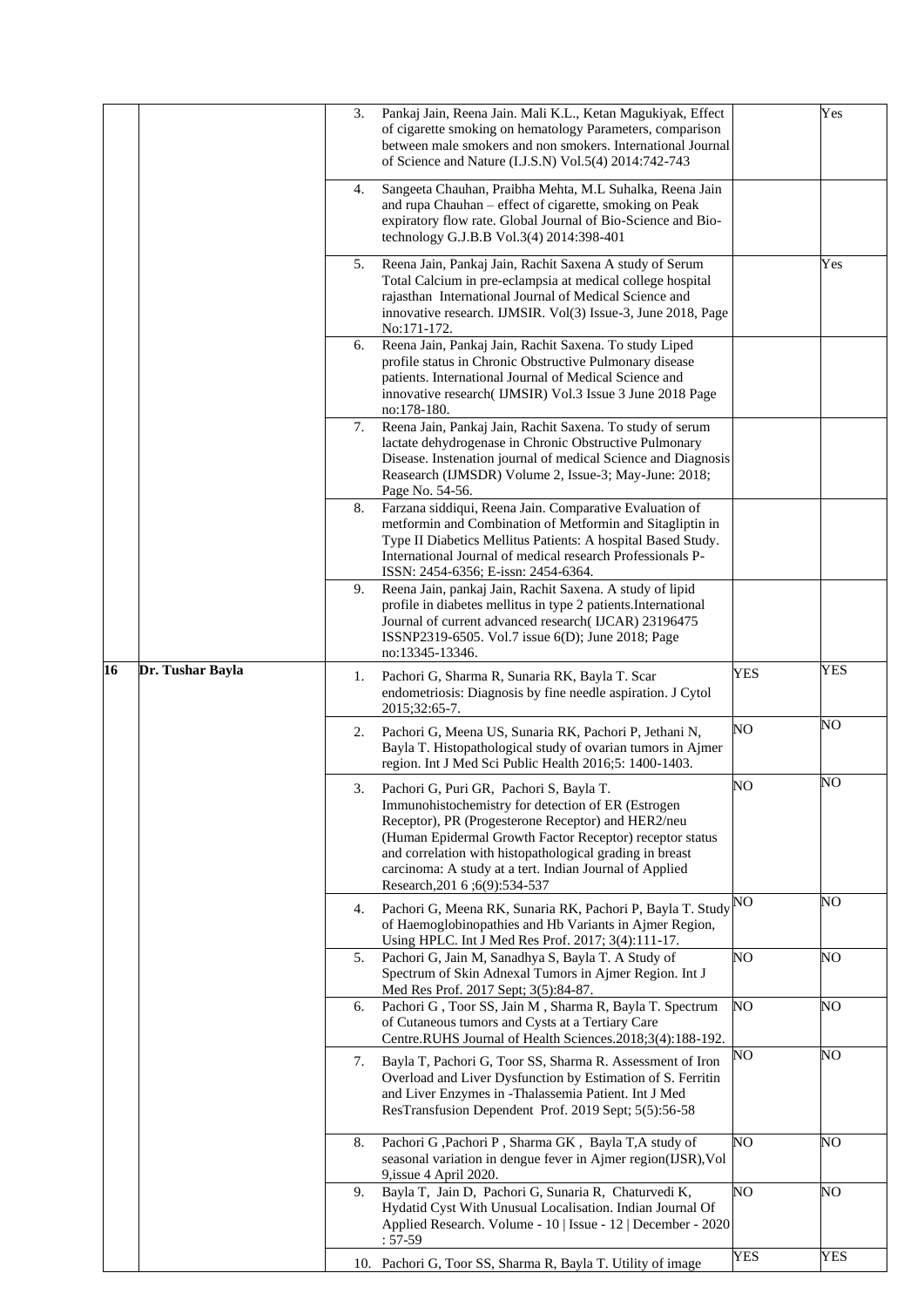|    |                  |    | guided fine needle aspiration cytology in intra-thoracic lesions<br>with emphasis on lung cancer detection. J Cytol 2020;37:136-<br>40.                                                                                                                                                                                                                                                    |     |    |
|----|------------------|----|--------------------------------------------------------------------------------------------------------------------------------------------------------------------------------------------------------------------------------------------------------------------------------------------------------------------------------------------------------------------------------------------|-----|----|
|    |                  |    | 11. Pachori P, Pachori G, Jain M, Bayla T, Analysis And<br>Clinicopathological Correlation Of Skin Biopsy. indian<br>journal of applied research. Volume - 11   Issue - 04   April -<br>$2021:2-6.$                                                                                                                                                                                        | NO  | NO |
| 17 | Dr. Pawan Bansal | 1. | Pawan bansal, sanjay hada et. al. Minimally invasive<br>management for acute small intestinal obstruction: an<br>outcome analysis. International journal of medical research<br>professionals. Volume 3, Issue 03, may 2017                                                                                                                                                                |     |    |
|    |                  | 2. | Sanjay hada, pawan bansal et al. chronic pain in scrotum<br>after vasectomy and its management- a single centre<br>retrospective analysis. International journal of medical<br>research professionals. Issue 03, may 2017                                                                                                                                                                  |     |    |
|    |                  | 3. | Pawan bansal, Vinita bansal et al role of fine needle<br>aspiration cytology in diagnosis of breast lump. International<br>journal of scientific research, volume8, issue-6, june 2019                                                                                                                                                                                                     |     |    |
|    |                  | 4. | Pawan bansal, Vinita bansal et al. clinical study of<br>complicated obstructed inguinal hernia. Global journal for<br>research analysis, volume 8, issue-6, june 2019                                                                                                                                                                                                                      |     |    |
|    |                  | 5. | Pawan bansal, Mahesh kumar choudhary, Vinita bansal.<br>Surgical challenges in abdominal tuberculosis: A study in a<br>newly established tertiary care centre of Rajasthan. JETIER<br>September 2020, volume 7, issue 9,533-536                                                                                                                                                            |     |    |
| 18 | Dr. Amit Singh   | 1. | Anil kumar Sharma, Lal chand jangid, Nagendra singh<br>bhadauria, Amit singh. A Comparative study of reduced<br>port size Mini laparoscopic cholecystectomy (MLC) versus<br>standard four port Conventional laparoscopic<br>cholecystectomy (CLC).Indian journal of Applied<br>research. Volume - $11$   Issue - 01   January - 2021   print<br>ISSN No. 2249 - 555X   DOI: 10.36106/ijar  | Yes |    |
|    |                  | 2. | Bunkar, S.K., Verma, K., Jhunjhunwala, A.Singh A.A<br>Randomized Controlled Clinical Trial of N-Butyl<br>Cyanoacrylate Glue Fixation Versus Tacker Fixation of Mesh<br>in Endoscopic Totally Extraperitoneal Hernia Repair. Indian J<br>Surg (2021). https://doi.org/10.1007/s12262-021-03118-0                                                                                            | Yes |    |
|    |                  | 3. | Shyam bhutra, Nagendra singh bhadauria, Amit singh,<br>Navraj. Application of POMPP Scoring system to predict<br>post operative mortality in patients with perforated peptic<br>ulcer: IS Itreally a practical score for Indian<br>population?Global journal for research analysis. volume -<br>10, ISSUE - 01, JANUARY - 2021 · print ISSN No. 2277 -<br>8160 • DOI: 10.36106/gjra        | Yes |    |
|    |                  | 4. | Nagendra singh bhadauria, pawan kumar, Gunjan Sharma,<br>Amit singh.Role of hyperbilirubinemia, elevated creactive<br>protein and leucocyte count as a predictive factor for<br>appendiceal perforation in acute appendicitis. Paripex - indian<br>journal of research / Volume - 10   Issue - 01   January - 2021<br>PRINT ISSN No. 2250 - 1991   DOI : 10.36106/Paripex.                 |     |    |
|    |                  | 5. | Shiv Kumar Bunkar, Bhoopendra Singh Gora, Amit Singh*,<br>Kush Verma, Kalpana Agarwal, Tushar Ahuja. Effectiveness<br>of 0.5% bupivacain e - soaked sheet of regenerated oxidized<br>cellulose in the gallbladder bed and port – site infiltration of<br>bupivacaine for pain relief after laparoscopic<br>cholecystectomy.International Journal of Surgery Science<br>2019; 3(1): 345-348 |     |    |
|    |                  | 6. | Shruti K Somani, Rekha Porwal, Amit Singh, Aakanksha<br>Soni, Poornima Sagar.                                                                                                                                                                                                                                                                                                              |     |    |
|    |                  | 7. | A Comparative Study of Outcomes in Management of Breast<br>Abscess by Ultrasound Guided Needle Aspiration and<br>Incision and Drainage. International Journal of<br>Contemporary Surgery, Surgery, January-June 2020, Vol.8,<br>No. 1. 46-52.                                                                                                                                              |     |    |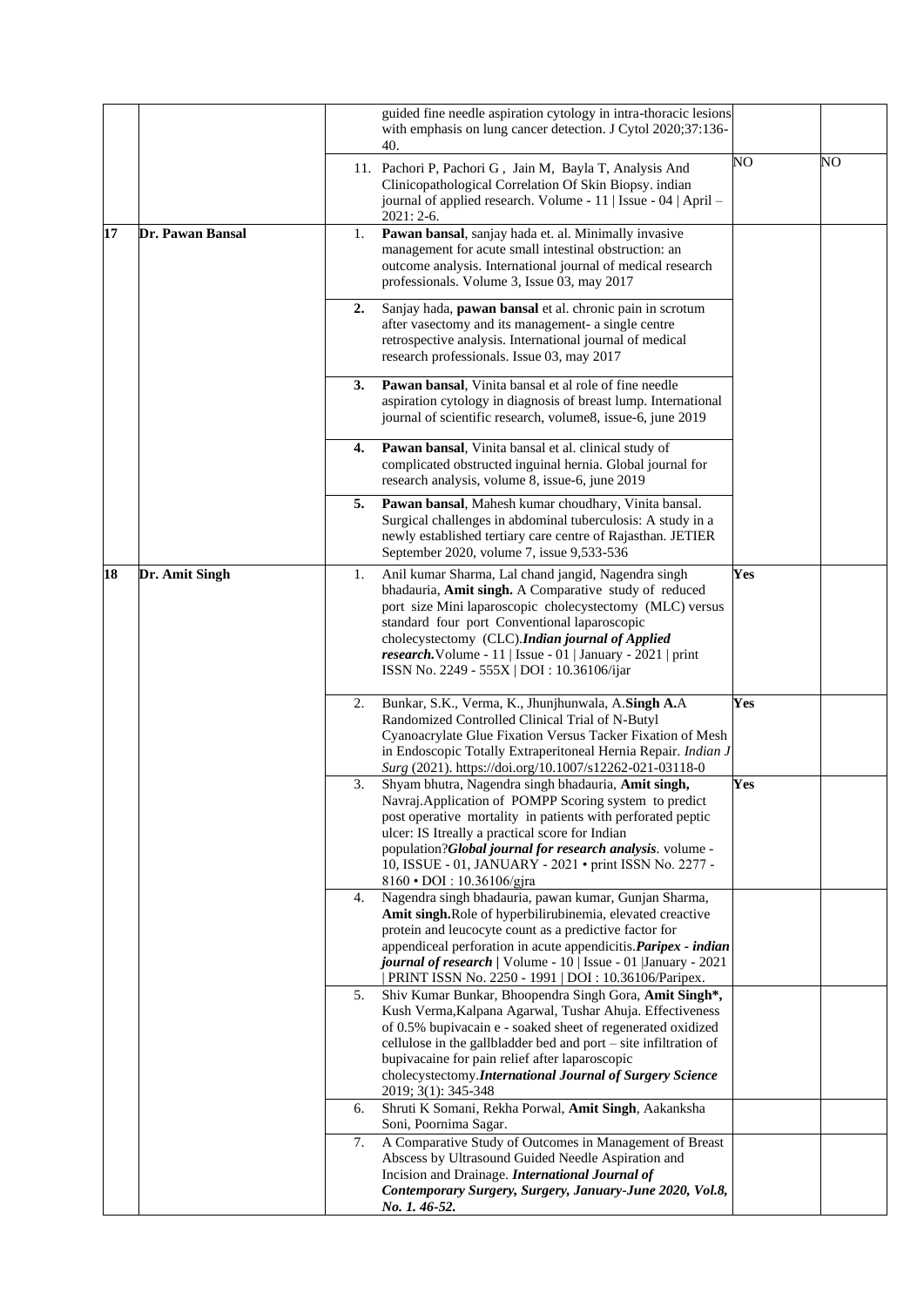|  | 8. | Shivaji H Vidyarthi, Mahesh Kumar Jangir and Amit Singh.<br>A prospective study for comparison between graham's<br>omentopexy v/s figure of eight closures in cases of peptic<br>perforation. International Journal of Surgery Science 2020;<br>$4(2): 142 - 145$                                                                                                      |     |  |
|--|----|------------------------------------------------------------------------------------------------------------------------------------------------------------------------------------------------------------------------------------------------------------------------------------------------------------------------------------------------------------------------|-----|--|
|  | 9. | Rekha Porwal, Aakanksha Soni, Amit Singh*, Shruti K.<br>Somani, Poornima Sagar.                                                                                                                                                                                                                                                                                        | Yes |  |
|  |    | 10. Bile spillage and bacterobilia as risk factors for surgical site<br>infection after laparoscopic cholecystectomy: a prospective<br>study at tertiary care hospital. International Surgery Journal<br>  September 2019   Vol 6   Issue 9.                                                                                                                           | Yes |  |
|  |    | 11. DOI: http://dx.doi.org/10.18203/2349-2902.isj2019xxxx                                                                                                                                                                                                                                                                                                              | Yes |  |
|  |    | 12. Gupta HP, Khichar PR, Porwal R, Singh A, Sharma AK,<br>Beniwal M, et al. The duration of intra-abdominal<br>hypertension and increased serum lactate level are important<br>prognostic markers in critically ill surgical patient's outcome:<br>A prospective, observational study. Niger J Surg 2019; 25:1-<br>8DOI: 10.4103/njs.NJS_7_18.                        |     |  |
|  |    | 13. Mohan Lal Echara, Amit Singh, Gunjan Sharma.Risk<br>Adjusted Analysis of Patients Undergoing Emergency<br>Laparotomy Using POSSUM and P POSSUM Score: A<br>Prospective Study. Niger J Surg 2019; 25:45-51. DOI:<br>10.4103/njs.NJS_11_18                                                                                                                           |     |  |
|  |    | 14. Bhutra S, Singh A, Devpura TP. Emergency ileo-cecal<br>anastomosis with inclusion of appendicular stump in terminal<br>ileal pathology: A newer approach. Niger J Surg. 2018 Jul-<br>Dec; 24(2): 116-120. DOI: 10.4103/njs.NJS_35_17.                                                                                                                              |     |  |
|  |    | 15. Porwal R, Singh A, Jain A, Kumawat G. Evaluation of risk<br>factors associated with hyperbilirubinemia after surgery of<br>perforation peritonitis. Saudi Surg J 2018; 6:34-9.                                                                                                                                                                                     |     |  |
|  |    | 16. Shyam Bhutra, Amit Singh et al. A clinico-observational<br>study of intestinal stoma and their complications. Int Surg J.<br>2019 March; 6(3):691-695. DOI:<br>http://dx.doi.org/10.18203/2349-2902.isj20190816                                                                                                                                                    |     |  |
|  |    | 17. Anil Kumar Sharma, Mukesh Kumar, Amit Singh et al. A<br>prospective randomized study comparing ultrasonic dissector<br>with monopolar electrocautery for dissection in modified<br>radical mastectomy. International Journal of Surgery Science<br>2019; 3(1): 149-153. DOI:<br>https://doi.org/10.33545/surgery.2019.v3.i1c.28                                    |     |  |
|  |    | 18. Amit singh, Umeed singh Parihar et al. To Determine<br>Validation of RIPASA Score in Diagnosis of Suspected Acute<br>Appendicitis and Histopathological Correlation with<br>Applicability to Indian Population: a Single Institute Study.<br>Indian journal of surgery. DOI 10.1007/s12262-018-1731-6.<br><b>Online first 02/02/2018</b>                           |     |  |
|  |    | 19. Nagendra Singh Bhadauria, Amit Singh et al, A Prospective<br>Randomized Comparative Study of Electrocautery versus<br>Scalpel Skin Incisions in Patients Undergoing Elective<br>Inguinal Hernia Repair. New Indian journal of surgery.<br>Volume 8 Number 4, October - December 2017. DOI:<br>https://dx.doi.org/10.21088/nijs.0976.4747.8417.11. page-<br>516-521 | Yes |  |
|  |    | 20. Gupta HP, Sharma A, Porwal R, Singh A*, Sharma AK.<br>Surgical glove perforation: an indiscernible hazard.<br>International Journal of Contemporary Surgery. July-<br>December 2017, Vol.5, No. 2.                                                                                                                                                                 |     |  |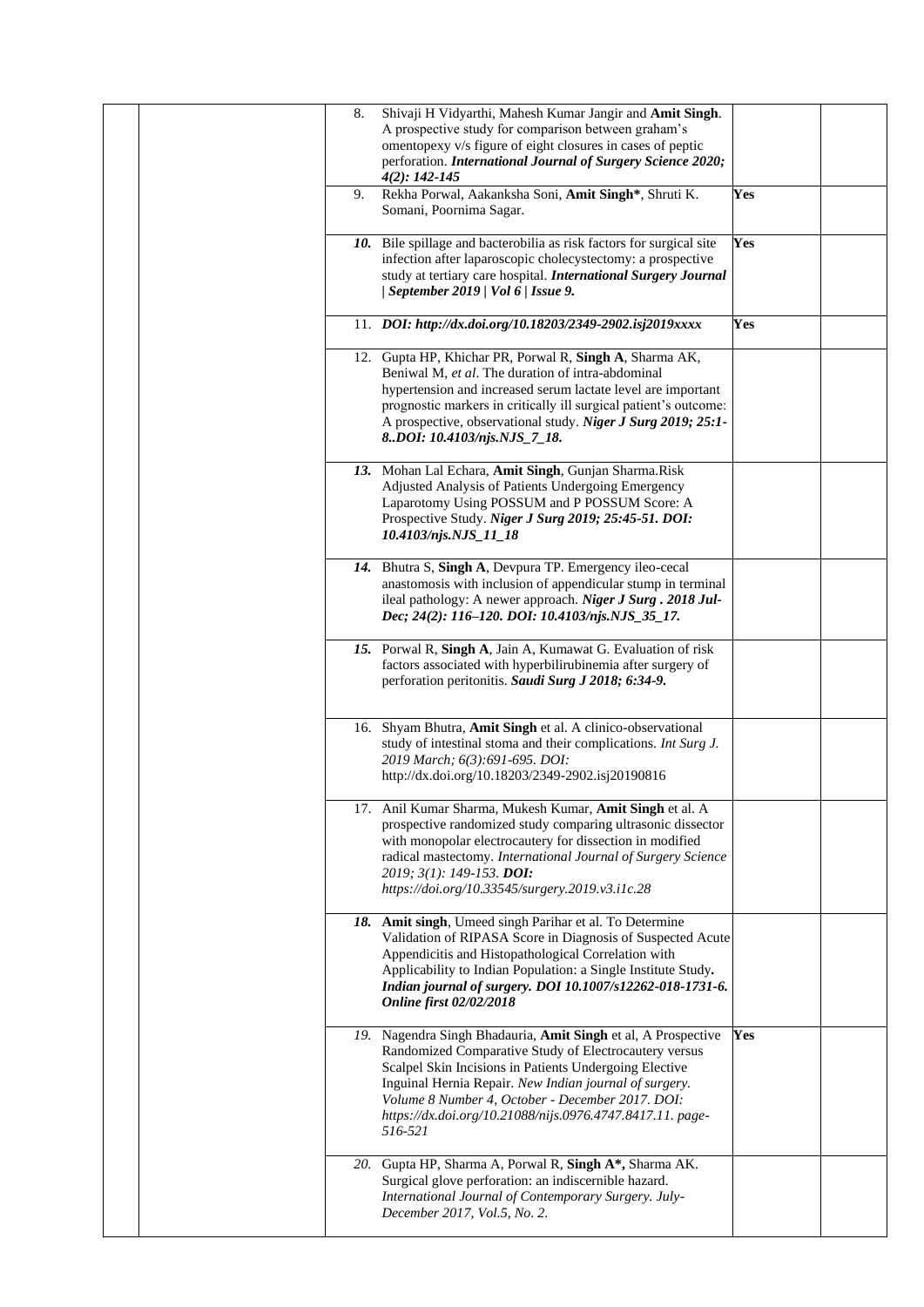| 19 | Dr. Anil K. Gupta     | 1.       | 21. Parihar US, Singh A et al, Evaluation of prognosis in patients<br>with perforation peritonitis using Mannheim's peritonitis<br>index, New Indian journal of surgery. Volume 8 Number2,<br>April June 2017 DOI:<br>https://dx.doi.org/10.21088/nijs.0976.4747.8217.1.<br>Deepesh kumari Agarwal, Anil Gupta. A clinic pathological<br>study of ovarian tumor. International journal of research and<br>review. Vol 5, issue 6, june 2018. |  |
|----|-----------------------|----------|----------------------------------------------------------------------------------------------------------------------------------------------------------------------------------------------------------------------------------------------------------------------------------------------------------------------------------------------------------------------------------------------------------------------------------------------|--|
|    |                       | 2.<br>3. | Anil Kumar Gupta, Deepesh kumari Agarwal,<br>clinicopatological study of breast lesions in a tertiary hospital<br>of Rajasthan. International journal of scientific research. Vol<br>7, issue 7 july 2018<br>Anil Kumar Gupta, Deepesh kumari Agarwal, fibroadenoma<br>of breast; our experience. International journal of research and<br>review. Vol5, issue 7, july 2018.                                                                 |  |
|    |                       | 4.       | Deepesh kumari Agarwal, Anil Kumar Gupta. Comparative<br>study of laparoscopic hystrextomy and abdominal<br>hysterectomy: our experience. International journal of<br>scientific research. Vol 7, issue 7 july 2018                                                                                                                                                                                                                          |  |
| 20 | Dr. Vinod Kumar Yadav | 1.       | Yadav V, Deshmukh AV, Kumar V, . Gangane NM.<br>Expression of HER2/neu Receptor in Epithelial Ovarian<br>Cancers: An Immunohistochemical Pilot Study in Central<br>India. Indian Journal of Gynecologic Oncology. 2021;19:71.                                                                                                                                                                                                                |  |
|    |                       | 2.       | Yadav V, Kumar V, Shrimal R, Deshmukh AV. The need of<br>modifying current undergraduate curriculum in pathology<br>subject from student's perspective. Med J DY Patil<br>Vidyapeeth 0;0:0.                                                                                                                                                                                                                                                  |  |
|    |                       | 3.       | Accepted paper in Journal of Datta Meghe Institute of<br>Medical Sciences University (JDMIMSU, Print ISSN 0974-<br>3901, Online ISSN : 2250-1231) "The need of modifying<br>current teaching in Pathology practical classes - A study from<br>second professional MBBS student's perspective in North<br>India"                                                                                                                              |  |
| 21 | Dr. Reeta Verma       | 1.       | Rita verma, Dinesh Gupta. Clinical study of prognostic<br>factors in perforation peritonitis: An hospital based<br>study.Indian journal of basic and applied medical research.<br>Volume 7, December 2017                                                                                                                                                                                                                                    |  |
|    |                       | 2.       | Rita verma, Vinod kumar Jeengar. Comparision of fasting<br>serum lipid pro file in gall stone patients before and after<br>cholecystectomy. International journal of medical research<br>professionals. Nov , 3(6) 354-356. 2017                                                                                                                                                                                                             |  |
|    |                       | 3.       | Rita verma, Vinod kumar Jeengar. Evaluation of efficacy of<br>various technique of cholecystectomy. International archives<br>of biomedical and clinical research. 2018. 4(2) 01-03                                                                                                                                                                                                                                                          |  |
|    |                       | 4.       | Rita verma, Dinesh Gupta. Retrospective analysis of surgical<br>management of pilonidal sinus disease among patients visiting<br>in tertiary health care centre. Annals of international medical<br>and dental research 2018. 4(2).                                                                                                                                                                                                          |  |
|    |                       | 5.       | Vinod kumar jeengar, Rita verma. A prospective study to<br>evaluate the post operative wound dehiscence rate after<br>midline laparotomy for emergency or elective surgery: An<br>hospital based study. International journal of medical research<br>professionals. 2020 jan;6(1);166-169                                                                                                                                                    |  |
|    |                       | 6.       | Vinod kumar jeengar, Rita verma. A prospective study to<br>evaluate the effectiveness of prolene mesh repair in incisional<br>hernia: An hospital based study. Asian journal of medical<br>research/vol 9/issue 1/ jan-march 2020."                                                                                                                                                                                                          |  |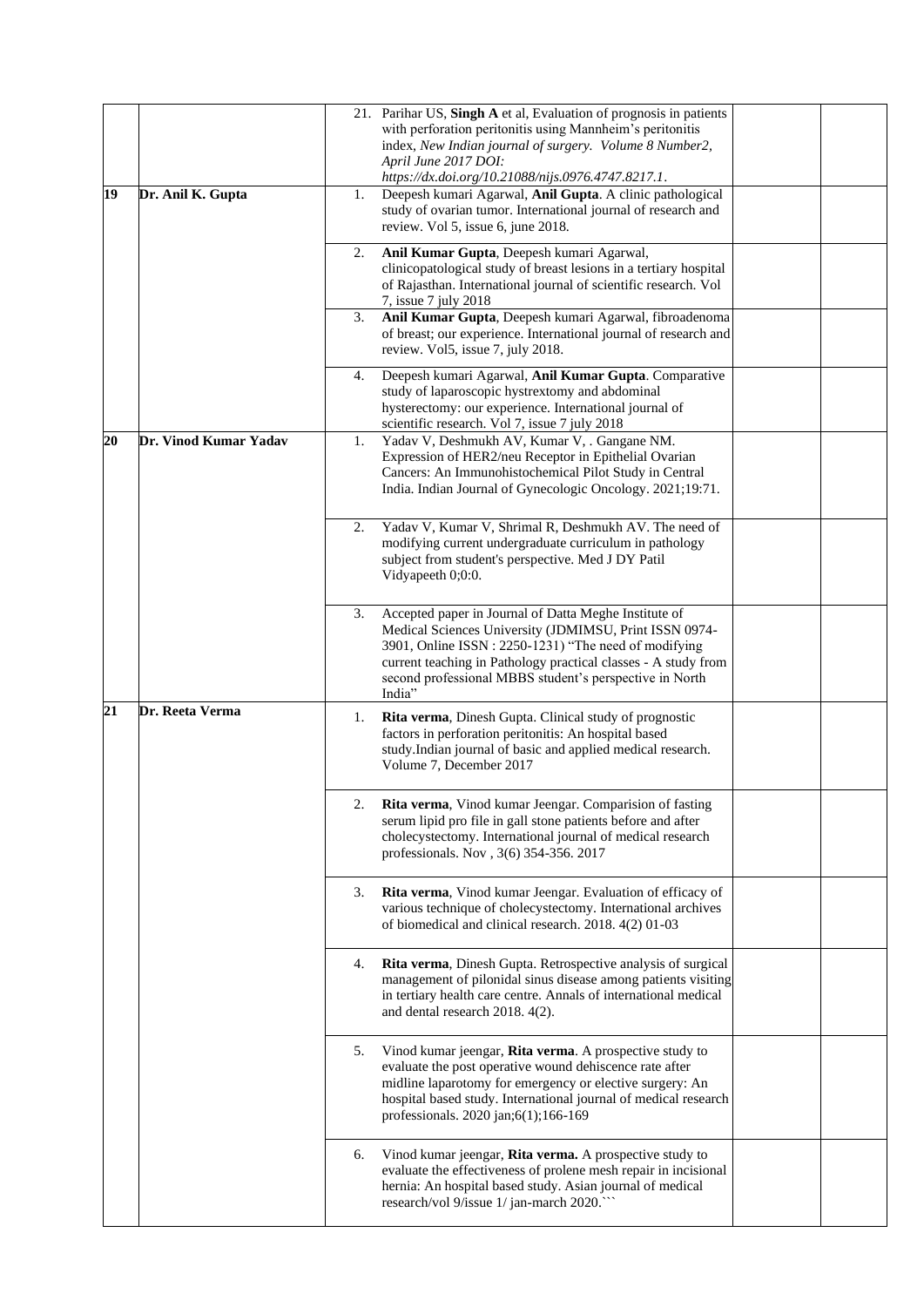| 22 | Dr. Vinod Jeengar | 1. | Rita verma, Vinod kumar Jeengar. Comparision of fasting                                                                                                                                                                                                                                   |  |
|----|-------------------|----|-------------------------------------------------------------------------------------------------------------------------------------------------------------------------------------------------------------------------------------------------------------------------------------------|--|
|    |                   |    | serum lipid pro file in gall stone patients before and after<br>cholecystectomy. International journal of medical research<br>professionals. Nov , 3(6) 354-356. 2017                                                                                                                     |  |
|    |                   | 2. | Rita verma, Vinod kumar Jeengar. Evaluation of efficacy of<br>various technique of cholecystectomy. International archives<br>of biomedical and clinical research. 2018. 4(2) 01-03                                                                                                       |  |
|    |                   | 3. | Vinod kumar Jeengar, Sunil Upmanu. Complication and<br>management of Diabetic foot ulcers: A prospective study at a<br>tertiary care hospital. Journal of advanced medical and dental<br>sciences research vol 6, issue 1, 2018.                                                          |  |
|    |                   | 4. | Sunil Upmanu Vinod kumar Jeengar. A retrospective study<br>compair laproscopic<br>cholecystectomy<br>and<br>to<br>open<br>cholecystectomy in elderly patients. International journal of<br>contemporary medicine surgery and radiology 2017, 3(1) 78-<br>90.                              |  |
|    |                   | 5. | Vinod kumar jeengar, Rita verma. A prospective study to<br>evaluate the post operative wound dehiscence rate after<br>midline laparotomy for emergency or elective surgery: An<br>hospital based study. International journal of medical research<br>professionals. 2020 jan;6(1);166-169 |  |
|    |                   | 6. | Vinod kumar jeengar, Rita verma. A prospective study to<br>evaluate the effectiveness of prolene mesh repair in incisional<br>hernia: An hospital based study. Asian journal of medical<br>research/vol 9/issue 1/jan-march 2020.                                                         |  |
| 23 | Dr. Suresh Tiwari | 1. | Suresh Tiwari, Suman Sharma. Retrospective analysis of<br>surgical removal of ovarian malignancies. Indian journal of<br>basic and applied medical research. Vol7, issue1, dec 2017.                                                                                                      |  |
|    |                   | 2. | Suman Sharma, Suresh Tiwari. Retrospective analysis of<br>peripartum hysterectomy among patients: A hospital based<br>study. International jounal of medical research professionals.<br>Jan 4(1) 2018 591-93                                                                              |  |
|    |                   | 3. | Ashu kapoor, Suresh tiwari. Evaluation of modified<br>Alavarado Score and Ultrasonography for the diagnosis of<br>acut appendicitis.indian journal of applied research volume 10<br>december 2020.                                                                                        |  |
|    |                   | 4. | Suresh Tiwari, Ashu Kapoor. Clinical study of diabetic foot<br>with different treatment modality. International journal of<br>scientific research.volume 9, issue 12, December 2020                                                                                                       |  |
| 24 | Dr. Ashu Kapoor   | 1. | Ashu Kapoor. Clinical study and management of mass in<br>right ilac fossa at M.G Hospital Bhilwara, Rajasthan.<br>International journal of medical science and innovative<br>research. Vol3, issue 2, 2018, 181-183.                                                                      |  |
|    |                   | 2. | Ashu Kapoor. To study the clinical features of various causes<br>of acute abdomen patients at M.G Hospital Bhilwara,<br>Rajasthan. International journal of medical science and<br>innovative research. Vol3, issue 2, 2018, 184-187.                                                     |  |
|    |                   | 3. | Ashu kapoor, Suresh tiwari. Evaluation of modified<br>Alavarado Score and Ultrasonography for the diagnosis of<br>acut appendicitis.indian journal of applied research volume 10<br>december 2020                                                                                         |  |
|    |                   | 4. | Suresh Tiwari, Ashu Kapoor. Clinical study of diabetic foot<br>with different treatment modality. International journal of<br>scientific research.volume 9, issue 12, December 2020                                                                                                       |  |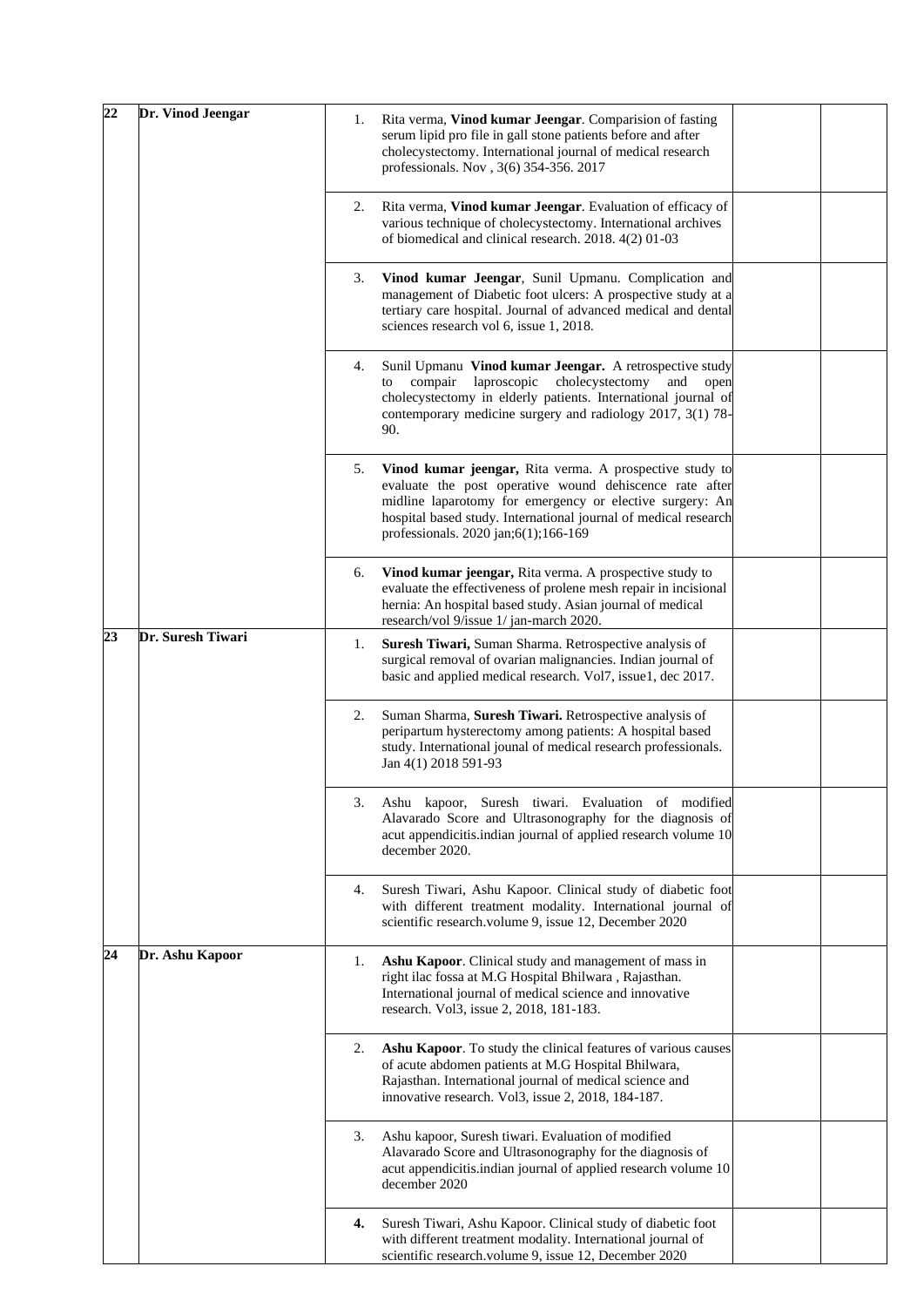| 25<br>Dr. Varsha A. Singh | P Shinu, Singh V. Evaluation of three novel decontamination<br>1.<br>methods for the recoveryof Mycobacterium tuberculosis from<br>clinically suspected pulmonary tuberculosis cases ,(accepted<br>,2019 Archives of Pathology and Laboratory Medicine.                                                                                  |
|---------------------------|------------------------------------------------------------------------------------------------------------------------------------------------------------------------------------------------------------------------------------------------------------------------------------------------------------------------------------------|
|                           | N Kumar, VA Singh, V Beniwal, "Modified combined disc<br>2.<br>test (mCDT): a novel, labor-saving and 4 times cheaper<br>method to differentiate Class A,B and D carbapenemase-<br>producing Klebsiella species", Diagnostic microbiology and<br>infectious diseases. 2019;93(2):96-100.                                                 |
|                           | SinghalMegha, GargShalini, Singh A. Varsha,<br>3.<br>DhindsaAbhishek, Jain Neetu. Effect of Short-Term Placebo-<br>Controlled Consumption of Probiotic Yoghurt and Indian<br>Curd on the Streptococcus mutans Level in Children<br>Undergoing Fixed Interceptive Orthodontic Therapy. Turk J<br>Orthod 2019; 32(1): 16-2                 |
|                           | Mustafa SofiurRahman, RituGarg, Varsha A singh,<br>4.<br>DipankarBiswas, "Antibiotic susceptibility profile and<br>extended spectrum β-lactamases production by uropathogenic<br>Escherichia coli from tertiary care hospital of rural setting",<br>International Journal of Research in Medical Sciences, Dec.<br>2018;6(12):4022-4027. |
|                           | AshwaniBhardwaj, Amit C. Kharkwal, Varsha A. Singh. An<br>5.<br>Investigation on the Detection and Distribution of Biofilm<br>Production Caused Uropathogenic Escherichia coli in<br>Tropical Catheterized Patients by Tube Adherence Method.<br>Asian Journal ofPharmaceutics . Oct-Dec 2018 (Suppl);12 (4)<br>:S1424-S1427.            |
|                           | AshwaniBhardwaj, Amit C. Kharkwal, Varsha A. Singh. A<br>6.<br>Comparative Appraisal of Detection of Biofilm Production<br>Caused by Uropathogenic Escherichia coli in Tropical<br>Catheterized Patients by Three Different Methods. Asian<br>Journal of Pharmaceutics. Oct-Dec 2018 (Suppl); 12(4): S1445-<br>S1450.                    |
|                           | DPatidar, S Sogi, V Singh, P Shinu, A Loomba, DC Patidar,<br>7.<br>"Salivary levels of Streptococcus mutans and Streptococcus<br>sanguinis in early childhood caries: An in vivo study", Journal<br>of Indian Society of Pedodontics and Preventive<br>Dentistry.2018;36(4):386.                                                         |
|                           | Kumar H, Singh VA, Isha, Mehta S, Garg R, Shinu P, "Line<br>8.<br>Immunoassay: A Rapid Test for Screening Torch Complex in<br>Antenatal Patients with Bad Obstetric History", Mymensingh<br>Med J 2018 July; 27(3): 641-644.                                                                                                             |
|                           | RituGarg, Varsha A Singh, "Inroduction of case based<br>9.<br>learning in microbiology at undergraduate level", National<br>Journal ofLaboraotry Medicine, 2018;7(3): MO06-MO10                                                                                                                                                          |
|                           | 10. AshmaKhatun, Sonia Mehta, Varsha A Singh,<br>ShinuPottathil, "Characterisation of clinical isolates<br>of Acinetobacter Species with emphasis on Multidrug<br>Resistant, Extensively drug resistant and Pan-Drug Resistant<br>Strains", JK Science April-June 2018;20(2).                                                            |
|                           | 11. A Chaturvedi, R Garg, VA Singh. "Evaluating the Correlation<br>of Different Culture Media for the Identification and Isolation<br>of Common Gram Positive Uropathogens and Yeast Causing<br>UTI", Int. J. Adv. Health. Res. 2018; 2(3):47-50.                                                                                        |
|                           | 12. Nitin Kumar, Varsha A Singh, ShinuPottathil, "Metailo-β-<br>lactamase- and serine carbapenemase producing klebsiellaspp:<br>a global challenge" - Journal of Global Antimicrobial<br>resistance. 2018;12:185-186.                                                                                                                    |
|                           | 13. Kumar N, Singh VA, Beniwal V, Pottathil S, "Modified<br>Carba NP Test: Simple and rapid method to differentiate<br>KPC- and MBL-producing Klebsiella species." J Clin Lab<br>Anal. 2018;32(3).                                                                                                                                       |
|                           | 14. RituGarg, Varsha A Singh. "Bacteriological profile and<br>antimicrobial susceptibility pattern of Intra-abdominal<br>infections: A study from tertiary care hospital of North India",<br>Journal of Gastrointestinal infections, 2018                                                                                                |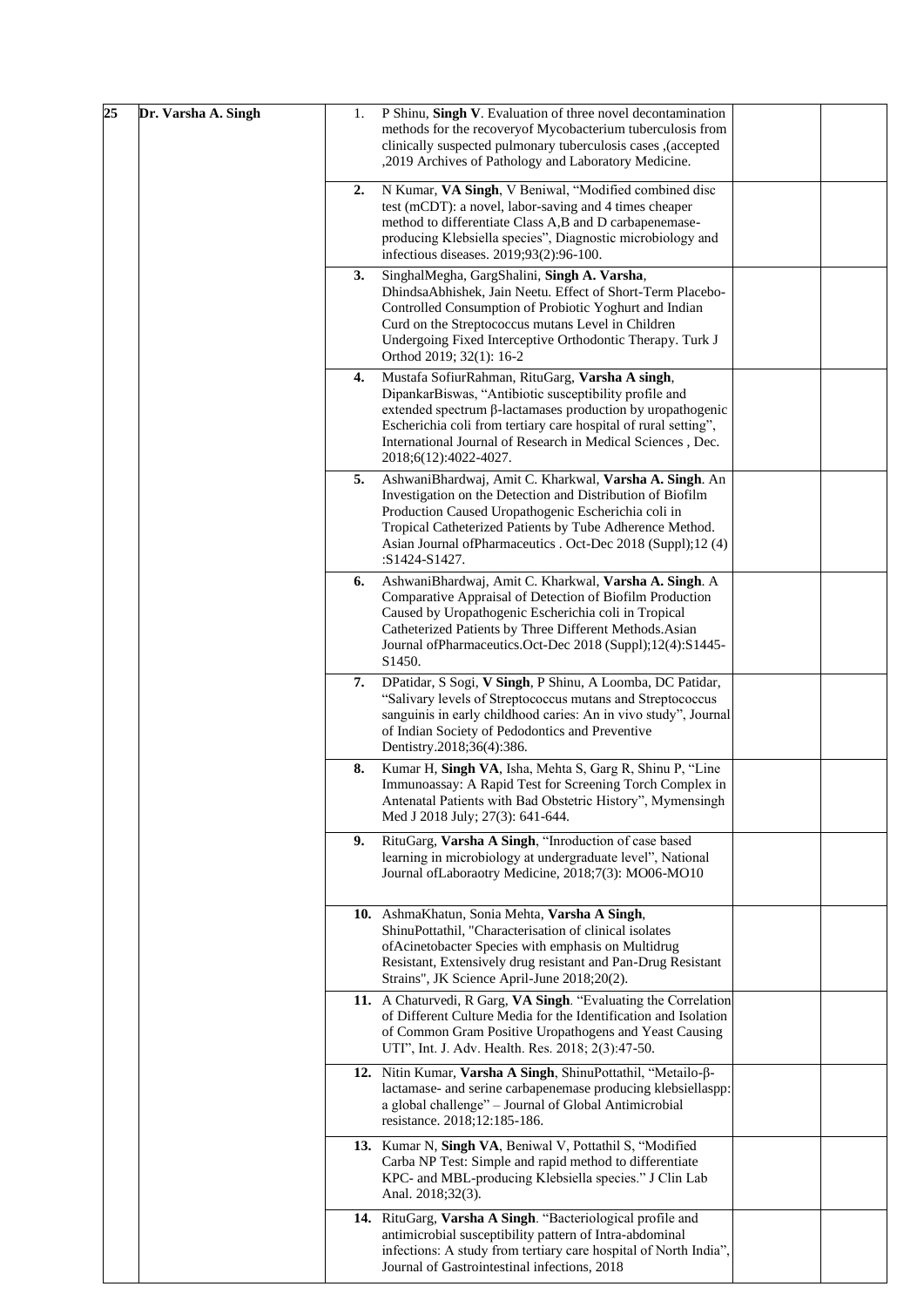|  |     | 15. Sonia Mehta, Kuldeep Singh, Natasha Sawhney, Varsha A<br>Singh, SubhashGoyal. "Time Related Changes in Pathogenic<br>bacterial patterns in burn wound infections and their<br>Sensitivity traits".Bangladesh Journal of Medical sciences.<br>$2017;16(2)$ .                                                                  |  |
|--|-----|----------------------------------------------------------------------------------------------------------------------------------------------------------------------------------------------------------------------------------------------------------------------------------------------------------------------------------|--|
|  |     | 16. Dr. Harman Multani, Dr. Varsha A Singh, Dr. AishiyaIshrat,<br>Dr. SeemaAleem, Abhishek Kumar Paul, Dr. Sonia Mehta,<br>Dr. Shinu Pottathil, Dr. Shivya J Thakur, "Biofilm Producing<br>Pseudomonas Aeruginosa Isolates From Infected Wound: A<br>Demagouge for clinicians". International Journal of Research.<br>2017;4(2). |  |
|  |     | 17. Shyam sunder Bera, Dr. Sonia Mehta, Dr. Manisha Bhatt<br>Dwivedi, Dr. Varsha A Singh, Rajdeep Paul, RahulPrabhas<br>"Emergence of vana and vanb gene among vancomycin-<br>resistant enterococci in faecal samples from ICU patients."<br>International Journal of Advanced Research (IJAR).<br>2017;5(3):117-124.            |  |
|  |     | 18. VishalModgil, NeetuPippet, Varsha A Singh. Risk factors<br>associated with trimethoprim-sulfomethoxazole among<br>Escherichia coli strains isolated from community acquired<br>urinary tract infections. International Journal of Research.<br>2017;4(5):263-274.                                                            |  |
|  |     | 19. Dutta P, Sharma B, Singh V.A. Emerging pattern of<br>carbapenamse resistant E.coli and Klebsiella species in<br>Hospital and community acquire infections from a rural setup.<br>International Journal of Research. 2017;4(3):192-195.                                                                                       |  |
|  |     | 20. RituGarg, Varsha A Singh - "Identification of parasitic<br>infections in stool samples by different methods: a study<br>emphasizing the use of concentration<br>techniques.Sch.J.App.Med.Sci. 2017; 5(1C):159-161                                                                                                            |  |
|  |     | 21. SeemaAleem, ShwetaThaledi, AishiyaIshrat, Harman<br>Multani, Tanya Sharma, Varsha A Singh. "Uropathogens and<br>their antibiotic sensitivity pattern in asymptomatic urinary<br>tract infection of diabetes mellitus patients". Clinical<br>Communiques and Medical Education. Vol 2(2)/ Vol.3(1&2)<br>2017                  |  |
|  | 22. | Singhal R, Dhar S, Zaman M, Singh V. Comparative<br>evaluation of intra-operative peritoneal lavage with super<br>oxidized solution and normal saline in peritonitis cases;<br>Randomized Controlled trial. Maedica- A journal of clinical<br>Medicine. 2016;11(4):277-285.                                                      |  |
|  |     | 23. Dr. ShivamMalhotra, Dr. Varsha A Singh, Dr. Ekta Joshi,<br>Dr. Khushboo, Dr. Alia, Dr. Disha, "Efficacy of CHROMagar<br>for diagnosis of Candida Species.", International Journal of<br>Research. 2016;3(18).                                                                                                                |  |
|  |     | 24. Rosy Bala, Varsha A Singh and Nitin Gupta-"Prevalence and<br>trends of dengue infection in a tertiary care hospital of north<br>India" Clinical Communiquesand Medical Education 1<br>2016;4(1&2)                                                                                                                            |  |
|  |     | 25. Surinder Kumar, Varsha A Singh. "Prevalence of<br>Entomoebahistolytica and Giardialamblia infection in rural<br>Area of Haryana, India", International journalof Current<br>Microbiology and applied sciences. 2016;5(6).                                                                                                    |  |
|  |     | 26. Parveen Gupta, Sudhir Kumar Mehta, Kamal Sharma, Yuvraj<br>Singh Cheema, Varsha A Singh, RikkiSingal, Nidhi Jain,<br>"Study of Bacteriological Profile of Urinary Tract Infections<br>in Diabetic Patients", International Journal of Research,<br>2016;3(17).                                                               |  |
|  |     | 27. SumiNongrum, ShwetaThaledi, Varsha A Singh, V.K.<br>Narang, Sonia Mehta, RituGarg, P.Shinu and Tanya Sharma,<br>"Association of Uropathogens with Asymptomatic Urinary<br>Tract Infection in Diabetes Mellitus Patients", International<br>journal of Current Microbiology and applied sciences.<br>2016;5(10)               |  |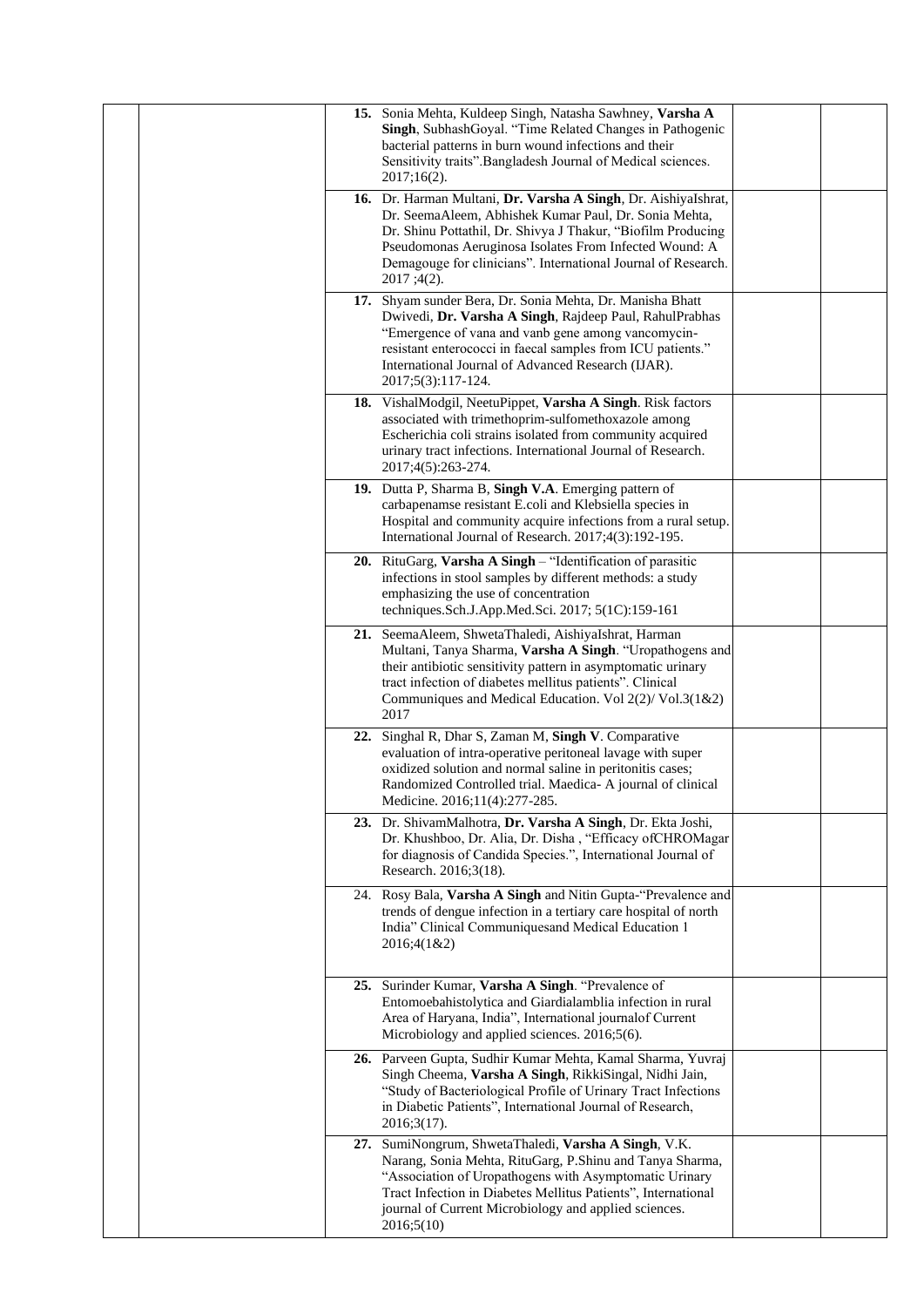| 28. P.S. Gangania, V.A Singh. "Bacteriological Profile and<br>Diabetic Foot Infected Patients and their Susceptibility<br>Patterns", International Journal of Pure & Applied Bioscience.<br>2016;4(3): 172-178.                                                                                                                                                                                       |  |
|-------------------------------------------------------------------------------------------------------------------------------------------------------------------------------------------------------------------------------------------------------------------------------------------------------------------------------------------------------------------------------------------------------|--|
| 29. Sawhney N, Mehta S, Shinu P, Singh VA. Prevalance of<br>latent tuberculosis infection among hospital workers in a<br>tertiary care referral centre. International journal of advances<br>in health sciences. 2015;2(5):589-595.                                                                                                                                                                   |  |
| 30. Siddhant H. Karnik, Varsha A Singh, Aditi S. Pandey, Neetu<br>K .Singh, "A study of uropathogens associated with<br>asymptomatic Urinary Tract Infection in Antenatal Patients",<br>Jpurnalof Microbiology and Related Research. July-<br>December $2015;1(2)$ .                                                                                                                                  |  |
| 31. Sachin Sharma, Varsha A Singh, NitinGoelInsan, Sunil<br>Shekher, "a Correlation between bacterial profile of Mobile<br>Phones of nursing staffs and samplesfrom patients",<br>International journal of Pharmacy & Technology. 6(4):7735-<br>7741                                                                                                                                                  |  |
| 32. Pooja Singh Gangania, Varsha A Singh, Sunil<br>sekharGhimire, "Bacterial Isolation and their antibiotic<br>susceptibility pattern from Post-Operative Wound Infected<br>Patients", Indian Journal of Microbiology Res., 2015; 2(4):<br>231-235                                                                                                                                                    |  |
| 33. ShaluMengi, Varsha A Singh, "Changing trends of MRSA<br>pattern in Maharishi Markandeshwar institute of Medical<br>Sciences and Research Mullana, Ambala", International<br>journal of Life Sciences Biotechnology and Pharma Research.<br>$2014;3(2)$ .                                                                                                                                          |  |
| 34. PrachiChaudhary, ShelzaBanyal, VikasBeniwal, Varsha<br>Singh, -"Microbial assessment of Pre-Packaged Food",<br>International journal of Pharma and Bio Sciences, 2014 July;<br>$5(3)$ : (B) 333-340.                                                                                                                                                                                              |  |
| 35. Ruhi Bunger, Varsha A Singh, ShaluMengi, Deepak<br>Pathania, PrakritiVohra, "Demographic analysis of extra<br>pulmonary tuberculosis at a tertiary care hospital in north<br>India". Int. J. Life Sc. Bt& Pharm. Res. ISSN No. 2250-3137,<br>Vol.3, July 2014.                                                                                                                                    |  |
| 36. PrakritiVohra, ShaluMengi, Ruhi Bunger, Deepak Pathania,<br>Varsha A Singh, "Comparison of peripheral blood film<br>stained by giemsa stain, acridine orange staining and rapid<br>diagnostic tests for detection of p. Vivax and p. Falciparum in<br>clinically suspected cases of malaria" International Journal<br>of Pharma Medicine and Biological Sciences, Vol 3, Issue 3, 3<br>July 2014. |  |
| 37. S Mehta, N Sahni, VA Singh, R Bunger, T Garg, P Shinu.<br>"Nosocomial wound infection amongst post-operative<br>patients and their antibiograms at tertiary care hospital in<br>India" .Afr. J. Cln. Exper. Microbiol. May 2014: Vol .15,<br>$No.(2): 60-68$                                                                                                                                      |  |
| 38. Sharma A, MadaanI, Shinu P, Singh VA, Garg A. "Effect of<br>relative centrifugal forces and centrifugation times on<br>recovery of Mycobacterium tuberculosis", IJMDS 2014 Jan:<br>$3(1)$ 257-263                                                                                                                                                                                                 |  |
| 39. PottathilShinu, Varsha Singh, Anroop Nair, PriyaMehrishi,<br>Sonia Mehta, EktaJoshi, "Application of cetylpyridinium<br>chloride and sodium chloride decontamination method for<br>recovery of Mycobacterium tuberculosis from clinically<br>suspected cases ofpulmonary tuberculosis," Diagnostic<br>Microbiology and Infectious Disease, 1(2): 243-245.                                         |  |
| 40. ShaluMengi, PrakritiVohra, Natasha Sawhney, Varsha A<br>Singh." Biofilms: A diagnostic challenge in Persistent<br>infection" International journal of research in Medical and<br>health Sciences, issue No. 2307-2383, July 2013, Vol. 2, No.<br>3                                                                                                                                                |  |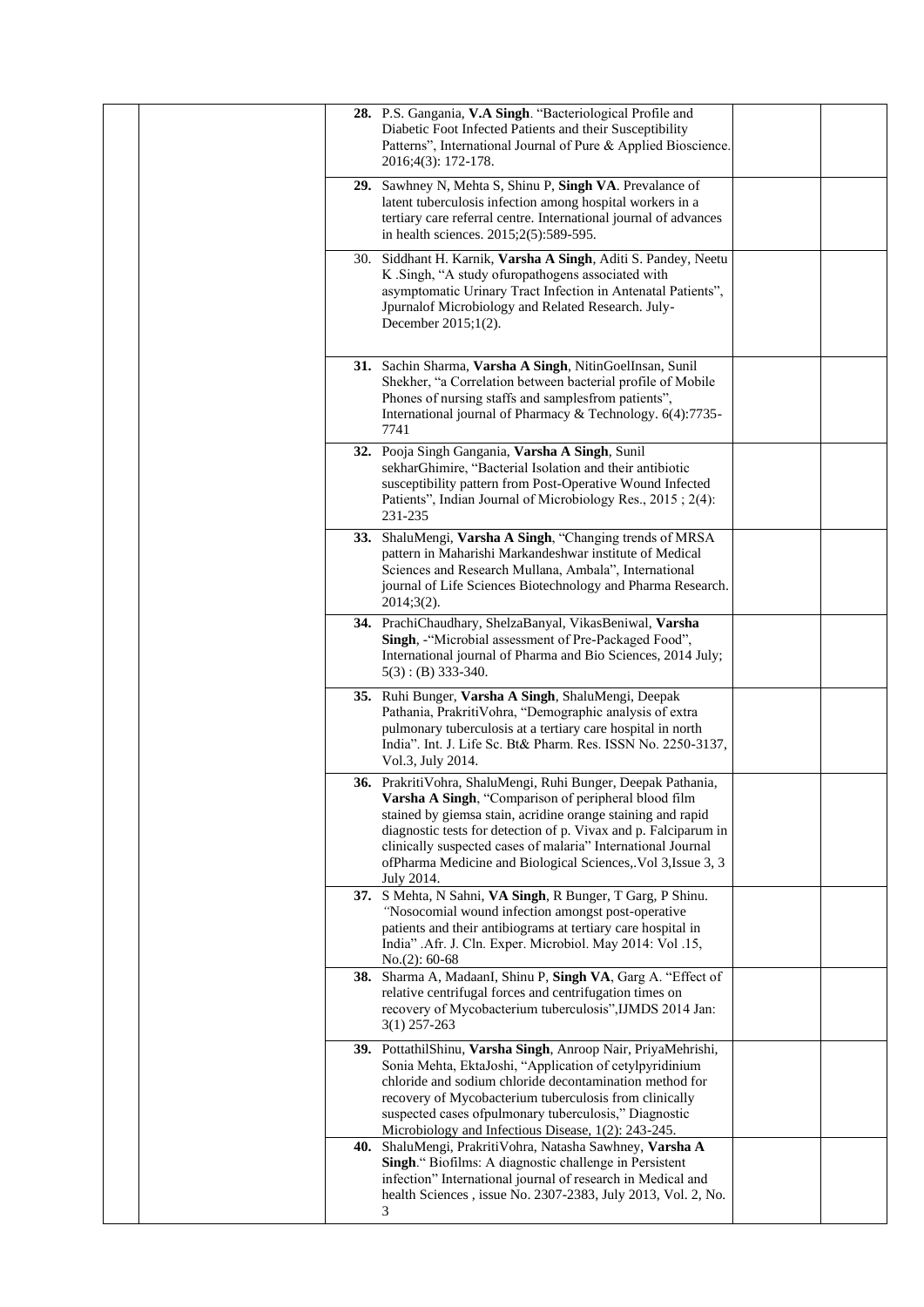| 41. Rajesh Bareja, ShinuPottathil, Rajesh Kumar Shah, Prem<br>Singh Grover, Varsha A Singh, "Simultaneous detection of<br>Extended-spectrum-β-lactamase, AmpC-β-lactamase and<br>Metallo-β-lactamase in gram negative clinical isolates on a<br>single plate" IOSR Journal of Dental and Medical Sciences,<br>Volume 6, Issue 2 (Mar-April, 2013), PP 74-77<br>42. Ruhi Bunger, Varsha A Singh, Avneet, Sonia Mehta, Deepak<br>Pathania, "Evaluation of BACTEC Micro MGIT with |  |
|--------------------------------------------------------------------------------------------------------------------------------------------------------------------------------------------------------------------------------------------------------------------------------------------------------------------------------------------------------------------------------------------------------------------------------------------------------------------------------|--|
| Lowenstein Jensen Media for Detection of Mycobacteria in<br>Clinically Suspected Patients of Extra Pulmonary<br>Tuberculosis in a Tertiary Care Hospital at Mullana<br>(Ambala)", Journal Medical Microbiology & Diagnosis, 2013                                                                                                                                                                                                                                               |  |
| Shinu P, Nair A, J Beena, Singh V. "Evaluation of two<br>43.<br>pretreatment methods for the detection of Mycobacterium<br>tuberculosis in suspected pulmonary tuberculosis", Journal of<br>Basic Microbiology Feb, 2012, 52, 1-8 (impact factor 1.395)                                                                                                                                                                                                                        |  |
| 44. GagandeepArora, Soheyl Sheikh, ShambulingappaPallagatti,<br>Balwinder Singh, Varsha A Singh, Ravinder Singh, "Sliva as<br>a tool in the detection of hepatitis B surface antigen in<br>patients", Compend continedue Dent 2012 Mar; 33(3): 174-6,<br>178; Quiz 180, 182                                                                                                                                                                                                    |  |
| 45. ShinuP, Nair A, Singh V, Kumar S, Bareja R "Evaluation of<br>rapid techniques for the detection of mycobacteria in sputum<br>withscanty bacilli or clinically evident, smear negative cases<br>of pulmonary and<br>extrapulmonarytuberculosis"Meminstoswaldocruz. August<br>2011;106(5):620-624.                                                                                                                                                                           |  |
| 46. BeenaJad, ShinuPottathil, Sanjay Raina, Varsha A Singh<br>. "Paranasal Sinus Mucormycosis in an Immunocompetent".<br>Host: A Case Report", International Journal of health sciences<br>and research, ISSN: 2249-9571, Vol.5; Issue: 9; September<br>2015                                                                                                                                                                                                                   |  |
| 47. RejendraSurje, PottathilShinu, AnirbanKundu, Kuldeep<br>Sharma, Varsha A Singh. "Performanceof selective and<br>indicator media sterilized at different holding times and<br>temperatures" Annals ofPharma Research, ISSN: 2347-1956,<br>2015, 3 (02)                                                                                                                                                                                                                      |  |
| 48. PottathilShinu, Rajesh Bareja, Varsha A Singh, Monika<br>Bansal, ManojGoyal, Ruhi Bunger, BeenaJad, -"Risk factors<br>Associated with Trimethoprim-sulfamethoxazole and<br>Ciprofloxacin Resistance Among Escherichia coli strains<br>isolated from Community acquired Urinary Tract Infection",<br>Indian Journal of Clinical Practice . Vol. 25. No. 9, February<br>2015.                                                                                                |  |
| 49. Natasha Sawhney, Sonia Mehta, Varsha A Singh,<br>PottathilShinu, "Application of Tuberculin Skin Test in<br>Diagnosis of Latent Tuberculosis; A two year Experience in a<br>Tertiary Care Hospital", Journal of Pharmaceutical and<br>Biomedical Sciences, ISSN No- 2230-7885                                                                                                                                                                                              |  |
| 50. Varsha A Singh, Ruhi Bunger, "Probiotic and gut<br>health".JIMSA.March 2014 Vol. 27 No. 1                                                                                                                                                                                                                                                                                                                                                                                  |  |
| 51. Dr. Kanishtha Sharma, Dr. Sonia Mehta, Dr. Varsha A singh,<br>Dr. ShivyaJamwal, Dr. Tanya Sharma, Dr. Prafulla Kumar,<br>Manjhi, "A Profile of Corneal ulcers - 2 years study from<br>hospital, Haryana" IOSR Journal of dental and Medical<br>Sciences Vol. 13 Issue 11 ver. Nov, 2014                                                                                                                                                                                    |  |
| 52. P Shinu , Singh V, N Sawhney, S Mehta.<br>"Arcanobacteriumhaemolyticum associated urinary tract<br>infection". Clinical communiqués and medical education<br>(accepted), ISSN 2320-9208, January- June 2014, Vol. 21<br>Issue 1                                                                                                                                                                                                                                            |  |
| 53. ShinuP, Bareja R, Goyal M, Singh V, Mehrishi P et al.<br>"Extended spectrum beta lactamase and Amp C beta<br>lactamase production among Gram negative bacilli isolates<br>obtained from urinary tract infections and wound infections",<br>Indian Journal of Clinical Practice, 2014 April: 24(11) 1019-<br>1026                                                                                                                                                           |  |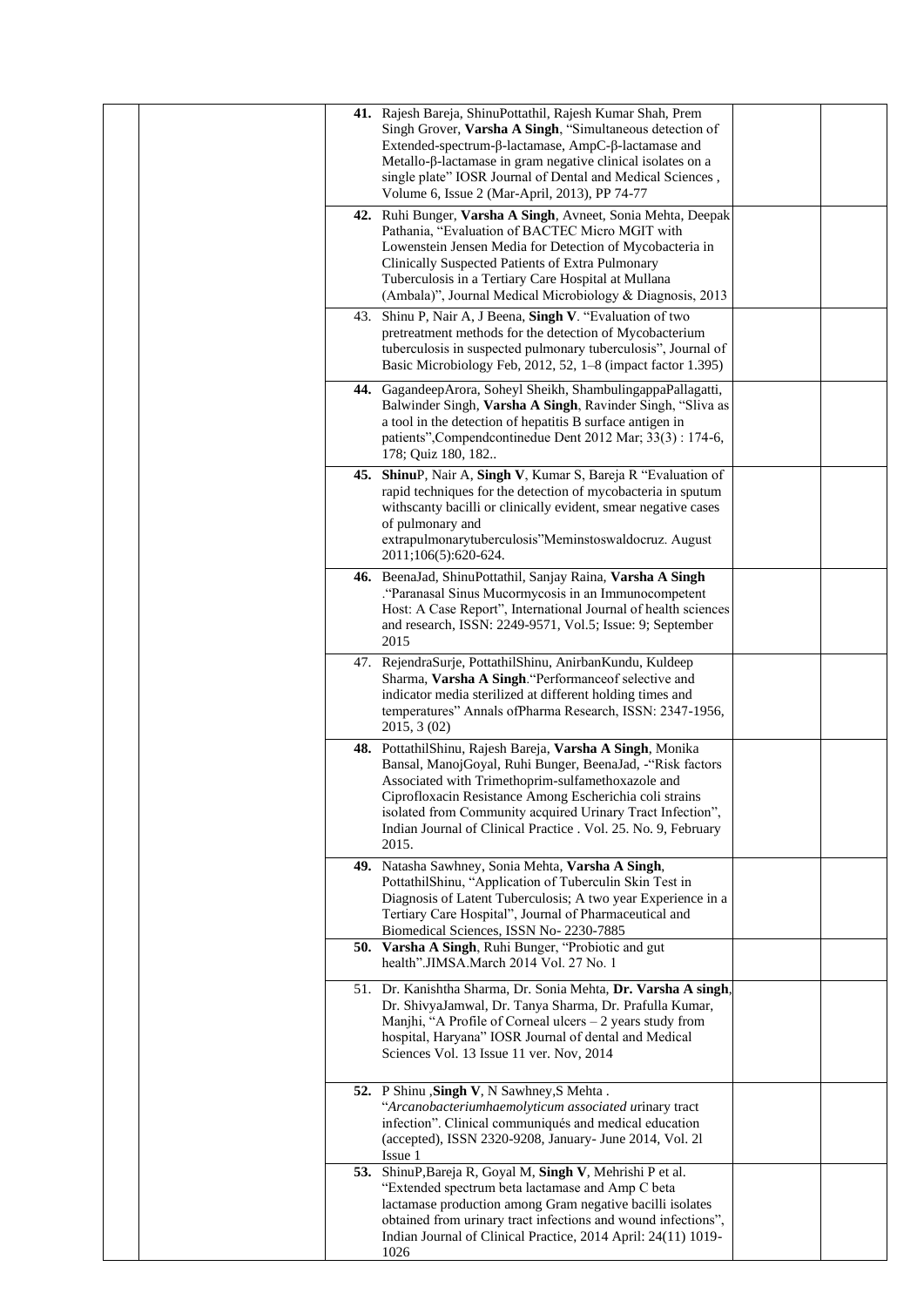| Vol. 1(12), May 2013 | 54. Rajesh Bareja, ShinuPottathil, Rajesh Kumar Shah, Prem<br>Singh Grover and Varsha Ashok Singh. Trends in Bacterial<br>etiology amongst cases of Meningitis". J.Acad. Indus. Res.                                                                                                                                                                                  |  |
|----------------------|-----------------------------------------------------------------------------------------------------------------------------------------------------------------------------------------------------------------------------------------------------------------------------------------------------------------------------------------------------------------------|--|
| 396                  | 55. Dr. Radhika Chopra, Dr. Varsha A Singh, Dr. Varun Chopra,<br>"Comparison of miles method and culture on DTM with<br>conventional methods in clinically diagnosed cases<br>oftineamanuum", Online Journal ofBioSciences and<br>Informatics, Vol: 5, Issue 1, 13 Microbiology, Page no. 387-                                                                        |  |
|                      | 56. RumanaFarooq Mir, Varsha A Singh, Shinu P "Pre and Post<br>fumigation bacteriological profile of various operation<br>theaters in MMIMSR- A three year retrospective study",<br>Journal of Pharmaceutical and biomedical sciences, issue no.<br>2230-7885, Nov, 2013; 36 (36): 1887-1891                                                                          |  |
|                      | 57. Rajesh Bareja, KanuGoel, ShinuPottathil, Vinod Kumar<br>Narang, Varsha Ashok Singh, Prem Singh Grover,<br>"Evaluation of Methicillin Resistant Staphylococcus Aureus<br>Colonization in Patients and Nursing staff of Intensive care<br>Units of a Tertiary care hospital in a rural area", National<br>Journal of laboratory medicine. 2013 Dec, Vol 2(4): 18-22 |  |
|                      | 58. Kumar Surinder, VarshneyMegha, Singh Varsha A, Mehta<br>Sonia, JadBeena, BarejaRajesh, "Bacteriological profile of<br>sputum and their antibiogram in cases of acute exacerbations<br>of chronic obstructive pulmonary disease from a rural tertiary<br>care hospital", Journal of advanced research in Biological<br>sciences., 2012, Vol. 4(2) 115-119          |  |
|                      | 59. AvneetKaur, Ruhi Bunger, BeenaJad, Varsha A Singh, N.C.<br>Mahajan, "Extrapulmonary tuberculosis in MMIMSR,<br>Mullana, ambala: A Microbiological and Histopathological<br>Study", JK Sciense, Vol. 14 No. 3. July- September 2012                                                                                                                                |  |
|                      | 60. ShinuPottathil, SareeshNaduvil Narayanan, Varsha A Singh,<br>Sreeshama P, "Clinicomycological and epidemiological<br>profile of dermatophytosis in a rural referral center", Journal<br>Current trends in Biotechnology and Chemical Research,<br>Volume 1, Issue 2, July 2012                                                                                    |  |
| 2012                 | 61. Sonia Mehta, Varsha A Singh, BalbirKaur, O.P. Aggarwal,<br>"Pre-testing Screening for HIV before conducting Post-<br>mortem Examinations", JK science, Vol, 14 No.2, April-July,                                                                                                                                                                                  |  |
| 2012                 | 62. Sonia Mehta, Varsha Singh, BalbirKaur, O.P. Aggarwal,<br>"Microbiological Investigation In Dead Bodies for Prevalence<br>of Tuberculosis", JK Science, Vol 14 No. 4, Oct-December                                                                                                                                                                                 |  |
| ,90-93               | 63. Bareja R, Grover P S, Singh V, Shinu P, Shrama M, Kumar<br>Amritesh, AroraSurinder, "Rapid detection of<br>metalllobetalactamse in carbapenenm resistant clinical isolates<br>of pseudomonas aeruginosa and acinetobacter species".<br>journal of advance researches in biological sciences 2011,3(2)                                                             |  |
| ,2010,1(1) 95-98.    | 64. Kumar S , Singh V , Shinu P , Bareja R "A study<br>ofextrapulmonary tuberculosis in a rural area of Haryana",<br>Journal of advance researches in biological sciences                                                                                                                                                                                             |  |
| 65.                  | Shinu P, Singh V, Bareja R "Molecular diagnosis of<br>fulminant hepatitis due to Herpes simplex virus in a<br>immunocompromisedpatients", Journalof advance researches<br>in biological sciences , 2009, 1(2) 243-245                                                                                                                                                 |  |
|                      | 66. R. Katyal. SV Rana, S. Ojha, V. Singh, R. P. Aggarwal,<br>"Lipid composition and amino acid uptake during rotavirus<br>infection and protection with trypsin inhibitor in<br>Malnourished infant mice", Indian Journal of Clinical<br>Biochemistry, 2005, 20(1) 118-122                                                                                           |  |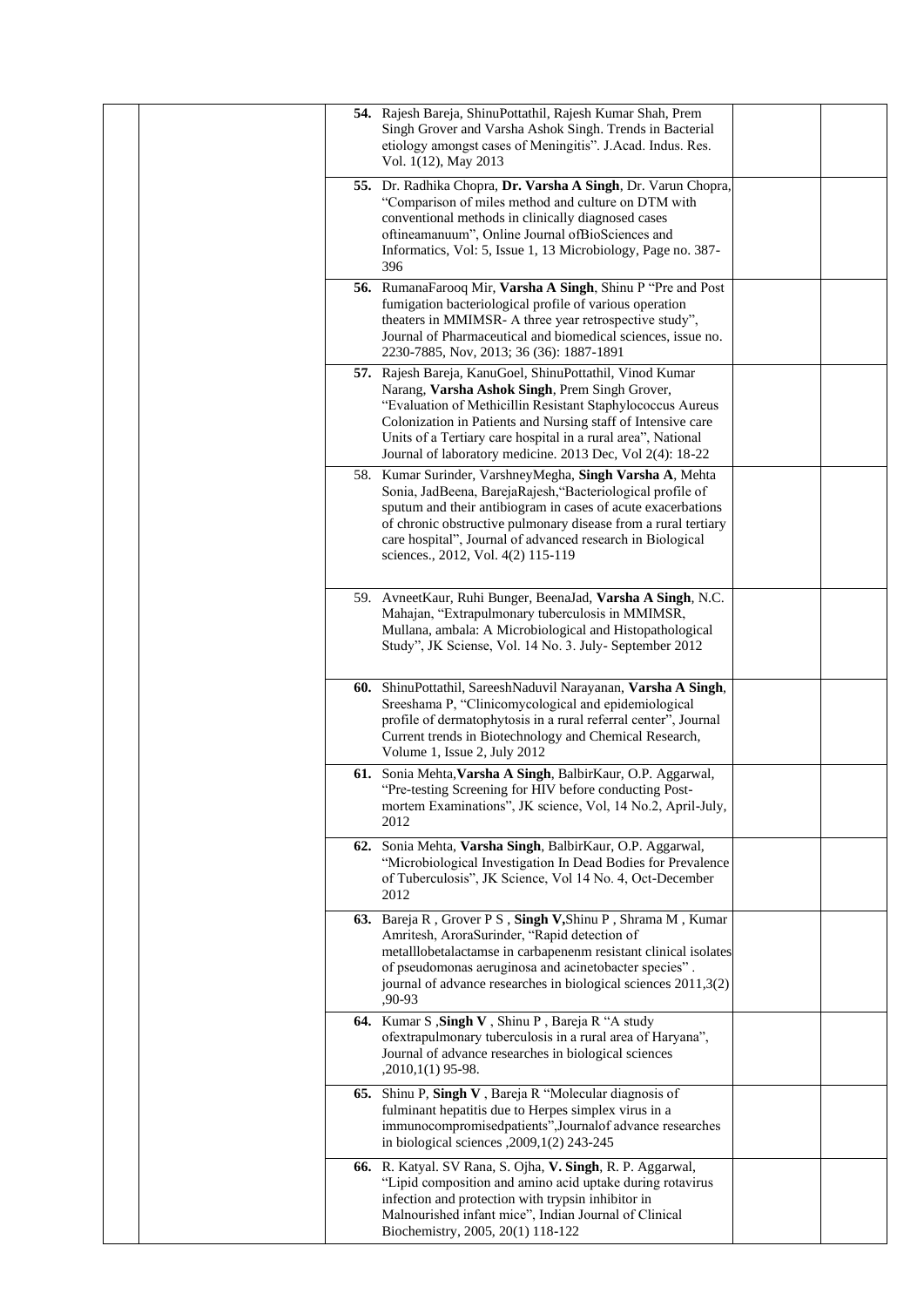|    |                         |    | 67. P. Narang, D.K Mendiratta, JyotiKannathe, V.K Ramnani, V.<br>Wasekar, V. Deotale. Characteristics of Vibrio cholera 0139<br>strains isolated in sevagram (Maharashtra) during April-<br>August 1993. Indian J Med Res. March 1994;99:103-104                                                                              |  |
|----|-------------------------|----|-------------------------------------------------------------------------------------------------------------------------------------------------------------------------------------------------------------------------------------------------------------------------------------------------------------------------------|--|
| 26 | <b>Dr Rohit Sachdev</b> | 1. | Study of differences & pathogenicity of microbial flora in<br>various catchment area at the bank of alaknanda the<br>headstream of river ganga in srinagar garhwal, Uttarakhand<br>during summer month.International journal of scientific<br>research. Pg 349-352 Vol 7 Issue 7 July 2018/ ISSN nos<br>2277-8179(1st author) |  |
|    |                         | 2. | Evaluation of different phenotypic tests for detection of<br>$metallo$ - $\beta$ -lactamases<br>in<br>imipenem-resistant<br>PseudomonasAeruginosa. Journal of laboratory physicians<br>2017 vol 9 issue 4 Oct-Dec 2017(1st author)                                                                                            |  |
| 27 | Dr. Rajani Sharma       | 1. | Sabharwal ER, Chaudhary P, Garg VK, Sharma R, Malik M.<br>A complete clinico-epidemiological and microbiological<br>profile of candidaemia cases in a tertiary care hospital in<br>Western India. Antimicrobial Stewardship & Healthcare<br>Epidemiology UNDER PUBLICATION                                                    |  |
|    |                         | 2. | Sabharwal ER, Bhooshan S, Sharma R, Khatri P. Creating<br>awareness on biomedical waste management among medical<br>undergraduates: An investment into future. IJBAMR 2018;<br>$7(4): 116 - 12.$                                                                                                                              |  |
|    |                         | 3. | Sharma R, Jangid K, Anuradha. Ebola Vaccine: How Far are<br>we? J Clin Diagn Res. 2017; 11(5): DE01-DE04.                                                                                                                                                                                                                     |  |
|    |                         | 4. | Sharma R, Anuradha, Nandini D. Study of Acute Bacterial<br>Meningitis Cases With Phenotypic Characterization and<br>Antibiogram of CSF Pathogens in A Tertiary Care Hospital,<br>India. Paripex- Indian journal of research. 2016; 5(7): 427-<br>429.                                                                         |  |
|    |                         | 5. | Sabharwal ER, Sharma R. Fosfomycin: An Alternative<br>Therapy for the Treatment of UTI Amidst Escalating<br>Antimicrobial Resistance. J Clin Diagn Res. 2015; 9(12):<br>DC06-DC9.                                                                                                                                             |  |
|    |                         | 6. | Sabharwal ER, Sharma R. Estimation of microbial air<br>contamination by settle plate method: are we within<br>acceptable limit Sch. Acad. J. Biosci., August 2015;<br>3(8):703-707.                                                                                                                                           |  |
|    |                         | 7. | Sharma R, Sharma R and Gupta S: Bacteriological Analysis<br>of Blood Culture Isolates with their Antibiogram from a<br>Tertiary Care Hospital. Int J Pharm Sci Res 2015; 6(11):<br>4847-51.                                                                                                                                   |  |
|    |                         | 8. | Sharma, R, Duggal N, Malhotra S, Shrivastava D, and Hans<br>C. "Antifungal susceptibility of Cryptococcus neoformans<br>isolates from fungal meningitis in AIDS patients in<br>India". International Journal of Pharmacy and Pharmaceutical<br>Sciences 2014; 6(7):584-6,                                                     |  |
|    |                         | 9. | Sharma, R., Duggal N, Malhotra S, Shrivastava D, Hans C.<br>Prevalence of cryptococcal meningitis amongst HIV<br>seropositive cases from a tertiary care hospital. Int J Cur Res<br>Rev 2014; 6 (14): 32-37.                                                                                                                  |  |
|    |                         |    | 10. Sharma R, Shoeb A, Gupta S. Comparative evaluation of<br>seasonal fevers in last 2 years at a tertiary care hospital in<br>North India. Int.J.Curr.Microbiol.App.Sci 2014; 3(7): 631-<br>634.                                                                                                                             |  |
|    |                         |    | 11. Sharma R, Das A, Duggal N, Hans C. Cryptococcal<br>Meningitis in an Immunocompetent Patient. Sch J Med Case<br>Rep 2014; 2(6):414-416                                                                                                                                                                                     |  |
| 28 | Dr Manish Pokra         | 1. | To study common cause of UTI in Female patients coming to<br>Antibiotic<br>Hospital<br>with<br>Special focus to restrain<br>resistance, JMSCR, Volume 4 Issue 12 December 2016.                                                                                                                                               |  |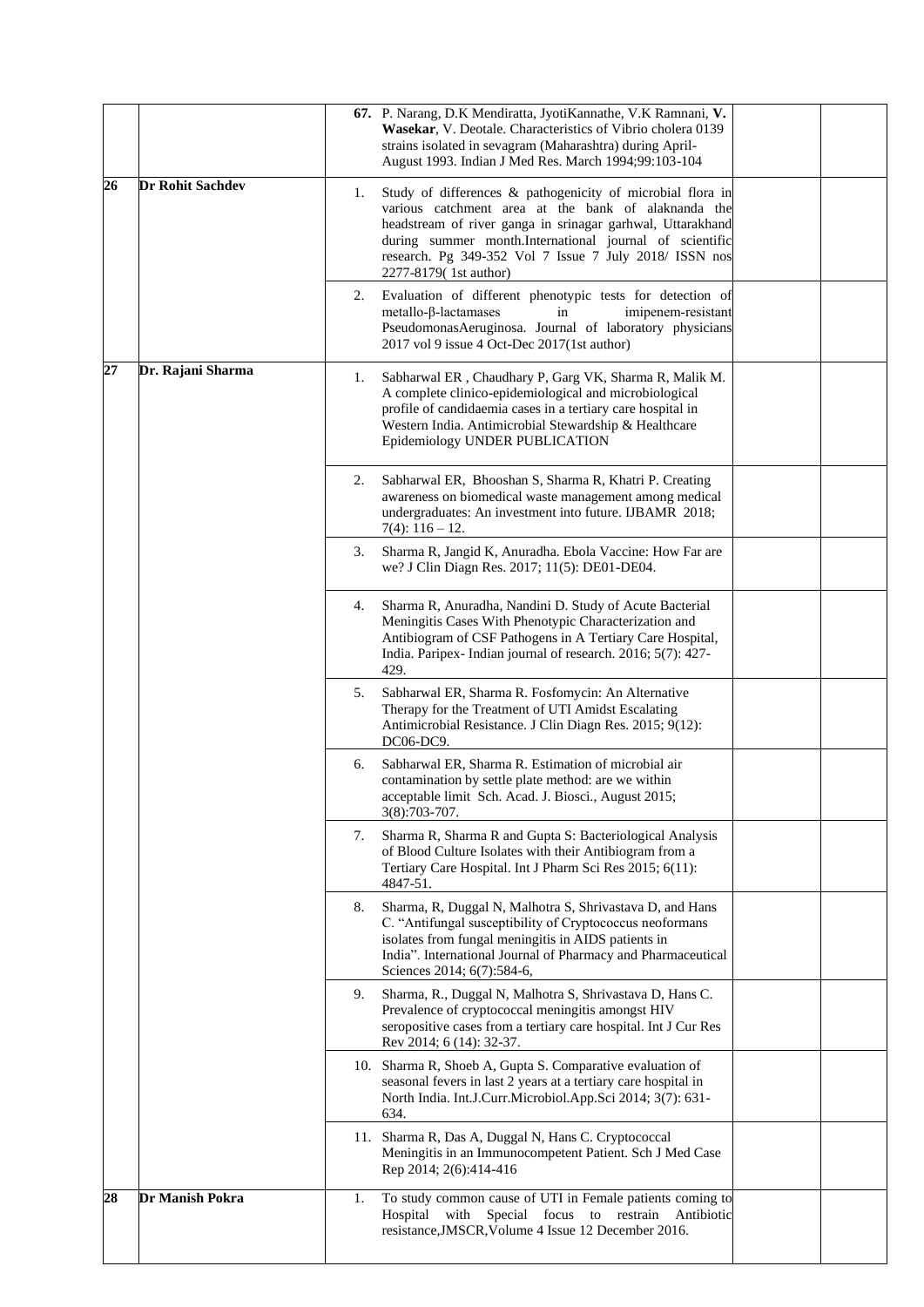|                        | 2. | Comparative Study of Atorvastatin and Rosuvastatin on<br>Serum Lipid Profile in Cardiac Patients with Diabetes<br>,JMSCR, Volume 06 Issue 07 July 2018.                                                                                                |     |  |
|------------------------|----|--------------------------------------------------------------------------------------------------------------------------------------------------------------------------------------------------------------------------------------------------------|-----|--|
|                        | 3. | Care Hospital, Jhalawar. International Journal of Medical and<br>Biomedical Studies, Vol 3 No 3 (2019)). httpsPost Caesarean<br>Section Wound Infection: Microbiological Pattern And<br>Susceptibility in a Tertiary://doi.org/10.32553/ijmbs.v3i3.169 |     |  |
|                        | 4. | A Study on Clinical Profile and Laboratory Diagnosis of<br>Dengue Patients, JMSCR, Volume 06 Issue 02 February 2018                                                                                                                                    |     |  |
|                        | 5. | Its Alarming, Klebsiella spp. towards Multidrug<br>Resistance.Int.J.Curr.Microbiol.App.Sci. 5(6): 150-160. doi:<br>http://dx.doi.org/10.20546/ijcmas.2016.506.019                                                                                      |     |  |
|                        | 6. | To Study Prevalence of Organisms Causing Neonatal<br>Septicemia in NICU in A Tertiary Care Hospital of<br>Jhalawar, JMSCR, Volume 06 Issue 01 January 2018                                                                                             |     |  |
|                        | 7. | Prevalence of Pseudomonas aeruginosa and its Antibiotic<br>Susceptibility Pattern to Restraint Hospital Acquired<br>Infection. Int.J.Curr.Microbiol.App.Sci. 5(9): 73-83.2016 doi:<br>http://dx.doi.org/10.20546/ijcmas.2016.509.009                   |     |  |
| 29<br>Dr Maya Barala   | 1. | Microbiological Assessment of Patients with Tuberculosis<br>visited to Tertiary Care Hospital, Journal of Advanced<br>Medical and Dental Sciences Research, 2018 August, Vol: 6,<br>Issue: 8                                                           |     |  |
|                        | 2. | Assessment of Intestinal Parasites Among Patients visited in<br>Tertiary Care& Hospital, Harsukh Educational Charitable<br>Society International Journal of Community Health and<br>Medical Research, 2018 Oct-Dec, Vol:4, Issue: 4                    |     |  |
|                        | 3. | Prevalence of Bacterial Infections among patients visited in<br>Hospital, Harsukh Educational Charitable Society<br>International Journal of Community Health and Medical<br>Research, 2018 Oct-Dec, Vol:4, Issue: 4                                   |     |  |
|                        | 4. | Assessment of Microbiological Profile of Dengue fever<br>among Patients: An Institutional based study, Annals of<br>International Medical and Dental Research, 2018 July, Vol: 4,<br>Issue: 5                                                          |     |  |
|                        | 5. | Assessment of Candidiasis Infections among Patients visited<br>in Hospital, International Archives of BioMedical and Clinical<br>Research, 2018 July-Sept. Vol: 4, Issue: 3                                                                            |     |  |
|                        | 6. | Microbiological profile among Patients with Fungal<br>Infections: A Hospital based study, International Journal of<br>Medical Research Professionals, 2018 July, Vol: 4, Issue: 4                                                                      |     |  |
|                        | 7. | Bacteriological Evaluation among Patients with Urinary Tract<br>Infection: An Institutional Based Study, Indian Journal of<br>Basic and Applied Medical Research, 2018 Sept, Vol: 7,<br>Issue: 4                                                       |     |  |
|                        | 8. | Bacteriological evaluation among patients with Chronic<br>SuppurativeOtitis Media: A Hospital Based Study,<br>International Journal of Medical Research Professionals, 2018<br>May, Vol: 4, Issue: 3                                                   |     |  |
| 30<br>Dr Manisha Bahad | 1. | To study and compare maternal complications following<br>primary caesarean section in primigravida and multigravida<br>international journal of medical sciences and diagnosis<br>research (IJMSAR).<br>volume 2 issue 5 sept- oct 2018                | Yes |  |
|                        |    |                                                                                                                                                                                                                                                        |     |  |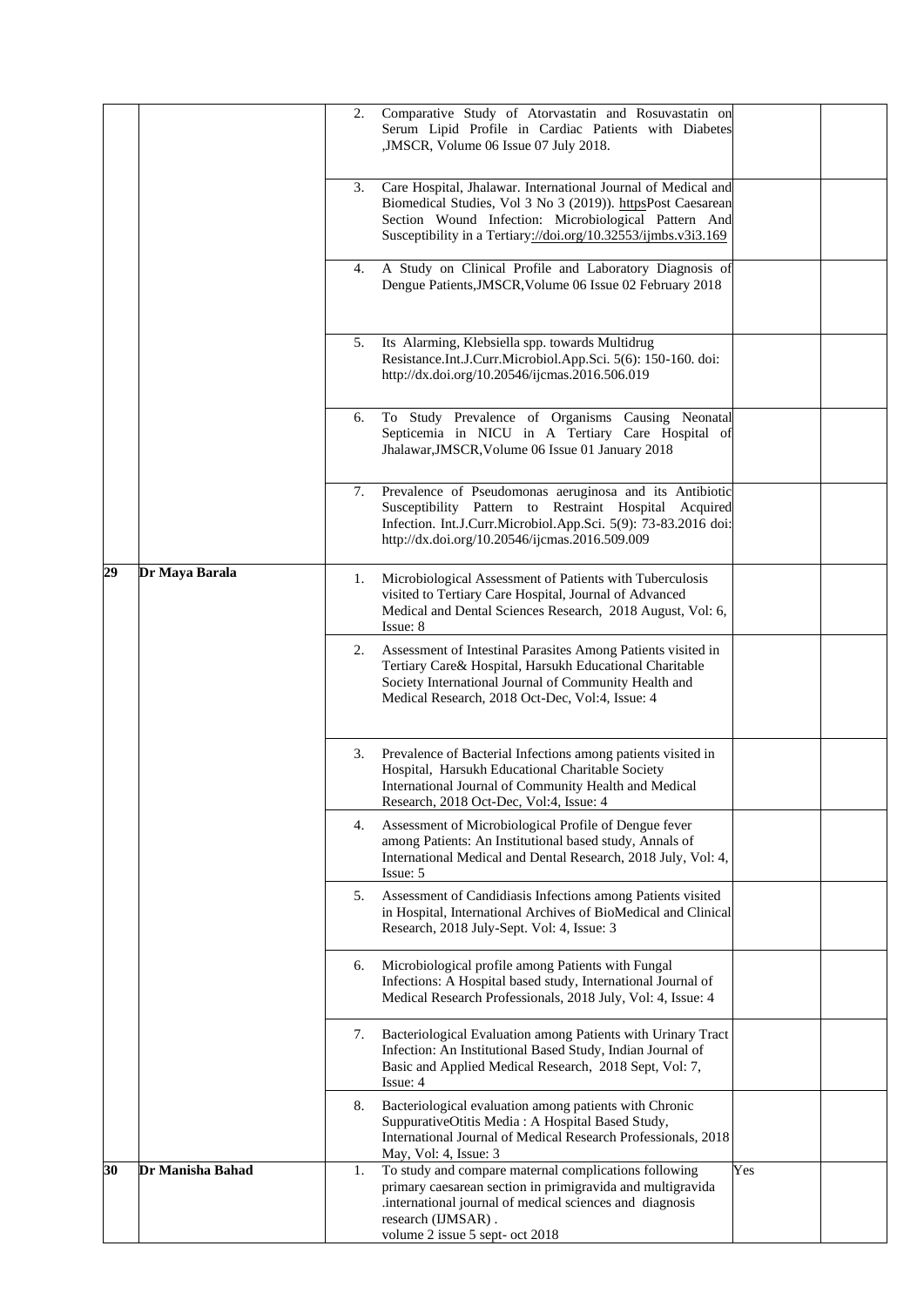|    |                      | 2. | To study the incidence of primary caesarean section in<br>primigravida and multigravida at tertiary care hospital<br>rajasthan. IJMSAR volume 2 issue 5 sep - oct 2018                                                                                                      |     |                |
|----|----------------------|----|-----------------------------------------------------------------------------------------------------------------------------------------------------------------------------------------------------------------------------------------------------------------------------|-----|----------------|
|    |                      | 3. | Knowledge attitude and practice related to cervical cancer.<br>IJMSAR volume 2 issue 5 sep - oct 2018.                                                                                                                                                                      |     |                |
|    |                      | 4. | To compare the fixed dose combination of drotaverine<br>hydrochloride and mefenamic acid with intravenous sedation<br>with injection pentazocine and diazepam in term side effects<br>at tertiary care hospital rajasthan. IJMSIR volume 3 issue 5<br>oct 2018              |     |                |
|    |                      | 5. | to compare the fixed dose combination of drotaverine<br>hydrochloride and mefenamic acid with intravenous sedation<br>with injection pentazocine and diazepam in term of cost,<br>pain management at tertiary care hospital rajasthan. IJMSIR<br>volume 3 issue 5 oct 2018. |     |                |
|    |                      | 6. | A prospective comparative study to assess the impact of<br>maternal body mass index on obstetric outcome at tertiary<br>care hospital rajasthan. IJMSIR volume 3 issue 5 oct 2018                                                                                           |     |                |
| 31 | Dr. Mamta Gangwal    | 1. | knowledge attitude and practice of contraception among<br>reproductive age group females International Journal of<br>Medical Science And Innovative Research (IJMSIR) volume<br>4 issue 6 dec 2019                                                                          | Yes |                |
|    |                      | 2. | correlation between fetal movement count and fetal outcome.<br>International Journal of Medical and biochemical studies (<br>ijmbs) volume 3 issue 12 dec 2019                                                                                                              |     |                |
| 32 | Dr. Vivek Kumar Jain | 1. | Khare V, Jain V.Study of urethral neoplasm in central india<br>with reference to WHO/ISUP grading: Int J Med Res Rev.<br>2013;1(4)                                                                                                                                          | No  | N <sub>0</sub> |
|    |                      | 2. | Jain VK, Khare V.Study of incidence of carcinoma prostate in<br>central india with reference to gleason grading: Int J Med Res<br>Rev. Sep 2013: 1(4).                                                                                                                      | No  | N <sub>o</sub> |
|    |                      | 3. | Khare V, Jain V. Study of trausfusion transmittable Infection :<br>seroprevalence among blood donors in a tertiary care Hospital<br>of central india: Journal of Basic and applied Medical<br>Sciences Biomedical review. May 2014                                          | No  | N <sub>o</sub> |
|    |                      | 4. | Jain V. Study of incidence of tuberculosis in fine needle<br>aspiration cytology of cervical lymph node : a city based<br>study: International Journal of advances in medicine. July<br>Sep-2014 / Vol -1 / Issue -2                                                        | No  | No             |
|    |                      | 5. | Jain C, Jain V. Study of Prevalence pattern of neoplastic<br>intracranial tumor in the tribal area of Rajasthan, India:<br>International Journal of advances in medicine. Feb. 2017<br>Feb;4(1):275-278                                                                     | No  | N <sub>o</sub> |
|    |                      | 6. | Singh K, Jain V. Transfusion transmissible infection among<br>blood donors at a tertiary care hospital,<br>Udaipur: INTERNATIONAL JOURNAL OF SCIENTIFIC<br>RESEARCH.August 2020vol- 9 issue 8.                                                                              | No  | No             |
| 33 | Dr. Aruna Pancharia  | 1. | Patel T, Jindal S, Saxena A, Panchariya A. Histomorphological No<br>Spectrum of Gonadal and Extragonadal Germ Cell Tumours<br>at Tertiary Cancer Center in Southern Rajasthan, India: Journal<br>of Clinical and Diagnostic Research. 2021 Sep; Vol-15(9):<br>EC43-EC46     |     | N <sub>o</sub> |
|    |                      | 2. | Pancharia A, Diwan R. Fine Needle Cytology of Palpable<br>Breast Lesion: A Study of 2 year: Indian J Pathol res and<br>pract.2019;8(3):263-666                                                                                                                              | No  | No             |
|    |                      | 3. | Pancharia A, Patel T. Diagnostic Challenges in Cytodiagnosis<br>of Salivary Gland Lesion with Emphasis on Misdiagnosed<br>CasesI:Indian J Pathol res and pract .2018, vol-7(2)                                                                                              | No  | N <sub>0</sub> |
|    |                      | 4. | Daiman A , Pancharia A. To study the pattern of various<br>cervical lesion in women attending tertiary care center<br>Jhalawar Medical College: IJMSIR. March 2021 Volume - 6                                                                                               | Yes | No             |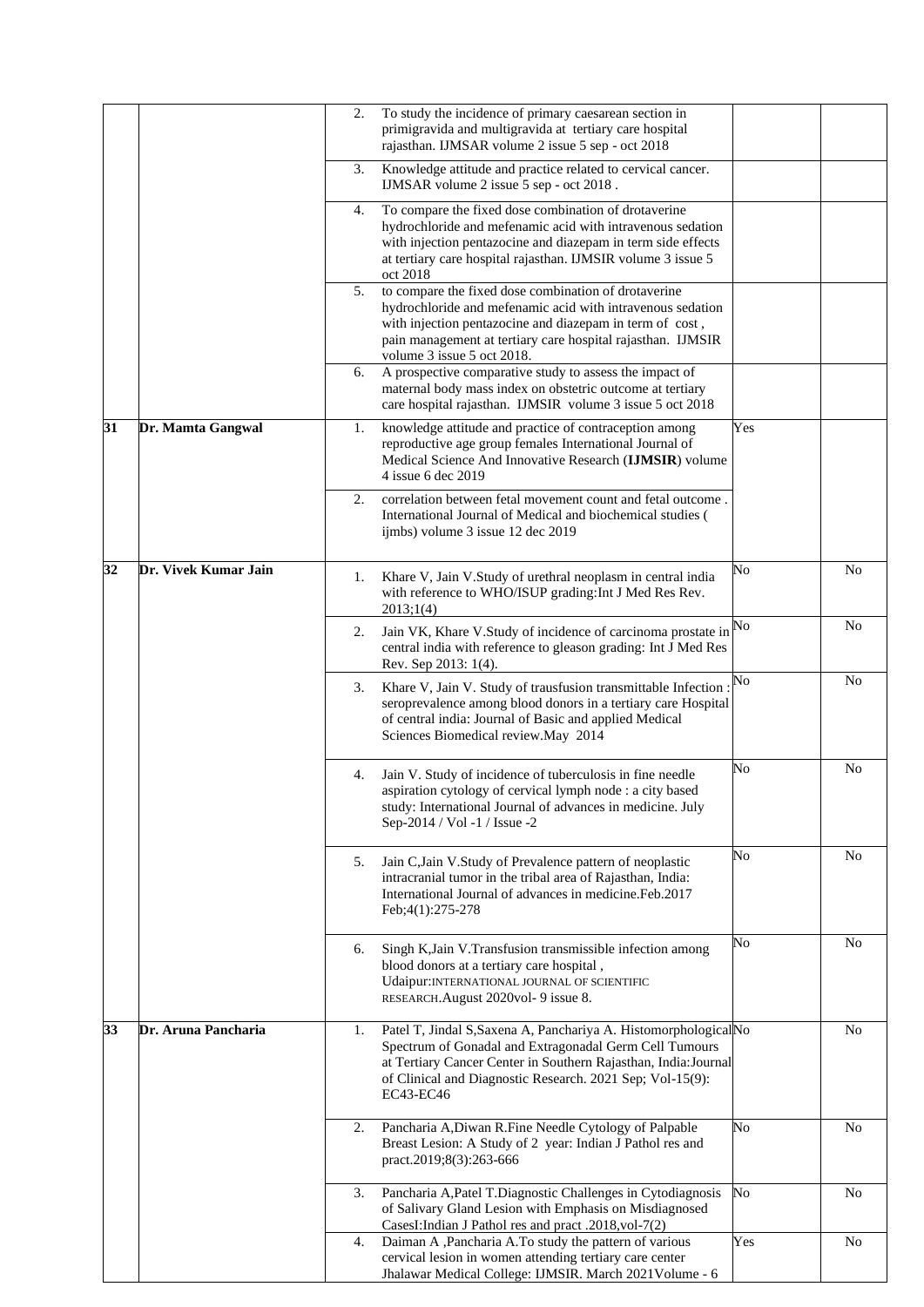|                 |                          |    | Issue - 2, Page No. 247 - 251                                                                                                                                                                                                                                                                                                      |                |                |
|-----------------|--------------------------|----|------------------------------------------------------------------------------------------------------------------------------------------------------------------------------------------------------------------------------------------------------------------------------------------------------------------------------------|----------------|----------------|
|                 |                          | 5. | KumarV, Sharma R, Pancharia A. Cyto-Histopathological<br>Correlation of Breast Lesions - A Study at Tertiary Care<br>Centre: IJMSIR. 2021 Volume - 6, Issue- 2, Page No. 211 - 217                                                                                                                                                 | Yes            | N <sub>0</sub> |
|                 |                          | 6. | Dhaker MB, DiwanR, Pancharia A.Cytomorphological<br>spectrum in patients of thyroid lesions by FNAC study<br>:IJMSIR. March 2021 Volume -6, Issue -2, Page No. 198-203                                                                                                                                                             | Yes            | N <sub>0</sub> |
|                 |                          | 7. | Yadav V, BhatiS PanchariaA, Diagnostic Dilemmas in<br>Cytodiagnosis of Primary Osteogenic Sarcoma: JMSCR<br>November2015 Vol-3 , Issue-11, Page 8337-8342.                                                                                                                                                                         | No             | N <sub>0</sub> |
|                 |                          | 8. | Shekhar H, Pancharia A. Cytological Pattern of Cervical<br>Papanicolaou Smear in Rajasthan: A Screening and<br>Diagnostic Procedure. Int J Dent Med Res 2014;1(3):1-7.                                                                                                                                                             | No             | Yes            |
|                 |                          | 9. | Shekhar H, KaurA , Pancharia A. Fine needle aspiration<br>cytology in head and neck swellings: a diagnostic and<br>therapeutic procedure: Int J Res Med Sci. 2014 Nov; 2(4): 1667-<br>1671                                                                                                                                         | No             | Yes            |
|                 |                          |    | 10. Pancharia A, Yadav V.A Study Of Correlation Of Bronchial<br>Brushing Cytology With Bronchial Biopsy In Diagnosis Of<br>Lung Cancer. J Pharm Biomed Sci 2014; 04(06):492-496                                                                                                                                                    | N <sub>o</sub> | N <sub>0</sub> |
| 34              | <b>Dr Ankur</b><br>Gupta | 1. | A histopathological study of leiomyoma with secondary<br>change Vol.3 issue four international journal of medical<br>science & innovative research (ijmsir) July 2018                                                                                                                                                              | <b>YES</b>     | No             |
|                 |                          | 2. | A histopathological study of renal tumors volume 2 issue four $\text{No}$<br>international journal of medical science $\&$ diagnosis<br>research (ijmsdr) july-Aug-2018                                                                                                                                                            |                | No             |
| $\overline{35}$ | Dr. Deepak<br>Goyal      | 1. | Distribution pattern of ABO-Grouping & RH Typing Blood<br>Donors - A study from blood bank M.G.Hospital Bhilwara<br>june 2018 Volume 3 issue 3 international journal of medical<br>science & innovative research (ijmsir)                                                                                                          | Yes            | N <sub>0</sub> |
|                 |                          | 2. | evaluation of prevalence of anemia in adolescent female in<br>Bhilwara June 2018 Volume 7 issue 6 international journal of<br>current advance research                                                                                                                                                                             | No             | Yes            |
|                 |                          | 3. | A histopathological study of leiomyoma with secondary<br>change July 2018 . Vol.3 issue four international journal of<br>medical science & innovative research (ijmsir)                                                                                                                                                            | Yes            | N <sub>0</sub> |
|                 |                          | 4. | A histopathological study of renal tumors july-Aug-2018<br>volume 2 issue four international journal of medical science<br>& diagnosis research(ijmsdr)                                                                                                                                                                            | No             | No             |
| 36              | Dr.Anil Laddha           | 1. | Distribution pattern of ABO-Grouping & RH Typing Blood<br>Donors - A study from blood bank M.G. Hospital Bhilwara<br>june 2018 Volume 3 issue 3 international journal of medical<br>science & innovative research (ijmsir)                                                                                                         |                |                |
|                 |                          | 2. | evaluation of prevalence of anemia in adolescent female in<br>Bhilwara June 2018 Volume 7 issue 6 international journal of<br>current advance research                                                                                                                                                                             |                |                |
| 37              | <b>Dr.Sonal Agarwal</b>  |    |                                                                                                                                                                                                                                                                                                                                    | No             |                |
|                 |                          | 1. | Dr. Sonal Agarwal Clinico-Morphological Spectrum of<br>Carcinoma Breast at a tertiary care Hospital in South<br>Rajasthan, India: International Journal of Medical Sciences<br>and Education (IJMSE). Vol.4; Issue:2; April-June, 2017;<br>Page:138-143, (pISSN: 2348-4438                                                         |                |                |
|                 |                          | 2. | Dr. Sonal Agarwal Histopathological and Cytological<br>Analysis of variants in cervical Lesion at Pacific Medical<br>College, Udaipur Rajasthan: International Journal of Medical<br>Sciences and Education (IJMSE) Vol.4; Issue:4; Oct-Dec,<br>2017; Page: 411-415,<br>(pISSN: 2348-4438)<br>e-ISSN-2349-3208), Original article. | No             | No             |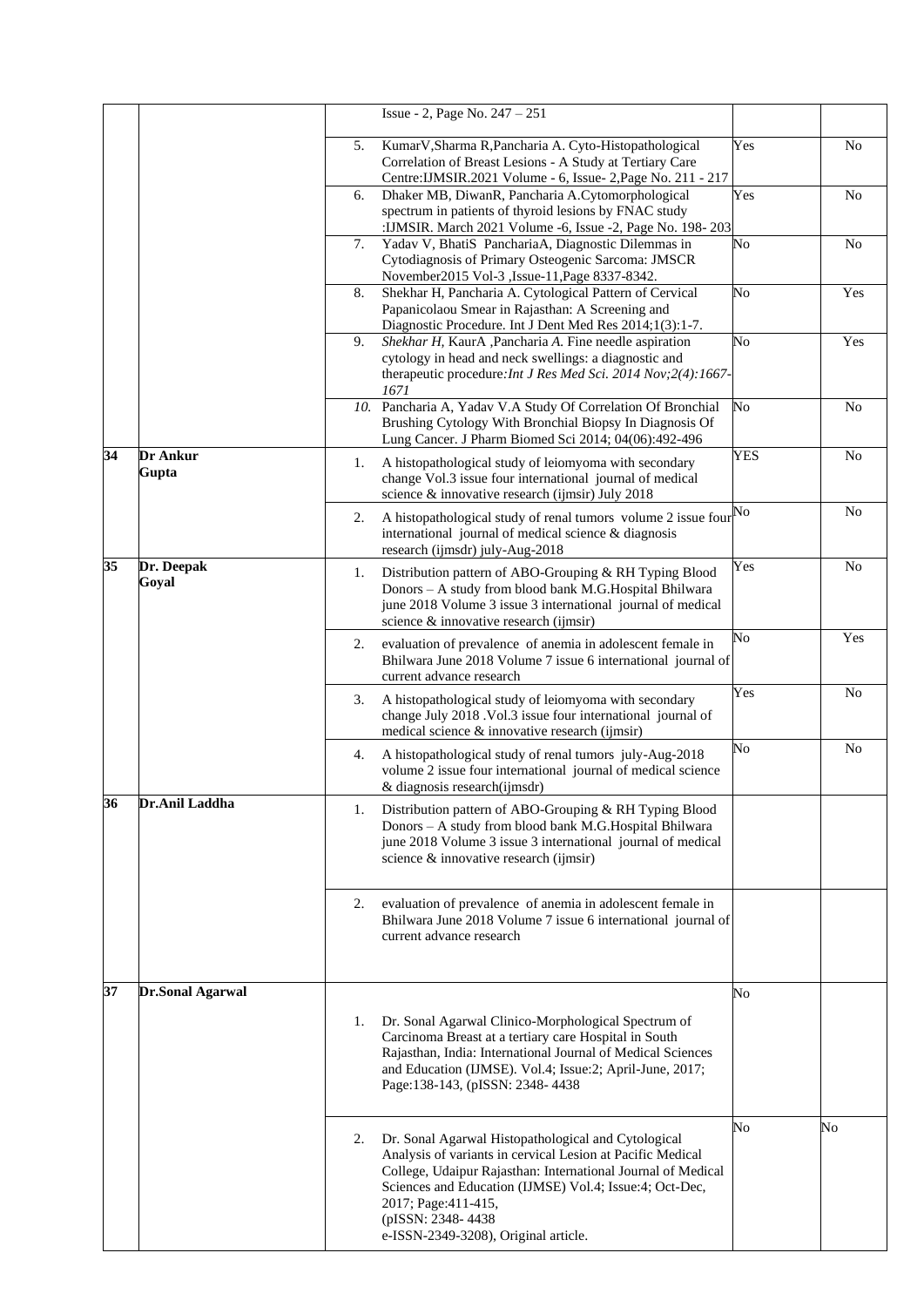|    |                    | 3. | Dr. Sonal Agarwal , Dr. D.P. Agarwal Comparative evaluation<br>of lung cancer by CT guided fine needle aspiration Cytology<br>and trucut biopsy: International Journal of Medical Sciences<br>and Education (IJMSE) Vol.6; Issue:3; July-Sep, 2019;<br>Page: 21-25,<br>(pISSN: 2348-4438<br>e-ISSN-2349-3208), Original article. | No | No                              |
|----|--------------------|----|----------------------------------------------------------------------------------------------------------------------------------------------------------------------------------------------------------------------------------------------------------------------------------------------------------------------------------|----|---------------------------------|
| 38 | Dr Bhagirath Singh | 1. | Paul IS, Singh B.A Study Of Prevalence Of Obesity Among<br>Adolescent Students And Its Correlation With Risk Factor In<br>Udaipur City Rajasthan India.Int J Contemp pediatr 2019;195-<br>9                                                                                                                                      | No | Obesity                         |
|    |                    | 2. | Singh B, Paul IS. Prevalence Of Non-Infectious Dermtoses In<br>Patients Attending In Tertiary Care Centre In Rajasthan.Int J<br>Res Dermatol2019;5:192-6                                                                                                                                                                         | No | Non-<br>Infectious<br>Dermtoses |
|    |                    | 3. | Paul IS, Singh B Study Of Urticaria In Children Of<br>Rajasthan.Int J Contemp medicine july-december 2018 vol6<br>no <sub>2</sub>                                                                                                                                                                                                | No | Urticaria                       |
|    |                    | 4. | Singh B .A Hospital Based Study To Assess The Pattern Of<br>Nail Abnormalities In Their Correlation With Dermatological<br>And Systemic Disease Among Children. Int J of health and<br>clinical research , 2021; 4(21): 137-140                                                                                                  | No | Nail<br>Abnormalit<br>ies       |
|    |                    | 5. | Singh B A Hospital Based Prospective Study For Assessment No<br>Of SNHL In Type-Ii Diabetes Mellitus. Int J of health and<br>clinical research, 2021;4(18):113-116                                                                                                                                                               |    | <b>SNHL</b>                     |
| 39 | Dr. Rakesh Garg*   | 1. | Veerbhan l. chanchlani, arun gaur, surrender k. meena, rakeshNo<br>garg*, rajan nanda. Psychological effect on corona pandemic<br>in suspected and positive cases in bhilwara district in<br>rajasthan; an observational study. Medpulse international<br>journal of psychology, sept.2020;15(3):13-15.                          |    | psychology                      |
|    |                    | 2. | Rajni gaur, Arun gaur, Indira S.P., Rakesh Garg*. Efficacy<br>of autologus serum eye drops in chemical eye injury: an<br>institutional based study. IJHCR, 2021; 4(14): 281-283.                                                                                                                                                 | No | Eye drop                        |
| 40 | Dr. Divya Tiwari   | 1. | Intaosseous pleomorphic adenoma of the maxilla a rare case <sup>No</sup><br>report in the global journal for research<br>analysis,<br>$Jan.2017;6(1)$ :                                                                                                                                                                          |    | dental                          |
| 41 | Dr. Pooja Gangrade | 1. | Gangrade P R, Yadav<br>R: Paediatric Obesity: An<br>Anthropometric study of school children aged between (4-19)<br>years;Asian Journal of Medical Sciences Sep-Oct 2015 Vol 6<br>Issue 5,42-46.                                                                                                                                  |    |                                 |
|    |                    | 2. | Gangrade P R, Surajit Kundu, Rathia D S, Jathwar R,<br>Kiran R: Greater Omentum without Torsion and Ileum with<br>Mesentery as a content of Oblique Inguino-Scrotal Hernia- A<br>Cadaveric case study; International Journal of Current<br>Research in Life Sciences March 2015 Vol. 4, No.3, pp. 162-<br>167,                   |    |                                 |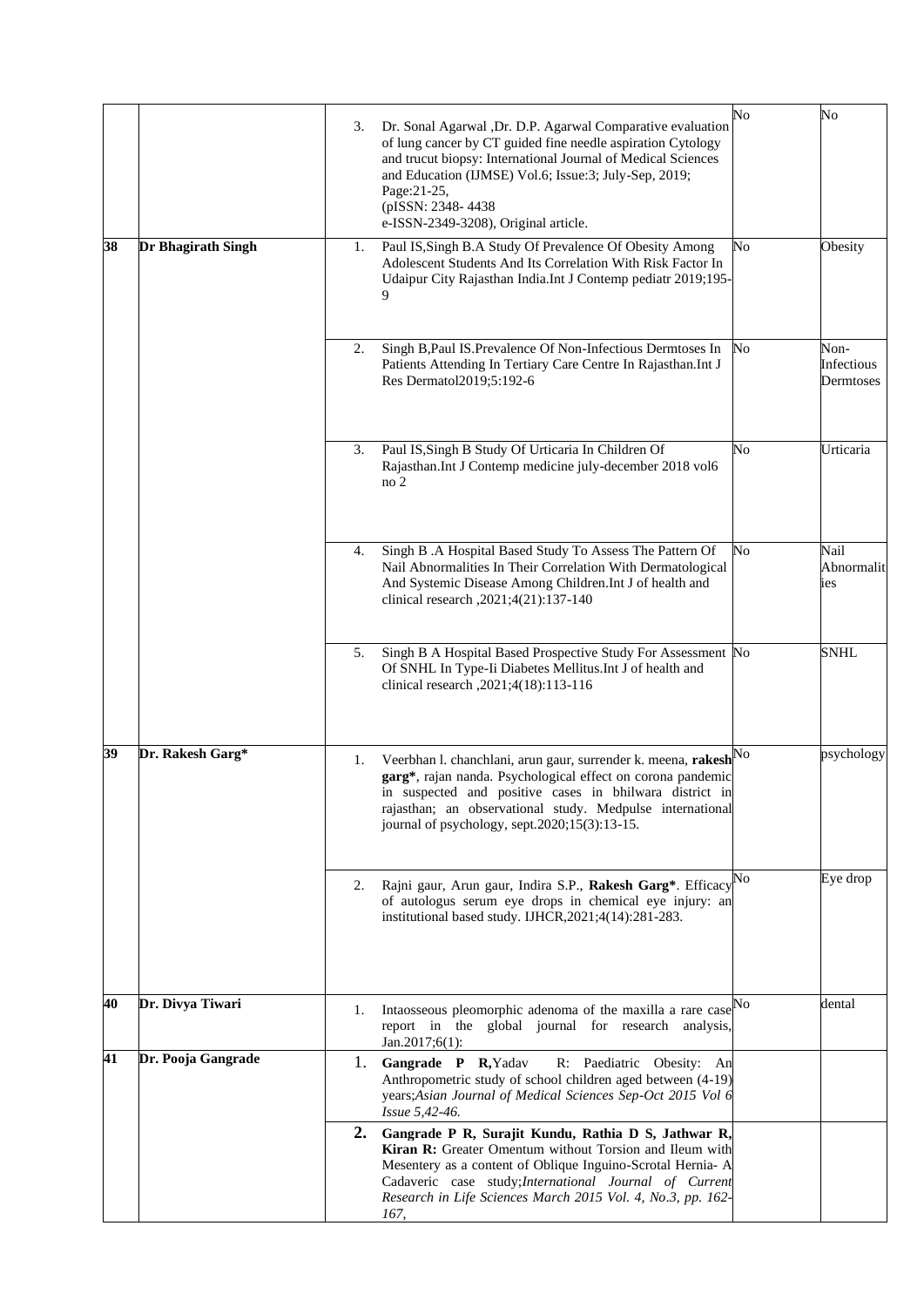|    |                      |    | 3. Surajit Kundu, Gangrade P R: Study Of The Toxic<br><b>Effects Of Formaldehyde Vapours Within The Dissection</b><br>Hall On The First Year Indian Medical Students.<br>International Journal Of Anatomy And Research; 2015<br>Volume 3 Issue 2, 1179-1190.                                                              |  |
|----|----------------------|----|---------------------------------------------------------------------------------------------------------------------------------------------------------------------------------------------------------------------------------------------------------------------------------------------------------------------------|--|
|    |                      |    | <b>4.</b> Morampuri R K, Reddy A K Y, <b>Gangrade P R</b> . Incidence of<br>Accessory Head of Biceps Brachi Muscle in Chhattisgarh<br>Population. Sch. J. App. Med. Sci., 2015; 3(1E):338-341.                                                                                                                            |  |
|    |                      | 5. | Gangrade P R, Saini R, Yadav R, and Vyas A: Evaluation of<br>New Morphometric Parameters for Sex Determination of<br>Human Skull. RRJMHS; 2013 vol 2 Issue 3<br>$July-$<br>September, 81-84                                                                                                                               |  |
|    |                      | 6. | Babel H , Gangrade P R, Jain LK: Anthropometric Study Of<br>Craniofacial Parameters Of Adult Population Of Tribals Of<br>Mewar Region In Southern Rajasthan. RRJMHS ; 2013 vol 2<br><i>Issue 1 January - March</i> , $27-30$ .                                                                                            |  |
|    |                      |    | <b>7.</b> Gangrade P R, Yadav R, Jain LK: Sexing Of Human<br>Skull Through Mastoid Process Measurements: RRJMHS;<br>$2013$ vol 2, Issue 1, January - March, 35-39.                                                                                                                                                        |  |
|    |                      | 8. | <b>Gangrade P R</b> , Babel H: Anthropometric Study Of The<br>Nasal Index Of The Bheel - Meena Tribe Of Southern<br>Rajasthan: International Journal Of Current Research And<br>Review ; 2012 vol. 04 issue 19, 88-91.                                                                                                    |  |
|    |                      | 9. | Jain LK, Gangrade P R, Vijay N: New Technique For<br>Preparation Of Dry Specimen Using Discarded Cadaveric<br>Parts: International Journal Of Current Research And Review<br>;2012 vol. 04 issue 18, 71-77.                                                                                                               |  |
|    |                      |    | <b>10. Gangrade P R, Babel H, Saini R, Vyas A: Sexing Of Skull</b><br>Through The Morphometrics Of Hard Palate: International<br>Journal Of Current Research And Review; 2012 Vol. 04 Issue<br>16 august.168-171                                                                                                          |  |
|    |                      |    | 11. Gangrade P R, Gupta K, Babel H: Anthropometric Study Of<br>The Nasal Parameters Of The Adult Mewaris Of Southern<br>Rajasthan: International Journal Of Current Research And<br>Review; 2012 vol. 04 Issue 15, June, 149-153.                                                                                         |  |
|    |                      |    | 12. Vyas A, Saini R, Gangrade P R, Kumar M: Blood Stream<br>Infections In Intensive Care Unit Patients: A Single Centre<br>Retrospective Study Of Distribution And Antibiotic<br>Resistance Pattern In Clinical Isolates: International Journal<br>Of Current Research And Review; 2012 vol. 04 Issue 12<br>June:153-161. |  |
|    |                      |    | 13. Vyas A, Saini R, Gangrade P R : Prevalance Of Hepatitis B<br>Surface Antigen (HbsAg) Among Hiv Seropositive Patients :<br>Journal Of Basic And Applied Sciences, 2012, vol 8, 243-246                                                                                                                                 |  |
|    |                      |    | 14. Rao G V, Deshpande G A, Rao G S, Gangrade P R: Cataract<br>In Seckel Syndrome - A Case Report : Asian Journal Of<br>Ophthalmology 2011, vol 13, 12-15                                                                                                                                                                 |  |
|    |                      |    | 15. Gangrade P R, Mishra V: Polysplenia Syndrome- A Case<br>Associated With Aberrant Right Subclavian Artery With<br>Common Origin Of Carotid Arteries And Left Sided Inferior<br>Vena Cava With Both Azygous And Hemiazygous<br>Continuation : Journal Of Forensic Medicine And Toxicology;<br>2011 vol 28(2), , 5.      |  |
|    |                      |    | <b>16. Gangrade P R</b> , Yadav R: Morphometric Analysis Of Foramen<br>Magnum Dimensions And Its Relation With Gender : Journal<br>Of Forensic Medicine And Toxicology; 2011 vol 28(1), 62.                                                                                                                               |  |
|    |                      |    | 17. Gangrade P R: Organ Weights And Its Correlation With The<br>Body Weight - A Post Mortem Study : Journal Of Forensic<br>Medicine And Toxicology, Vol 26(2), 2009, 4                                                                                                                                                    |  |
| 42 | Dr.Dashrath H.Pimple | 1. | Dr.Dashrath H.Pimple : Determination of Sex of Tibia by its<br>maximum length.: Indian Journal of Applied                                                                                                                                                                                                                 |  |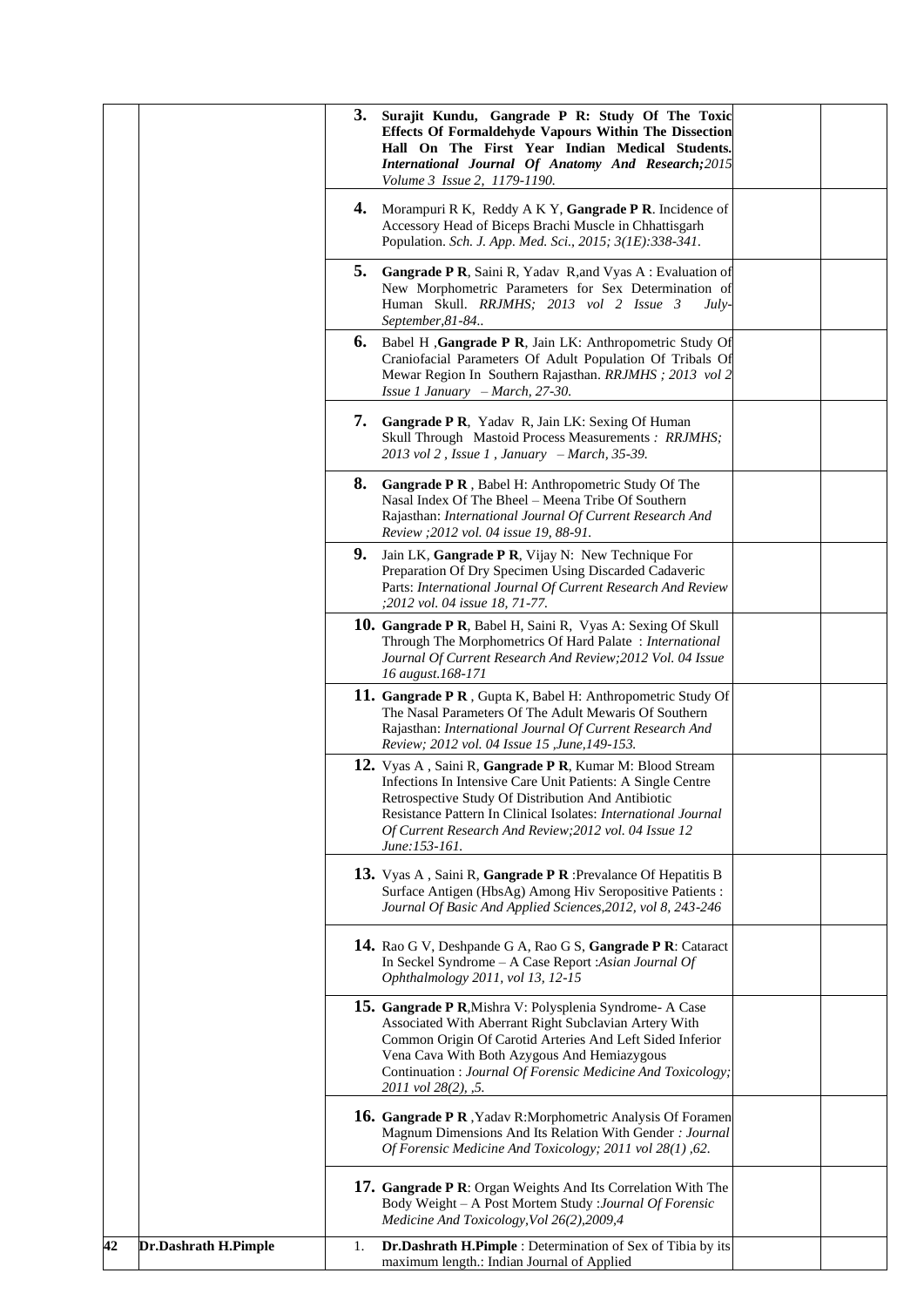|    |                    |    | Research, Vol.8, Issue 6, June 2018.                                                                                                                                                                                                                       |     |  |
|----|--------------------|----|------------------------------------------------------------------------------------------------------------------------------------------------------------------------------------------------------------------------------------------------------------|-----|--|
| 43 | Dr. Manisha Kumari | 1. | Dr. Manisha Kumari, Dr. Shilpa Gupta: Ultrasonographic<br>estimation of gestational age on basis of tibial<br>length.International journal of Medical Science and<br>Innovative Research, Vol.3'issue-3, june 2018, page no:126-<br>129.                   |     |  |
|    |                    | 2. | Dr. Manisha Kumari, Dr. Shilpa Gupta: Voluntary body<br>donation -- A survey of awareness among teaching staff of<br>medical college. International journal of Medical Science and<br>Innovative Research, Vol.3, issue-3, june 2018, page no:136-<br>138. |     |  |
|    |                    | 3. | Dr. Manisha Kumari, Dr. Shilpa Gupta: To study association<br>between gestational age and biparietal diameter and<br>abdominal circumference.International Journal of Current<br>Advanced Research, Vol.7, issue-6(E), June 2018, page<br>no.13408-13409.  |     |  |
|    |                    | 4. | Dr. Manisha Kumari, Dr. Shilpa Gupta: A student"s<br>perspective on anatomy teaching in medical<br>college.International Journal of Current Advanced<br>Research, Vol.7, issue-6(E), June 2018, page no.13406-13407.                                       |     |  |
|    |                    | 5. | Dr. Manisha Kumari, Dr. Shilpa Gupta: Anatomical<br>correlation of undescended testes.International journal of<br>Medical Science and Diagnostic Research, Vol.2, issue-3, May-<br>june 2018, page no: 46-47.                                              |     |  |
| 44 | Suman Inkhiya      | 1. | Suman inkhiya, Dr. Rakesh Kumawat. Malnutrition and its<br>determinants among school children of 6-12 years of<br>Bikaner, Rajasthan.International Journal of Medical &<br>Applied Research Vol.2(1),2017;26-32                                            |     |  |
| 45 | Dr. Arun Gaur      | 1. | A Hospital based prospective study to evaluate the association yes<br>of mean platelet volume eith ischemic strock                                                                                                                                         |     |  |
|    |                    | 2. | A Hospital based prospective study to association of mortality yes<br>with the serum HDL level in patients of sepsis intensive care<br>unit                                                                                                                |     |  |
|    |                    | 3. | psycological effect on corona pandemic in suspected and<br>positive cases on bhilwara district in rajasthan                                                                                                                                                | yes |  |
|    |                    | 4. | Clinico-radiological presentation of covid-19 patients at<br>tertiary care center at bhilwara rajasthan india                                                                                                                                              | yes |  |
| 46 | Dr. Anju Kochar    | 1. | Comperative Evulation Of Efficacy Of Antibiotics Intreating<br>Bactrial Enteritsin Chidren A Hospital Based Study                                                                                                                                          | yes |  |
|    |                    | 2. | Anepdiomio Logical Study Of Previlence Of Hypo Proly<br>Fative Enemia And Associated Risk Factor In Western India<br>Npopul                                                                                                                                | yes |  |
|    |                    | 3. | Assessment Eeicacy Of Anthr Oposophic And Conventional<br>Treatment With Antibioticsin Children With Acute<br>Respiratory                                                                                                                                  | yes |  |
|    |                    | 4. | Serum Megnisium Level Sintypeiidiabet Esmellitus And Its<br>Association With The Micro Vascular Complications                                                                                                                                              | yes |  |
|    |                    | 5. | Aprospective Study To Eveulate The Clinical Profile<br>&Biochemical Profile Of Acute Ischaemic Stroke Cases                                                                                                                                                | yes |  |
|    |                    | 6. | To Study Of Prevalence Of Plasma Ho, Ocyste In Elevel<br>Sincaseofstrokeacasecontrolstudy                                                                                                                                                                  | yes |  |
|    |                    | 7. | A Hospital Based Study To Assess The Patron Of Nail<br>Abnormaliies Andtheircore<br>Lationswithdermatologicalandsystemic                                                                                                                                   | yes |  |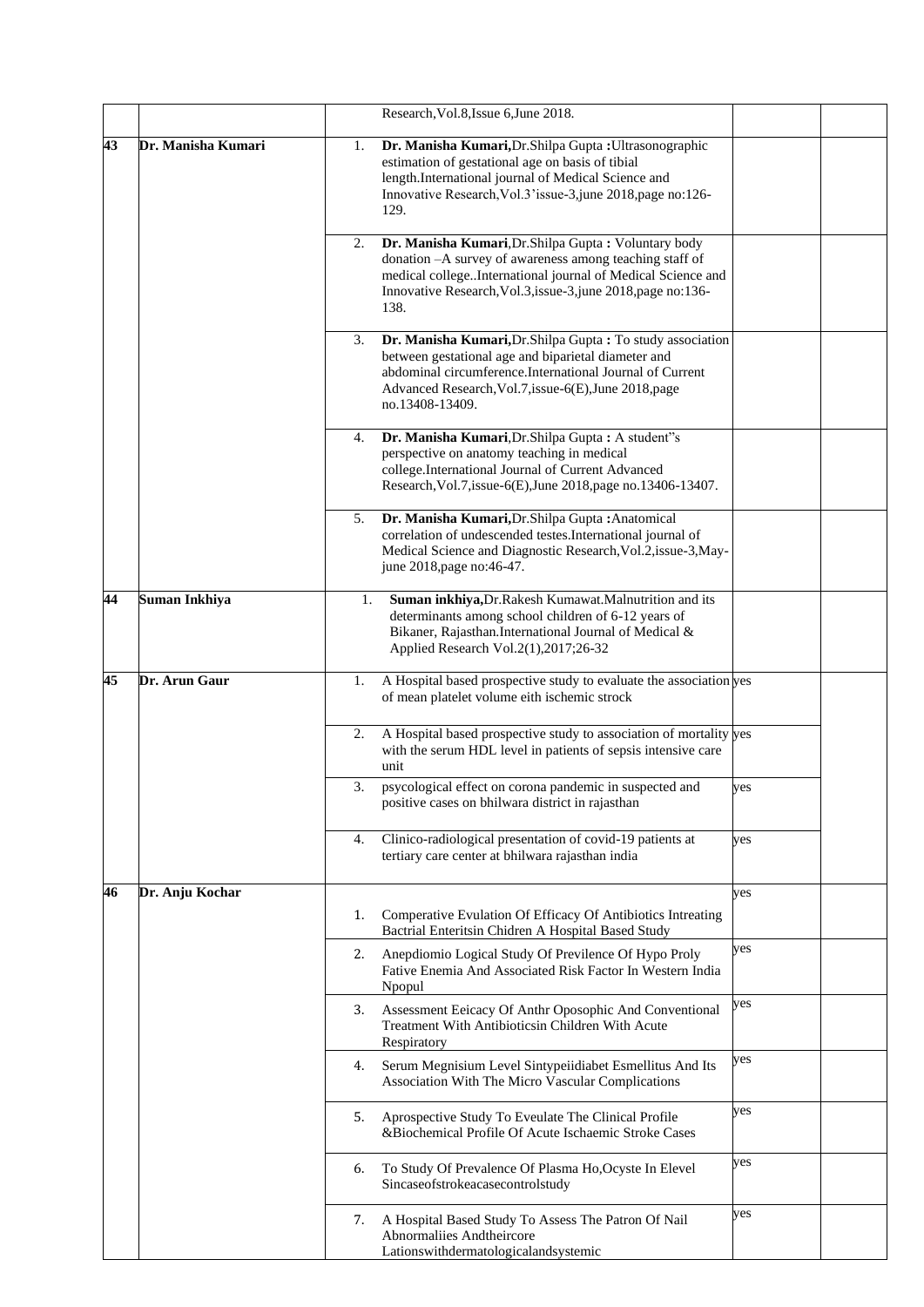|    |                        | 8. | A Hospital Based Prospective Study For Assessment Of<br>Snhlintype 2 Dmpts                                                                                                                                                                                              | yes |  |
|----|------------------------|----|-------------------------------------------------------------------------------------------------------------------------------------------------------------------------------------------------------------------------------------------------------------------------|-----|--|
| 47 | Dr. Daulat Meena       | 1. | A Prospective Study To Evaluate The Clinical Profile &<br>Biochemical Profile Of Acute Ischaemic Stroke Cases                                                                                                                                                           | yes |  |
|    |                        | 2. | To Study The Prevalence Of Plasma Homo Cysteine Levels Inves<br>Cases Of Stroke: A Case- Control Study                                                                                                                                                                  |     |  |
|    |                        | 3. | Clinico-Radiological Presentation Of Covid-19 Patients At A yes<br>Tertiary Care Center At Bhilwara Rajasthan                                                                                                                                                           |     |  |
|    |                        | 4. | Prognostic importance of WBC count in Acute myocardial<br>infarction at Medical college Hospital, Bhilwara Raj.                                                                                                                                                         | yes |  |
|    |                        | 5. | A study on the lipid profile of Hypertensive patients                                                                                                                                                                                                                   | yes |  |
|    |                        | 6. | Dyslipidemia in thyroid disorders                                                                                                                                                                                                                                       | yes |  |
| 48 | Dr. Manish Singhal     | 1. | Prognostic importance of WBC count in Acute myocardial<br>infarction at Medical college Hospital, Bhilwara Raj.                                                                                                                                                         | yes |  |
|    |                        | 2. | A Hospital Based Prospective Study to Evaluate<br>the Association of Mean Platelet Volume with Ishaemic<br>Stroke                                                                                                                                                       | yes |  |
|    |                        | 3. | A Hospital based Prospective study to Association of<br>Mortality with the Serum HDL Levels in Patients of Sepsis in<br>Intensive Care Unit.                                                                                                                            | yes |  |
|    |                        | 4. | A Hospital based Prospective study to evaluate the<br>Relationship of Micro Vascular and Macro Vascular<br>Complications with Magnesium Levels in Patients with DM-2                                                                                                    | yes |  |
|    |                        | 5. | A Hospital based Prospective study to Correlate the Six<br>Minute Walk Test Clinical and Radiological in COPD<br>Patients                                                                                                                                               | yes |  |
| 49 | Dr. Ramavtar Bairwa    | 1. | Clinico-Radiological Presentation Of Covid-19 Patients At A yes<br>Tertiary Care Center At Bhilwara Rajasthan                                                                                                                                                           |     |  |
|    |                        | 2. | A study on the lipid profile of Hypertensive patients                                                                                                                                                                                                                   | yes |  |
|    |                        | 3. | Dyslipidemia in thyroid disorders                                                                                                                                                                                                                                       |     |  |
|    |                        | 4. | Lipid Profile in COPD Patients                                                                                                                                                                                                                                          | yes |  |
| 50 | Dr. Sheshav Somani     | 1. | "The P 300 wave of Event-Related-Potential". Research and<br>reviews: journal ofmedical and health sciences: 2014; Vol. 3;<br>$33 - 42.$                                                                                                                                |     |  |
|    |                        | 2. | "A comparative study of visual event related potential (P-300<br>wave amplitudeand latency) with novel and repeat stimulus in<br>young healthy adult males".Research Journal of<br>Pharmaceutical, Biological and Chemical Sciences: 2015;<br>Vol. 6; Issue 1; 573-581. |     |  |
|    |                        | 3. | "Prevention of Neonatal Hypoglycemia with early and<br>Exclusive Breast Feeding".International Journal of<br>Physiology:2019;Vol.7(3),261-265.                                                                                                                          |     |  |
|    |                        | 4. | "Breath Carbon Monoxide Concentration' An indicator of<br>early airway Inflammation in Asymptomatic Smokers".<br>International Journal of Physiology: 2019; Vol.7(3), 192-195.                                                                                          |     |  |
| 51 | Dr. Suresh Kumar Goyal | 1. | Gastrointestinal Dysfunctions after Spnial Cord Injury in<br>Paitents of Northern- Western Region of India. International<br>journal of Physiology, July-September 2018, Vol.6 No. 3 page<br>155-159.                                                                   |     |  |
|    |                        | 2. | Using the Modified Barthel Index to Estimate the Activity of<br>daily Living in patients after Chronic Spinal Cord Injury in<br>Northern-Western Region of India. International journal of                                                                              |     |  |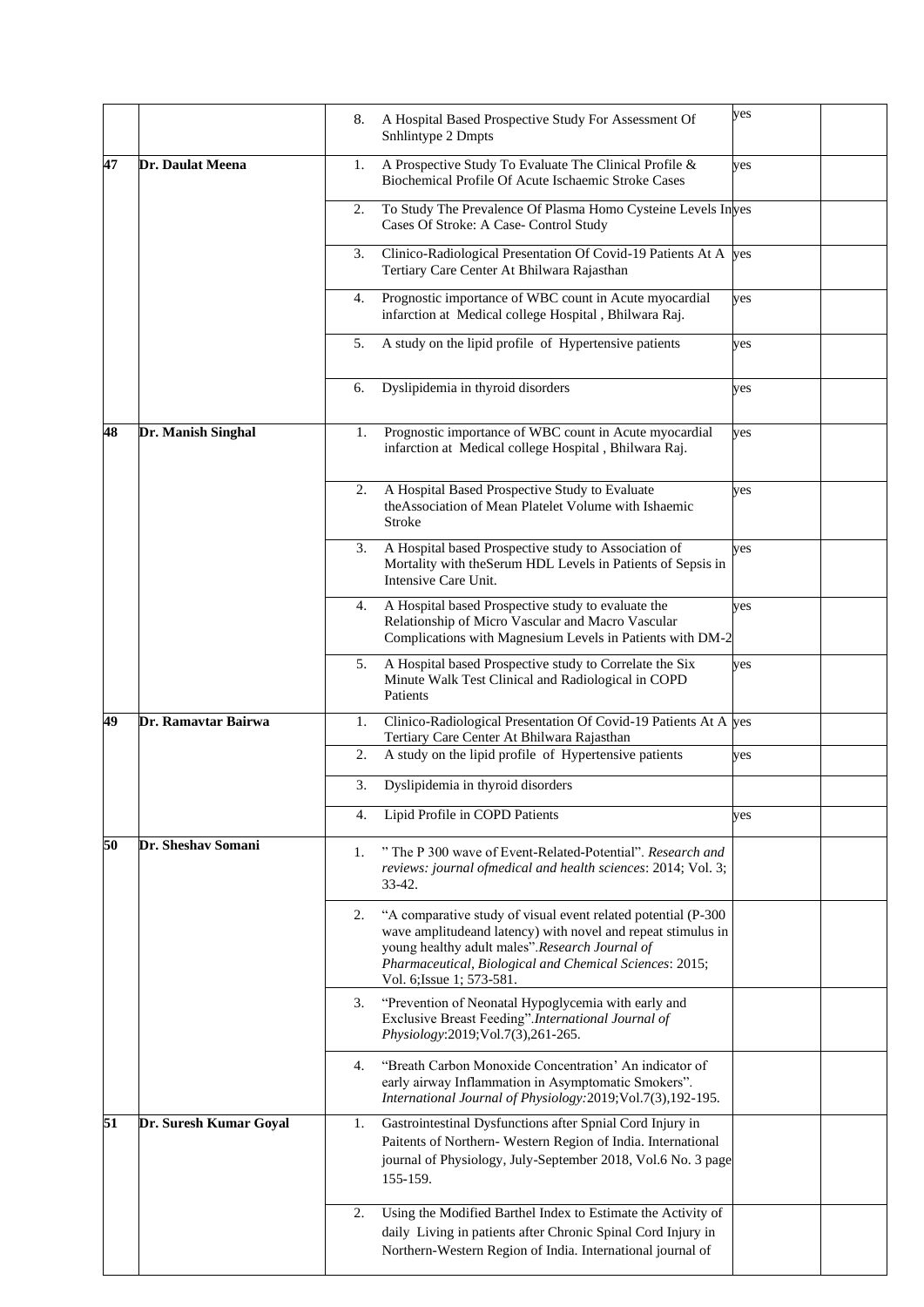|    |                     |    |    | Physiology, July- September 2018, Vol.6 No. 3 page 160-163.                                                                                                                                                                                                                                                                                                                                         |     |  |
|----|---------------------|----|----|-----------------------------------------------------------------------------------------------------------------------------------------------------------------------------------------------------------------------------------------------------------------------------------------------------------------------------------------------------------------------------------------------------|-----|--|
|    |                     |    | 3. | Association of TNF- A and Uric Acid In Woman with Pre-<br>Eclampsia. International journal of Medical science and<br>public Health 2013 vol 2 Issue 4                                                                                                                                                                                                                                               |     |  |
|    |                     |    | 4. | A study of Correlation of Age and Gender with Muscular<br>Fitness in First MBBS Students. International journal of<br>scientific research 2014 Vol 3 Issue 3                                                                                                                                                                                                                                        |     |  |
|    |                     |    | 5. | Chronic smoking, a cause for development of peripheral<br>neuropathy in Chronic Obstructive Pulmonary<br>Disease.National Journal of IntegratedREsearch in Medicine<br>2014 vol 5 (6) Nov- Dec                                                                                                                                                                                                      |     |  |
| 52 | Dr. Sadhana Agarwal |    |    | 1. Agrawal Sadhana, Goyal Deepak. To Study the effect of yoga<br>on Blood sugar Profile in Diabetics Type-2 Patients.<br>International Journal of Medical Science and Innovative<br>Research. 2019 Aug ; 2(4):97-99                                                                                                                                                                                 | YES |  |
|    |                     |    |    | 2. Agrawal Sadhana, Goyal Deepak. Heart Rate variability in<br>trained athletes and sedentary individuals- A comparative<br>study. International Journal of Medical Science and<br>Innovative Research. 2019 Aug; 4(4): 119-121                                                                                                                                                                     |     |  |
|    |                     |    | 3. | Goyal Deepak, Agrawal Sadhana.Hematological modulation<br>in regular practice of yoga. International Journal of Medical<br>and Biomedical Studies.2019 Aug;3(8):81-83                                                                                                                                                                                                                               | YES |  |
|    |                     |    |    | 4. Agrawal Sadhana, Goyal Deepak.A comparative study on<br>cardiovascular parameters in normal and type 2 diabetes<br>mellitus patients. International Journal of Medical Science and<br>Diagnosis Research.2019 Aug ; $3(8)$ :53-55                                                                                                                                                                |     |  |
|    |                     |    | 5. | Goyal Deepak, Agrawal Sadhana, Gupta CP, Agrawal<br>Alka.Case control study of autonomic function tests in<br>rheumatoid arthritis female patients.International Journal of<br>Scientific Research.2018 July;7(7):71-72                                                                                                                                                                             | YES |  |
|    |                     |    | 6. | Goyal Deepak, Agrawal Sadhana. Anaemia in patients with<br>type 2 Diabetes in Bhilwara. International Journal of Medical<br>Science and Innovative Research.2018 June;3(3):222-224                                                                                                                                                                                                                  | YES |  |
|    |                     |    |    | 7. Agrawal Sadhana, Sukla J, Goyal Deepak, Indoria SP, Singh<br>A, Sukla AK. Case control study of Heart Rate Variability in<br>rheumatoid arthritis female patients. Global Journal for<br>Research Analysis.2017 March;6(3):38-40                                                                                                                                                                 | YES |  |
|    |                     |    |    | 8. Agrawal Sadhana, Sukla J, Goyal Deepak, Agrawal<br>Alka, Singh A, Sukla AK. Case control study of autonomic<br>function tests in rheumatoid arthritis female patients.Indian<br>Journal of Applied Research.2017 Jan;7(1):50-52                                                                                                                                                                  | YES |  |
| 53 | Dr. Amit Tak        | 1. |    | The electroencephalographic (EEG) Power Spectral<br>Densities (PSDs) of Theta and Alpha Frequency Wave-<br>Forms During Information Processing of Language<br>Comprehension: A Window to Neural Dynamics of Human<br>Mind. (Accepted in Neuropsychological Trends)                                                                                                                                  |     |  |
|    |                     | 2. |    | Patel Bhoopendra, Kumawat Ashok Kumar, Gupta Kapil,<br>Mathur Kapil Dev, Tak Amit 2020 Inter and Intra-<br>Hemispheric Resting EEG Coherence in Schizophrenia<br>Patients. Scholars Journal of Applied Medical Sciencs<br>8(1)209-216. DOI:<br>https://dx.doi.org/10.18535/jmscr/v8i1.29                                                                                                            |     |  |
|    |                     | 3. |    | M Shah, B Patel, JK Gupta, K Gupta, A Saini, K Yadav, A<br>Tak, A Dube A case control study of P300 and P100<br>components of visual event related potentials in dyslexic<br>children during target detection task. Rajasthan Medical<br>Journal 1 (12/2019), 15-23 Available from<br>https://education.rajasthan.gov.in/content/dam/doitassets/edu<br>cation/medicaleducation/sms-medical-college- |     |  |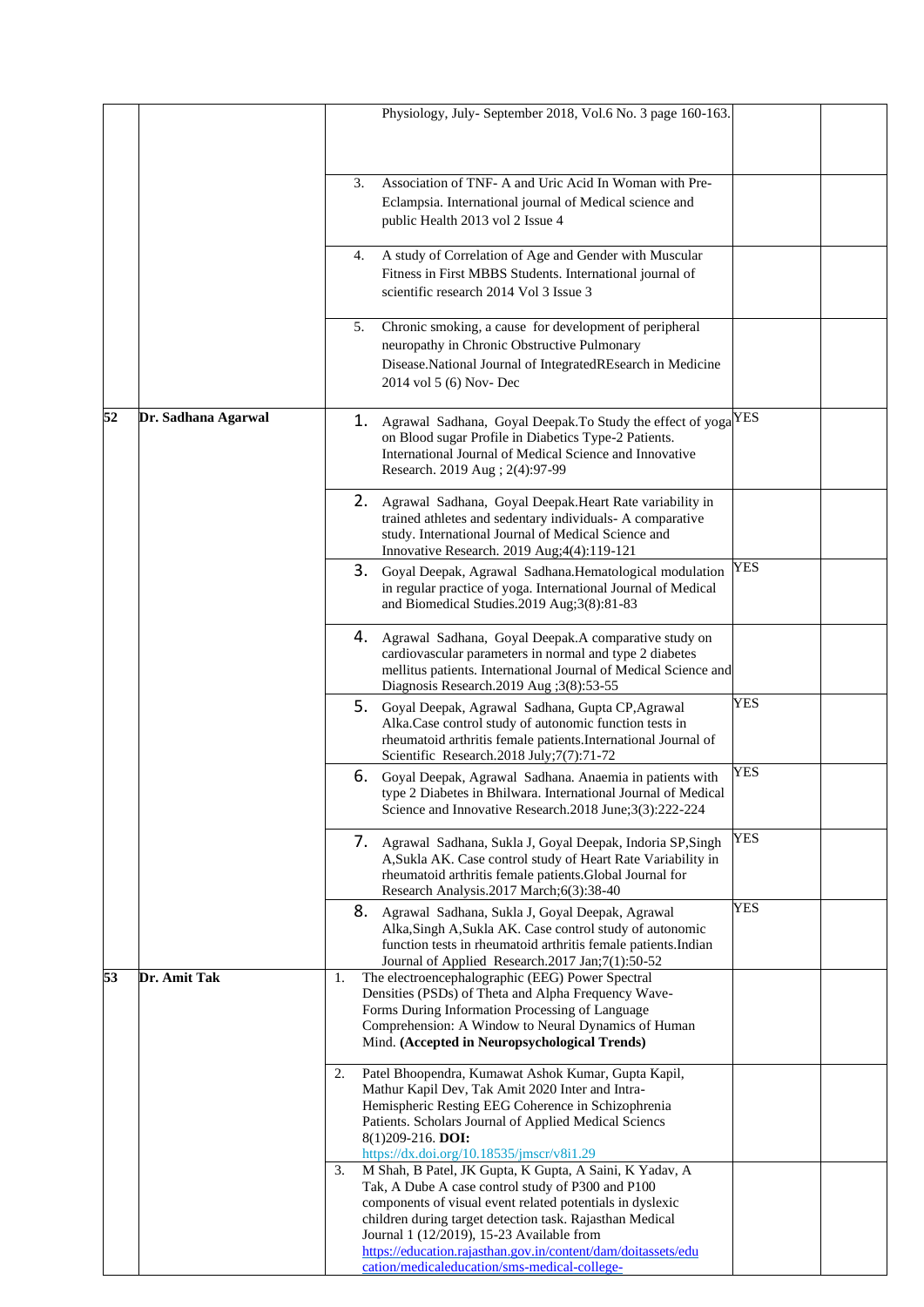| jaipur/pdf/RMJ/Medical%20Jounal%20Book%20Decmber<br>% 202019.pdf                                                                                                                                                                                                                                                                                                                           |
|--------------------------------------------------------------------------------------------------------------------------------------------------------------------------------------------------------------------------------------------------------------------------------------------------------------------------------------------------------------------------------------------|
| Soni S, Dube A, Verma A, Gupta K, Gupta J, Saini, Patel B,<br>4.<br>Tak A .2017. Neurodynamics in patients with Alzheimer's<br>disease during writing memory task. Scholars Journal of<br>Applied Medical Sciencs5(8D), 3257-3263. DOI:<br>10.21276/sjams                                                                                                                                  |
| Saxena S, Gupta K, Gupta J, Sharma A, Patel B, Saini A,<br>5.<br>Tak A , Gupta KK and Dube A. 2017. Neurodynamics of<br>Temporal Lobe Epilepsy in Fronto-central region of<br>Cerebral Cortex. Sch. J. App. Med. Sci., 5(7E)2829-2829.<br>DOI: 10.21276/sjams                                                                                                                              |
| Tak, Amit ; Independent role of CT chest in COVID-19<br>6.<br>prognostication : Evidences from machine learning<br>classification. (Endorsed by reviewers in Frontiers<br>inDigital Health; Manuscript ID -657683).                                                                                                                                                                        |
| Bhandari S, Tak A, Singhal S, Shukla J, Patel B, Shaktawat<br>7.<br>AS, et al. Patient flow dynamics in hospital systems during<br>times of COVID-19: Cox proportional hazard regression<br>analysis. [Internet]. Frontiers in Public Health; 2020.<br>Available from: doi:10.3389/fpubh.2020.585850                                                                                       |
| Tak A, Das B, Shah M, Dia S, Dia M, Gahlot S (2021)<br>8.<br>COVID-19 and Lockdown in India: Evaluation using<br>Analysis of Covariance. J Antivir Antiretrovir.<br>13:216. Available from : https://www.longdom.org/open-<br>access/covid19-and-lockdown-in-india-evaluation-using-<br>analysis-of-covariance.pdf                                                                         |
| Tak A, Dia S, Dia M, Wehner TC Indian COVID-19<br>9.<br>Dynamics: Prediction using Autoregressive Integrated<br>Moving Average Modeling. Scr Med 2021 Mar;52(1):6-14.<br>Available from:https://doi.org/10.5937/scriptamed52-29893                                                                                                                                                         |
| 10. Bhandari S, Shaktawat AS, Tak A, Shukla J, Patel B,<br>Singhal S, Gupta J, Kakkar S, Dube A, Dia S, Dia M.<br>Evidence-based decision making and covid-19: what a<br>posteriori probability distributions speak. Journal of Ideas in<br>Health. 2020 Dec 31;3(Special2):286-92. Available<br>from:https://jidhealth.com/index.php/jidhealth/article/view/8<br>8                        |
| Bhandari S, Shaktawat AS, Tak A, Patel B, Gupta K, Gupta<br>11.<br>J, Kakkar S, Dube A. A multistate ecological study<br>comparing evolution of cumulative cases (trends) in top<br>eight COVID-19 hit Indian states with regression modeling.<br>Int J Acad Med [serial online] 2020 [cited 2020 Jun<br>30];6:91-5. Available from:<br>http://www.ijamweb.org/text.asp?2020/6/2/91/287965 |
| 12. Bhandari S, Shaktawat AS, Tak A, Patel B, Shukla J,<br>Singhal S, Gupta K, Gupta J, Kakkar S, Dube A. Logistic<br>regression analysis to predict mortality risk in COVID-19<br>patients from routine hematologic parameters. Ibnosina J<br>Med Biomed Sci [serial online] 2020 [cited 2020 Jun<br>30];12:123-9. Available from:<br>http://www.ijmbs.org/text.asp?2020/12/2/123/288204  |
| 13. Kakkar S, Bhandari S, Singh A, Sharma R, Mehta S, Gupta<br>J, et al. Coronavirus disease of 2019: The premise for<br>framing strategies towards infection prevention control<br>management. Current Medical Issues [Internet].<br>2020;18(3):199. Available from:<br>http://dx.doi.org/10.4103/cmi.cmi_82_20                                                                           |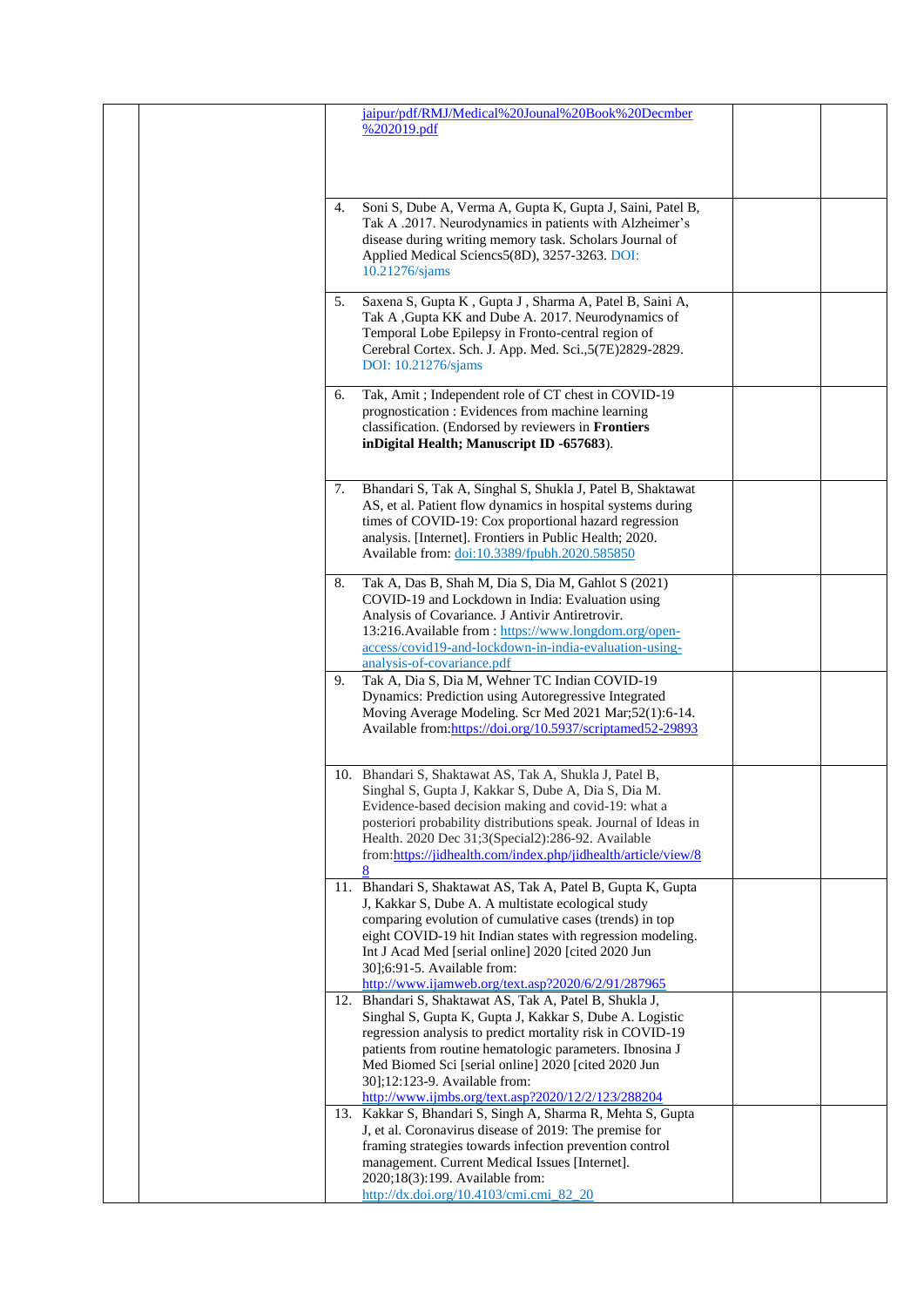| 14. Kakkar S, Bhandari S, Shaktawat A, Sharma R, Dube A,<br>Banerjee S, et al. A preliminary clinico-epidemiological<br>portrayal of COVID-19 pandemic at a premier medical<br>institution of North India. Annals of Thoracic Medicine<br>[Internet]. 2020;15(3):146. Available from:<br>http://dx.doi.org/10.4103/atm.ATM_182_20<br>15. Bhandari S, Singh A, Sharma R, Mehta S, Dube A, Gupta J,<br>Gupta K, Tak A, Kakkar S. The proposed bridging<br>management protocol for COVID-19. Menoufia Med J<br>[serial online] 2020 [cited 2020 Nov 22];33:1109-10. |  |
|------------------------------------------------------------------------------------------------------------------------------------------------------------------------------------------------------------------------------------------------------------------------------------------------------------------------------------------------------------------------------------------------------------------------------------------------------------------------------------------------------------------------------------------------------------------|--|
| Available from:<br>http://www.mmj.eg.net/text.asp?2020/33/3/1109/296653<br>16. Bhandari S, Shaktawat A, Patel B, Dube A, Kakkar S, Tak<br>A, Gupta J, Rankawat G. The sequel to COVID-19: the<br>antithesis to life. jidhealth [Internet]. 1Oct.2020 [cited]<br>22Nov.2020];3(Special1):205-12. Available from:<br>https://www.jidhealth.com/index.php/jidhealth/article/view/                                                                                                                                                                                   |  |
| 69<br>17. Bhandari S, Sharma R, Singh Shaktawat A, Banerjee S,<br>Patel B, Tak A, et al. COVID-19 related mortality profile at<br>a tertiary care centre: a descriptive study.Scr Med<br>2020;51(2):69-73. DOI:10.5937/scriptamed51-27126                                                                                                                                                                                                                                                                                                                        |  |
| 18. Bhandari S, Shaktawat AS, Sharma R, Mehta S, Patel B,<br>Gupta K, Singhal SK, Gupta J, Kakkar S, Yadav K, Tak A,<br>Dube A. COVID-19 $-$ a descriptive study of demographic<br>trends in Rajasthan, listed in top five affected states of India.<br>Menoufia Med J [serial online]                                                                                                                                                                                                                                                                           |  |
| 19. Prevalence of text neck syndrome among doctors (Under<br>review in Medical Journal of Dr D. Y. PatilVidhyapeeth;<br>Manuscript ID: mjdrdypu_726_20).                                                                                                                                                                                                                                                                                                                                                                                                         |  |
| 20. Sudhir Bhandari, Ajit Singh Shaktawat, Amit Tak, , Jyotsna<br>Shukla, Jitendra Gupta, Bhoopendra Patel, Shivankan<br>Kakkar, Amitabh Dube, Sunita Dia, Mahendra Dia, Todd C.<br>Wehner. Evaluating interactions between hyperglycemia and<br>clotting factors in patients suffering with SARS CoV-2<br>infection. Clinical Diabetology 2021;10(1):114-122.<br>Available from: DOI: 10.5603/DK.a2021.0022                                                                                                                                                     |  |
| 21. Bhandari S, Shaktawat AS, Tak A, Shukla J, Gupta J, Patel<br>B, Kakkar S, Dube A, Dia S, Dia M, Wehner TC.<br>Relationship Between ABO Blood Group Phenotypes and<br>nCOVID-19 Susceptibility-a Retrospective Observational<br>Study. Scr Med 2020;51(4):217-22 Available from:<br>https://aseestant.ceon.rs/index.php/scriptamed/article/view/2<br>9692                                                                                                                                                                                                     |  |
| Rankawat G, Bhandari S, Singh A, Bagarhatta M, Dube A,<br>22.<br>Kakkar S, et al. Evaluation of clinico-Radiological profile<br>and correlation with ultrasonography of the chest in<br>coronavirus disease 2019 pneumonia. Indian Journal of<br>Medical Specialities [Internet]. 2020;11(2):70. Available<br>from: $\frac{http://dx.doi.org/10.4103/INJMS.INJMS 55 20}{http://dx.doi.org/10.4103/INJMS.INJMS 55 20}$                                                                                                                                            |  |
| 23. Sharma Dhruva, Sharma Anil, Tak Amit et al.<br>Hyperlactatemia as a potent marker of early morbidity and<br>mortality in non-emergent open heart surgical procedures.<br>(Under review in Indian Journal of Health Science<br>andBiomedical Research; Manuscript ID- Kleuhsj 11<br>21).<br>24. Somendra S, Tak A, Shukla J, Gupta K, Gupta J.                                                                                                                                                                                                                |  |
| Investigating dysautonomia of Bradbury Eggleston<br>Syndrome: A case report (Under review in Romanian<br><b>Journal ofNeurology</b> )                                                                                                                                                                                                                                                                                                                                                                                                                            |  |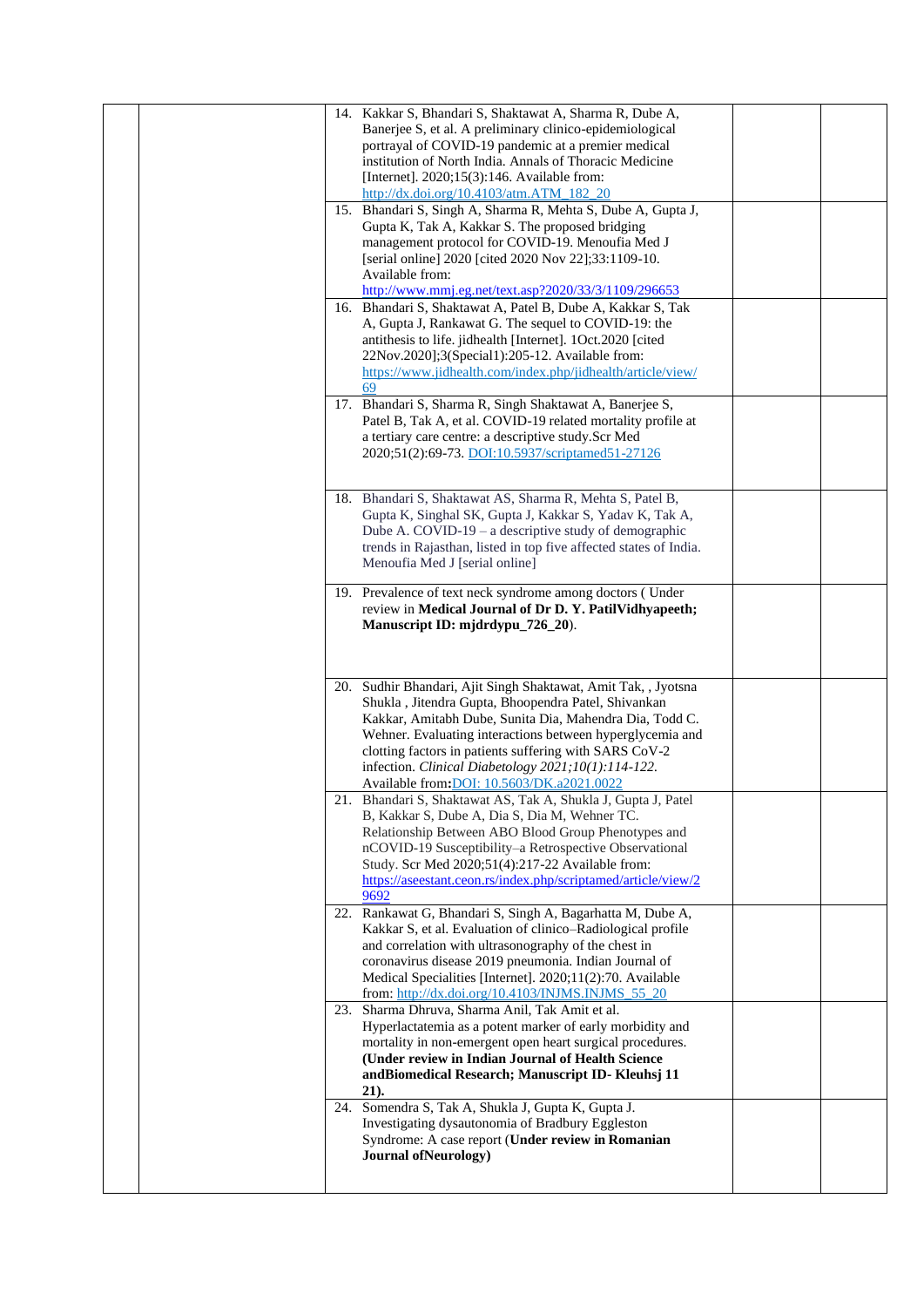|  | 25. Jain C, Sharma L, Advani U, Kumar M, Tak A, Jain M. A<br>cross-sectional study of socio-demographic and clinical<br>profile of HIV patients at ART plus centre, Sawai Man<br>Singh Hospital, Jaipur, India. jidhealth [Internet]<br>21Mar.2021 [cited 22Mar.2021];4(1):321-6. Available from:<br>https://www.jidhealth.com/index.php/jidhealth/article/view/<br>89                                                                               |  |
|--|------------------------------------------------------------------------------------------------------------------------------------------------------------------------------------------------------------------------------------------------------------------------------------------------------------------------------------------------------------------------------------------------------------------------------------------------------|--|
|  | 26. Bhandari S, Singh A, Sharma R, Rankawat G, Banerjee S,<br>Gupta V, Dube A, Kakkar S, Sharma S, Keswani P, Agrawal<br>A. Characteristics, Treatment Outcomes and Role of<br>Hydroxychloroquine among 522 COVID-19hospitalized<br>patients in Jaipur City: An Epidemio-Clinical Study. J Assoc<br>Physicians India. 2020:13-9.                                                                                                                     |  |
|  | 27. Bhandari S, Shaktawat AS, Patel B, Rankawat G, Tak A,<br>Gupta JK, Kakkar S, Dube A. Hydroxychloroquine in<br>Rheumatological Disorders: The Potential Buffer Against<br>Coronavirus Disease-19? J Med Sci Health 2020;6(3):58-65.<br>Available from:                                                                                                                                                                                            |  |
|  | 28. Descriptive analysis of adverse drug reactions to<br>antiretroviral therapy: Causality, severity and preventability<br>assessment in a tertiary care teaching hospital (Under<br>review in International Journal of Academic Medicine<br>Manuscript ID - IJAM_1_21).                                                                                                                                                                             |  |
|  | 29. Aggarwal N, Shukla J, Purohit S, Tak A, Patel B. A cross-<br>sectional study on cardiac autonomic functions in psoriasis<br>patients. National Journal of Physiology, Pharmacy and<br>Pharmacology [Internet].2020;(0):1. Available from:<br>http://dx.doi.org/10.5455/njppp.2020.10.0512520201905202<br>$\Omega$                                                                                                                                |  |
|  | 30. Meena S, Shukla J, Meena P, Tak A, Patel B. A case-<br>control study of autonomic function tests in male cigarette<br>smokers and healthy control subjects. Natl J Physiol Pharm<br>Pharmacol [Internet]. 2020;(0):1. Available from:<br>http://dx.doi.org/10.5455/njppp.2020.10.0717520201107202<br>0                                                                                                                                           |  |
|  | 31. Tak A. A study of frequency domain analysis of heart rate<br>variability in newly diagnosed hypertensives. Journal of<br>Medical Science And clinical Research [Internet]. 2019 Aug<br>16;7(8). Available from:<br>http://dx.doi.org/10.18535/jmscr/v7i8.79                                                                                                                                                                                      |  |
|  | 32. AK Kumawat, A Tak, G Kapil, GJ Kumar A study of time<br>domain analysis and Poincare plot analysis of heart rate<br>variability in newly diagnosed hypertensives. Rajasthan<br>Medical Journal 1 (2019/12), 41-4 Available from:<br>https://education.rajasthan.gov.in/content/dam/doitassets/edu<br>cation/medicaleducation/sms-medical-college-<br>jaipur/pdf/RMJ/Medical%20Jounal%20Book%20Decmber<br>%202019.pdf                             |  |
|  | 33. GMS Dhaka, M Sharma, R Sharma, A Singh, A Tak An<br>interventional study to assess out the effect of yoga on<br>clinical and biochemical parameters in patients of<br>rheumatoid arthritis. Rajasthan Medical Journal 1 (2019/12),<br>46-51. Available from<br>:https://education.rajasthan.gov.in/content/dam/doitassets/ed<br>ucation/medicaleducation/sms-medical-college-<br>jaipur/pdf/RMJ/Medical%20Jounal%20Book%20Decmber<br>%202019.pdf |  |
|  | 34. Parul Gupta, Rajni Sharma, Aruna Vyas, Amit Tak 2020<br>comparative evaluation of broth microdilution with E-test,<br>Vitek 2, and disk diffusion for susceptibility testing of<br>colistin on Gram-negative bacteria (Accepted in<br><b>IndianJournal of Medical Sciences ; Manuscript Number</b><br>$-$ IJMS $15$ 2020)                                                                                                                        |  |
|  | 35. Mukul Chaurasia, Neha Agrawal, Ankita Chourasia et al.<br>Isolation, characterization and antibiotic susceptibility of<br>staphylococcal isolates, with special reference to methicillin<br>resistant Staphylococcus aureus, from anterior nares of<br>health care workers in a tertiary health care centre., 08<br>March 2021, PREPRINT (Version 1) available at Research<br>Square [https://doi.org/10.21203/rs.3.rs-                          |  |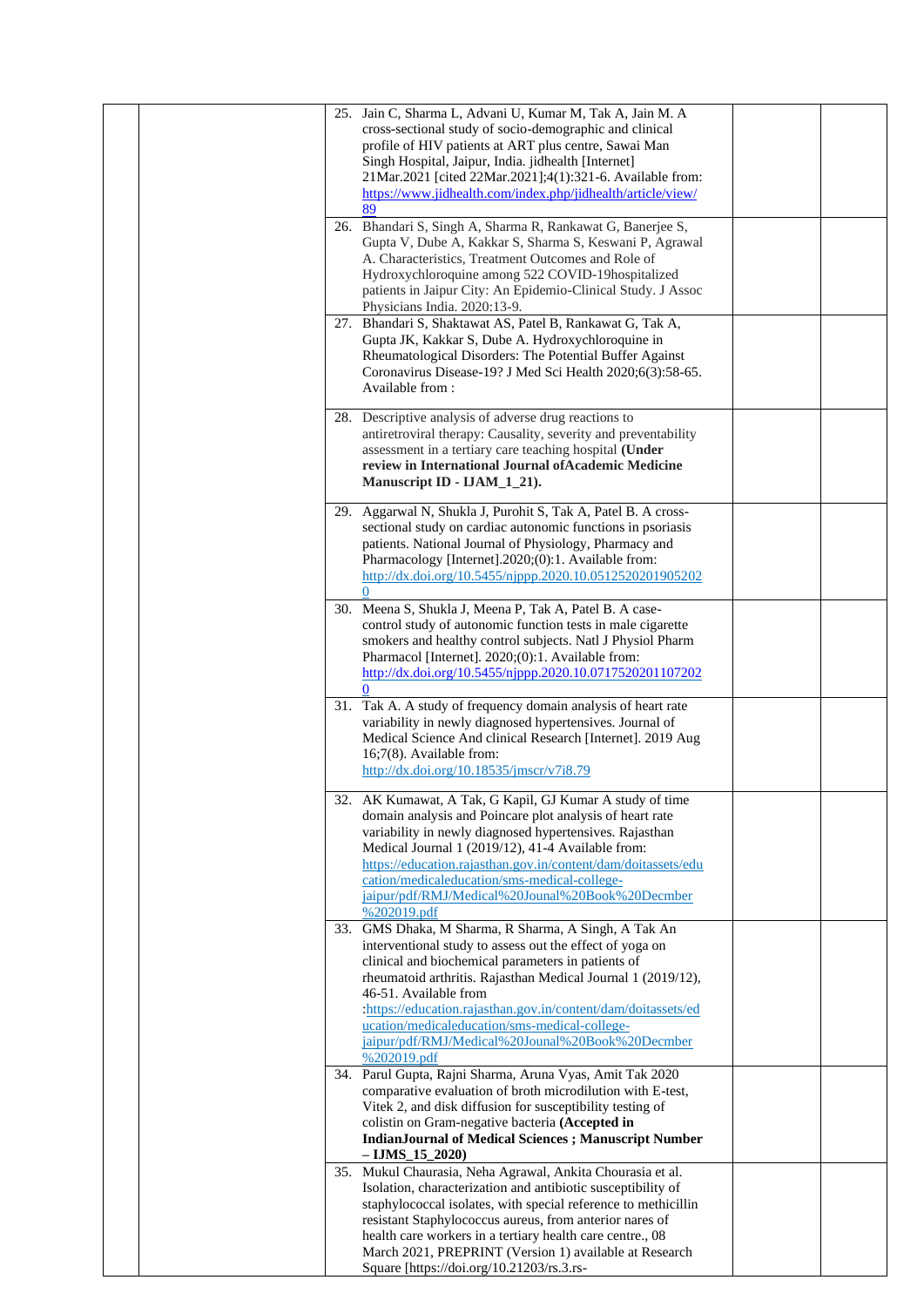|    |                     | 36. The role of multidetector computed tomography (MDCT) in<br>evaluation of lung nodule with histopathological correlation.<br>(Under review in Scripta Medica; Manuscript ID: 31903)                                                                                                                                                                                                                                                                                                                                                       |  |
|----|---------------------|----------------------------------------------------------------------------------------------------------------------------------------------------------------------------------------------------------------------------------------------------------------------------------------------------------------------------------------------------------------------------------------------------------------------------------------------------------------------------------------------------------------------------------------------|--|
| 54 | Dr. Sonam Bansal    | SonamBansal, Manish Agarwal comparative evalution of<br>1.<br>forced expiratory flow during 25 % - 75% of expiration in<br>middle aged obese and new obese females. An observational<br>study. International journal of community health and medical<br>research 2018, 4(3) 46-49<br>SonamBansal, Manish Agarwal at al. the effect of pranayam<br>2.<br>on visual reaction time and audio reaction time in healthy<br>medical and paramedical students. International journal of<br>community health and medical research 2018, 4(1);645-47. |  |
|    |                     | 3.<br>SonamBansal, Manish Agarwal at al. study of effect of age<br>and gender or ECG pattern in normal pediatric population of<br>Rajasthan. Journal of medical science and clinical research<br>volume 06 issue o07 July 2018, page 333-337.                                                                                                                                                                                                                                                                                                |  |
|    |                     | SonamBansal, Manish Agarwal et al, Assessment of effect of<br>4.<br>obesity on parasympathetic nervous system : an institutional<br>based study. International journal of community health and<br>medical research professionals. 2018 May : 4 (3) 180-103.                                                                                                                                                                                                                                                                                  |  |
|    |                     | SonamBansal, Manish Agarwal at al. Assessment of impact<br>5.<br>of cold stress on Heart Rate and blood pressure in healthy<br>offspring with and with and without parental history of type 2<br>diabetes mellitus. A comparative study. Journal of advanced<br>medical and dental science research 2018, 6 (7):1-4                                                                                                                                                                                                                          |  |
|    |                     | Sonam Bansal, Ritu Agarwal et al, Evolution of incidence of<br>6.<br>different forms of neuropathies in type 2 diabetes patient : An<br>Institutional based study Indian journal of basic and applied<br>medical research September 2018 : vol-7 issue -4 page 91-95                                                                                                                                                                                                                                                                         |  |
|    |                     | SonamBansal, Manish Agarwal at al. evalution of association<br>7.<br>of anthropometric Indices related to obesity with pulmonary<br>function test in female medical student. An International<br>based study 2018: 4(3) 90-92 international archives of<br>biomedical and clinical research.                                                                                                                                                                                                                                                 |  |
|    |                     | 8.<br>Sonam Bansal at al. assessment of breathing pattern among<br>mouth breather child: An Institutional based study. Annals of<br>international medical and dental Research 2018: 4 (5) page1-3                                                                                                                                                                                                                                                                                                                                            |  |
| 55 | Dr. Jairaj Vaishnav | Jairaj kumar vaishanv, Sohan lal jat, Rakesh garg.<br>1.<br>A prospective study to expected clinical trial, clinical<br>presentation and diagnostic procedure for unilateral chronic<br>maxillary sinusitis. International journal of medical reaserch<br>professionals.                                                                                                                                                                                                                                                                     |  |
|    |                     | Jairaj kumar vaishanv. To study the outcome of paper patch<br>2.<br>myringoplasty in patients with tympanic membrane<br>perforations international journal of medical and biomedical<br>studies(ijmbs).                                                                                                                                                                                                                                                                                                                                      |  |
|    |                     | Gaurav Gupta, Chappati Preetam, Jairaj kumar vaishnav,<br>3.<br>Mohnish Grover.New SMS classification of cochleovestibular<br>anomalies: our experience with 25 cases of type I anomaly.<br>American journal otolaryngology head neck.                                                                                                                                                                                                                                                                                                       |  |
|    |                     | Jairaj kumar vaishnav. Hoarseness of voice: etiological<br>4.<br>spectrum. International journal of medical and biomedical<br>studies(ijmbs).                                                                                                                                                                                                                                                                                                                                                                                                |  |
|    |                     | Jairaj kumar vaishnav. Microbiological profile of chronic<br>5.<br>tonsillitis in the pediatric age group. International journal of<br>medical and biomedical studies(ijmbs)                                                                                                                                                                                                                                                                                                                                                                 |  |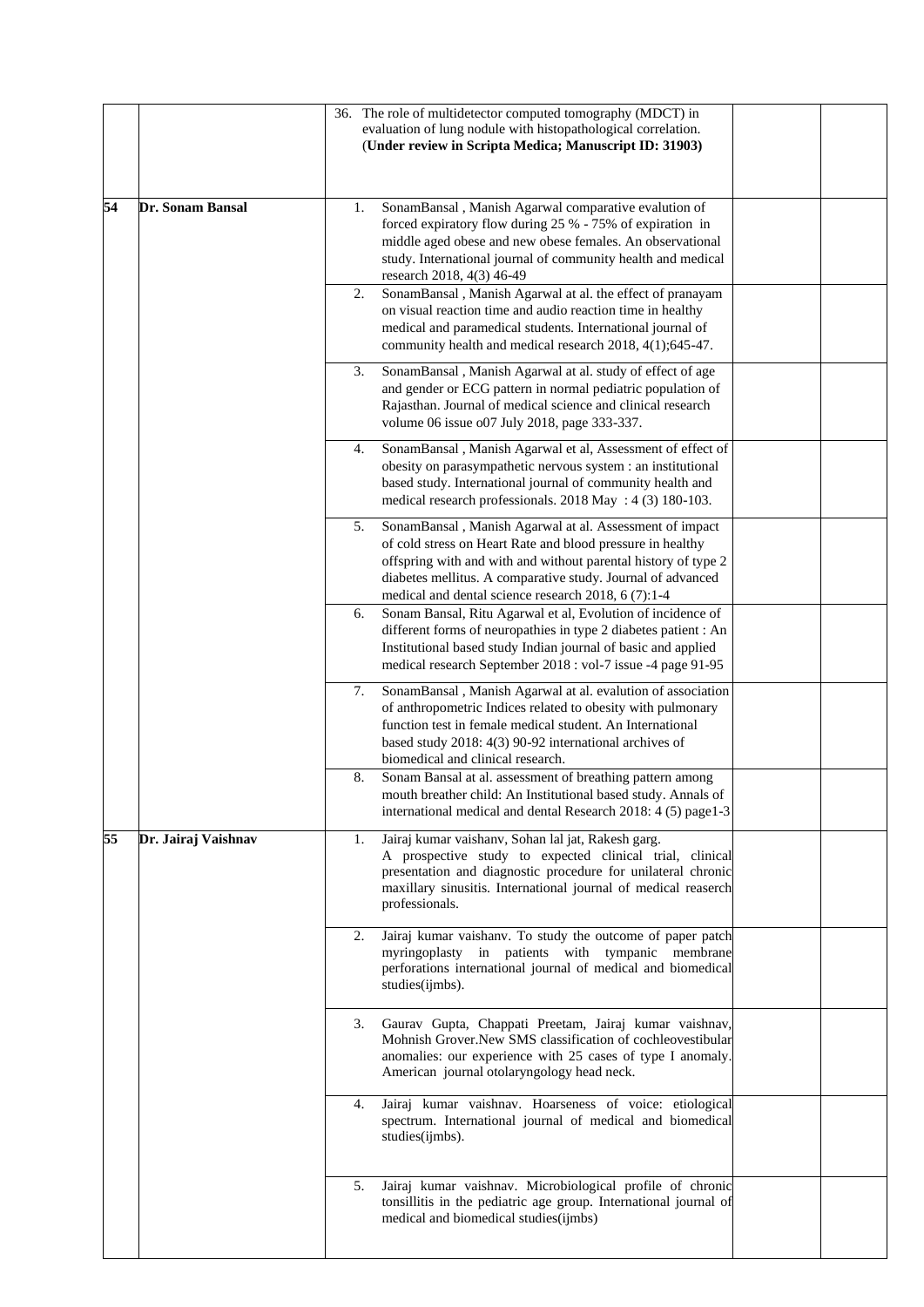|    |                        | 6. | Jairaj kumar vaishnav. Cochlear implantation in goldenhar<br>syndromespringer indian journal of otorhinolaryngology 3rd                                                                                                                                                                                                     |     |  |
|----|------------------------|----|-----------------------------------------------------------------------------------------------------------------------------------------------------------------------------------------------------------------------------------------------------------------------------------------------------------------------------|-----|--|
|    |                        | 7. | Bhagirath Singh , Anju Kochar , Jairaj Kumar Vaishnav<br>Indira Subhadarshini Paul. A hospital based study to assess<br>the pattern of nail abnormalities and their correlation with<br>dermatological and systemic disease among children.<br>International journal of health and clinical research,<br>2021;4(21):137-140 |     |  |
|    |                        | 8. | Jairaj Kumar Vaishnav, Anju Kocar, Farzana Siddiqui,<br>Bhagirath Singh. "A hospital based perspective study for<br>assessment of Sensorineural hearing loss(SNHL) in Type-II<br>Diabetes Mellitus Patients. International Journal of Health and<br>Clinical Research, 2021;4(18);113-116.                                  |     |  |
|    |                        | 9. | Jairaj K. Vaishnav, D.P.Gupta, Beni Prasad,<br>Rekha<br>Harshwarhan. A comparative study between endoscopic<br>dacryocystorhinostomy with and without silicone stent.                                                                                                                                                       |     |  |
| 56 | Dr R K Pipal           | 1. | Clinical and radiological evaluation of diaphyseal femoral<br>fractures treated with titanium elastic nail in paediatric age<br>group                                                                                                                                                                                       |     |  |
|    |                        | 2. | Study of functional outcome of intra articular platelet rich<br>plasma injections in early osteoarthritis knee                                                                                                                                                                                                              |     |  |
|    |                        | 3. | FUNCTIONAL OUTCOME OF SUB-TROCHANTRIC<br>FRACTURE TREATED BY LONG PFN                                                                                                                                                                                                                                                       |     |  |
|    |                        | 4. | Comparative Study of Hemireplacement Arthroplasty with<br>Bipolar Prosthetic and Proximal Femoral Nail (PFN) In<br>Unstable Intertrochanteric Fracture of Femure:<br><b>Interventional Prospective Randomized Study</b>                                                                                                     |     |  |
|    |                        | 5. | Conversion of regional to general anaesthesia for caesarean<br>section - A one-year prospective observational study                                                                                                                                                                                                         |     |  |
|    |                        | 6. | A comparative study of hemodynamic responses during short<br>urological procedures between etomidate lipuro (0.2%) and<br>propofol $(1%)$                                                                                                                                                                                   |     |  |
|    |                        | 7. | Incidence of Postdural Puncture Headache: A Comparative<br>Study With Using 25g & 26g Spinal Quincke Needle And<br>Median And Paramedian Approaches                                                                                                                                                                         |     |  |
|    |                        | 8. | Comparative study of anterior and posterior approaches for<br>sciatic nerve block for lower limb and foot surgery in<br>diabetic patients                                                                                                                                                                                   |     |  |
|    |                        | 9. | A review of COVID-19                                                                                                                                                                                                                                                                                                        |     |  |
| 57 | Dr Yogendra Kumar      | 1. | Comparison of proximal femur locking compression plate and<br>proximal femur nail in treatment of complex proximal femoral<br>fractures                                                                                                                                                                                     |     |  |
|    |                        | 2. | Bilateral symmetrical anterior fracture dislocation of shoulder                                                                                                                                                                                                                                                             |     |  |
|    |                        | 3. | Study the thyroid dysfunction in multiple blood transfused<br>children with ßeta-thalassemia major and find out effect on<br>their growth                                                                                                                                                                                   |     |  |
| 58 | Dr Vikas Lodha         | 1. | A prospective Bilateral symmetrical anterior fracture<br>dislocation of shoulder study of local infiltration versus<br>adductor block versus combined use of the two techniques<br>following knee arthroplasty                                                                                                              |     |  |
| 59 | <b>Dr Vinod Dhakar</b> | 1. | comparative study of the functional and radiological outcome<br>of intraarticular tibial plateau fractures treated with external<br>fixation versus open reduction internal fixation                                                                                                                                        |     |  |
| 60 | Dr. Rajni Gaur         | 1. | Prevalence of glaucoma in Patients undergoing cataract<br>surgery in rural set up in Nagaur district of Rajasthan.                                                                                                                                                                                                          | YES |  |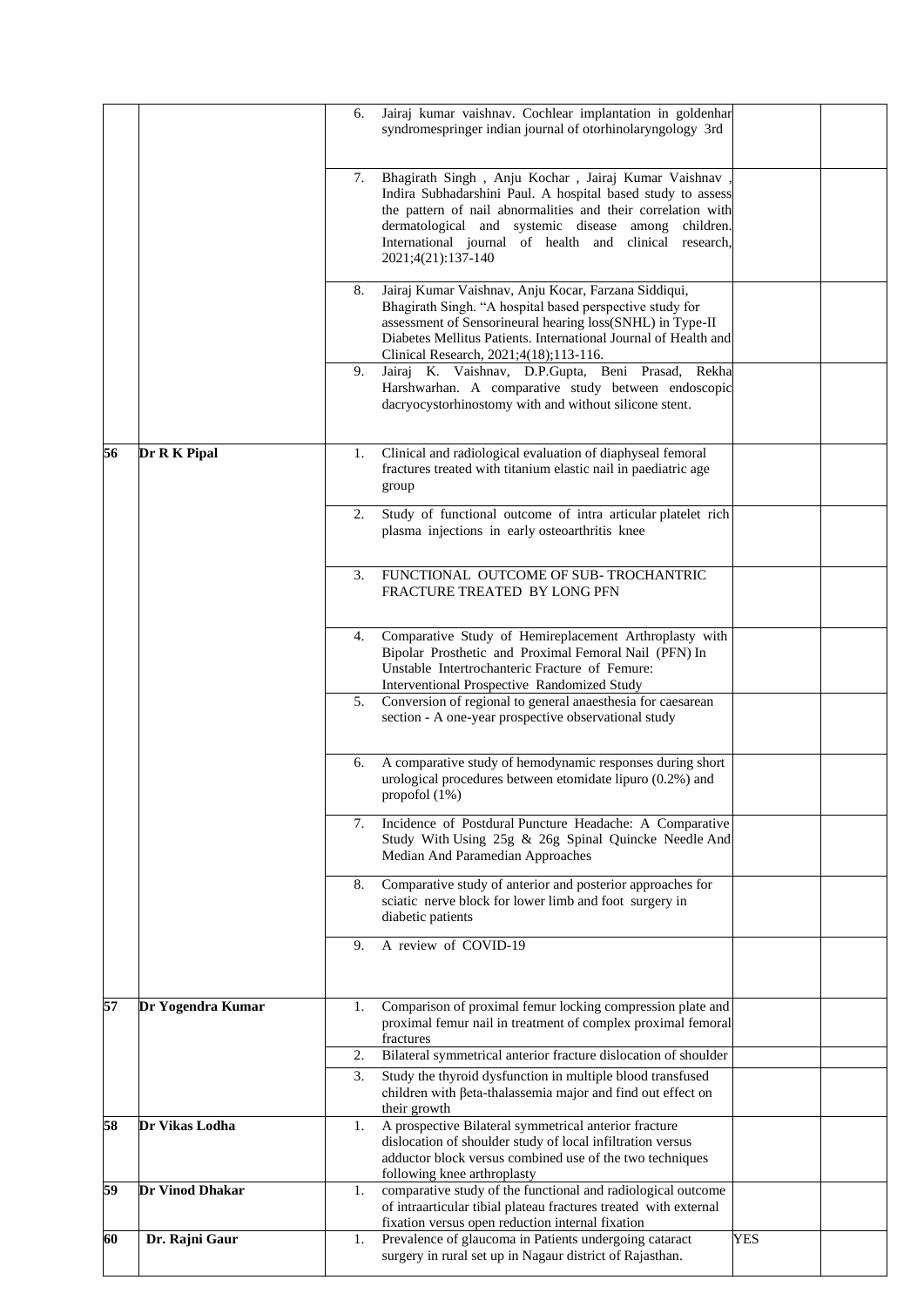|     |                          | 2. | Prevalence of Hypertension and its associated factors among<br>mining labour population in Makrana, Nagaur district,<br>Rajasthan                                                                                                                                | <b>YES</b> |  |
|-----|--------------------------|----|------------------------------------------------------------------------------------------------------------------------------------------------------------------------------------------------------------------------------------------------------------------|------------|--|
|     |                          | 3. | Malaria in Mining area of Rajasthan : A Hospital based Study YES                                                                                                                                                                                                 |            |  |
|     |                          | 4. | A Cross- Sectional study to assess the morbidity pattern of<br>ocular diseases in out patients department of Ophthalmology<br>at Bhilwara, Rajasthan.                                                                                                            | <b>YES</b> |  |
|     |                          | 5. | A post cataract surgery survey of Rural Population in<br>northwest India.                                                                                                                                                                                        | YES        |  |
|     |                          | 6. | Diabetic Retinopathy                                                                                                                                                                                                                                             | YES        |  |
|     |                          | 7. | Guillain Barre Syndrome                                                                                                                                                                                                                                          | <b>YES</b> |  |
|     |                          | 8. | Assessment of Knowledge among diabetes patients attending<br>District Hospital at Bhilwara, Rajasthan                                                                                                                                                            | <b>YES</b> |  |
|     |                          | 9. | Efficacy of Autologous Serum Eye Drops in Chemical Eye<br>Injury: An Institutional BasedStudy                                                                                                                                                                    | <b>YES</b> |  |
|     |                          |    | 10. Analysis of Prevalence of Dry Eyes in Diabetic Patients at a<br><b>Tertiary Care Centre</b>                                                                                                                                                                  | YES        |  |
| 61. | Dr. Jagdish Solanky      | 1. | Dr Jagdish solanky, Dr Harish Kumar Agrawal. Effect of oral<br>ibuprofen and oral acetaminophen in the treatment of<br>symptomatic patent ductus arteriosus in premature infants: a<br>hospital based study. Paripex - Ind J Of Res. 2017 Oct; 6(10):<br>p75-77. |            |  |
|     |                          | 2. | Dr Jagdish solanky, munawer ali ansari. Vitamin D status in<br>patient with pulmonary tuberculosis, a teaching hospital<br>based study. Ann. Int. Med. Den. Res.2018; 4(4): p4                                                                                   |            |  |
|     |                          | 3. | Dr Jagdish Solanky, Dr yogendra meena. Morbidity and the<br>mortality pattern in the neonatal intensivecare unit at a<br>tertiary care teaching hospital in Bharatpur. Gl J For Res Ana.<br>2020 Dec; 9(12): p1-3.                                               |            |  |
| 62. | Dr. Indira Singh Paul    | 1. | Paul I S, Singh B.A, Study Of Prevalence Of Obesity Among<br>Adolescent Students And Its Correlation With Risk Factor In<br>Udaipur City Rajasthan India. Int J Cont ped 2019; p195-9.                                                                           |            |  |
|     |                          | 2. | Singh B, Paul IS. Prevalence Of Non-Infectious Dermtoses In<br>Patients Attending In Tertiary Care Centre In Rajasthan. Int J<br>Res Derm 2019;5:192-6                                                                                                           |            |  |
|     |                          | 3. | Paul IS, Singh B, Study Of Urticaria In Children Of Rajasthan.<br>Int J Cont med, 2018; 6(2):                                                                                                                                                                    |            |  |
|     |                          | 4. | Singh B, Kochar A, Vaishnav J, Paul IS.A Hospital Based<br>Study To Assess The Pattern Of NailAbnormalities In Their<br>Correlation With Dermatological And Systemic Disease<br>Among Children.Int J of health and clin res, 2021; 4(21): p137-<br>140           |            |  |
|     |                          | 5. | Rajwaniya D, Paul IS. Prevalence of parasitic infection among<br>children: A hospital based prospective study in Udaipur. Int<br>Arch of biomedical & Clinical research vol4, july-sep 2018                                                                      |            |  |
|     |                          | 6. | Gaur R, GaurA, Paul IS, Garg R. Efficacy of autologous serum<br>eye drops in chemical eye injury:an institutional based<br>study.Int J of health and clinical research. 2021;4(14):281-283                                                                       |            |  |
| 63. | Dr Kuldeep Singh Rajpoot | 1. | Kuldeep Singh Rajpoot, Lakhan Poswal, Chakshu Chaudhary.<br>To Evaluate the Various Bone Marrow Changes in<br>thrombocytopenic Patients: An Institutional Based Study. Int J<br>Med Res Prof. 2018 Mar; 4(2):371-74.                                             |            |  |
|     |                          | 2. | Rajpoot KS, Poswal L, Goyal S. Assessment of iron, folate<br>and vitamin B12 statusin children with infantile tremor<br>syndrome. Int JContemp Pediatr 2016;3:xxx-xx.                                                                                            |            |  |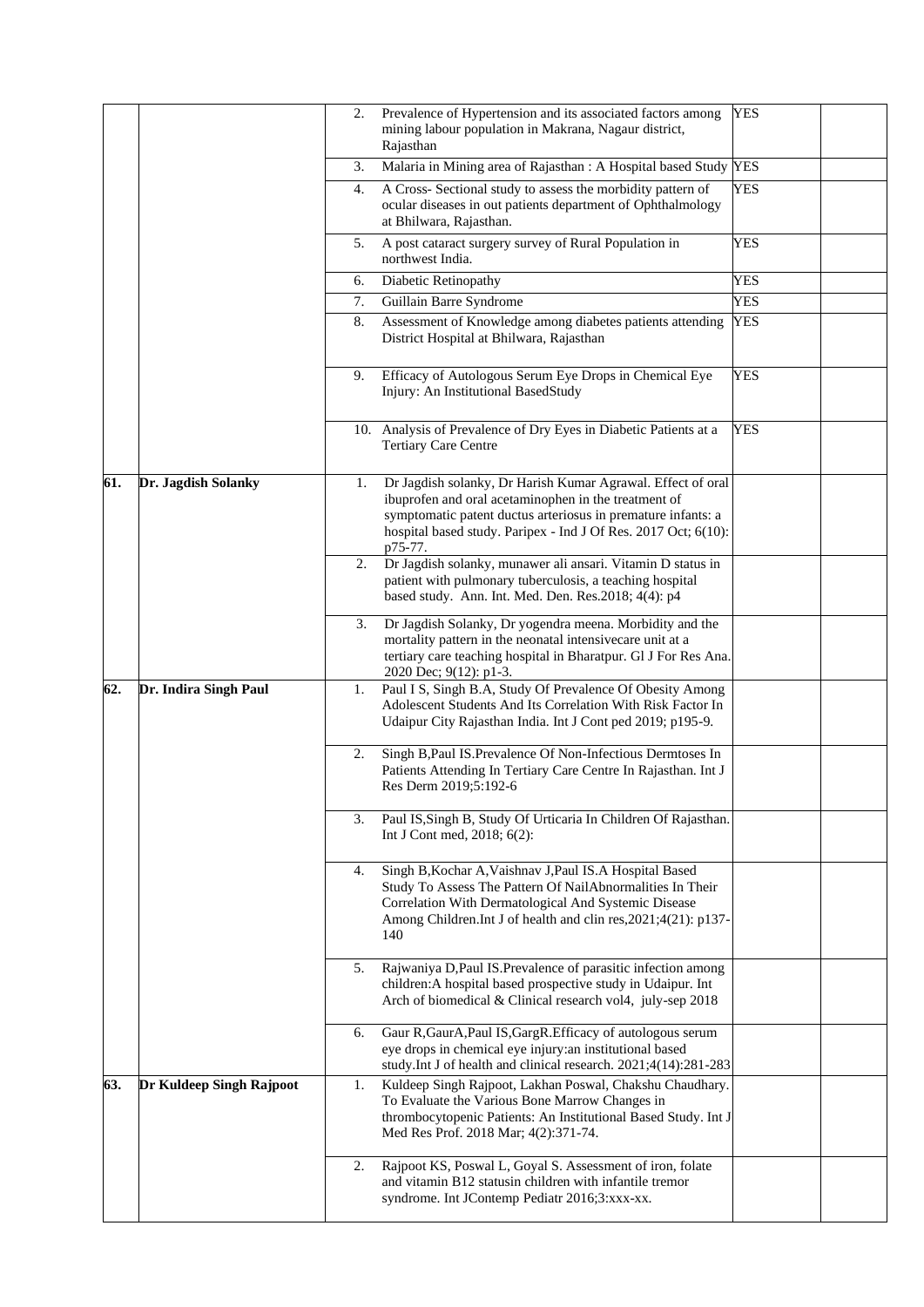|     |                      | 3. | Rajpoot KS, Poswal L, Chaudhary C. "Assessment of<br>UrinaryTract Infections among Children Visited in Medical<br>Institute". Ann. Int. Med. Den. Res.2018; 4(5): PEXX-PEXX                                                                                                                                                                                                                                    |  |
|-----|----------------------|----|----------------------------------------------------------------------------------------------------------------------------------------------------------------------------------------------------------------------------------------------------------------------------------------------------------------------------------------------------------------------------------------------------------------|--|
|     |                      | 4. | Dr Kuldeep Singh Rajpoot, Dr Lakhan Poswal, Dr Chakshu<br>Chaudhary. Anemia as a Risk Factor for Lower Respiratory<br>Tract Infection in Childrenof 6 Months to 5 Years of Age. J.<br>Med. Sci. Cln. Res.2018 Jul; 6(7): 599-602.                                                                                                                                                                              |  |
|     |                      | 5. | Rajpoot KS, Poswal L, Chaudhary C. Comparative Evaluation<br>of Different TreatmentProtocols in Treating Paediatric<br>Patients with Community AcquiredPneumonia: An<br>Institutional Based Study. J Adv Med Dent Sci Res<br>2018;6(7):125-128.                                                                                                                                                                |  |
|     |                      | 6. | Rajpoot KS, Poswal L, Chaudhary C. Assessment of<br>Immunization Status among Children Aged Between1 Year to<br>12 Year Visited to Hospital. HECS Int J Comm Health Med<br>Res 2018; 4(3):105-108.                                                                                                                                                                                                             |  |
|     |                      | 7. | Rajpoot KS, Poswal L. Comparative Evaluation of Respiratory<br>Infections among Rural and Urban ChildPatients. Int Arch<br>BioMedClin Res. 2018;4(3):X-X.                                                                                                                                                                                                                                                      |  |
|     |                      | 8. | Kuldeep Singh Rajpoot, Lakhan Poswal, Chakshu Chaudhary.<br>Evaluation of Prevalence of Anaemia among Paediatric<br>PatientsReporting for Routine Medical Check-Up: An<br>Institutional Based Study. Ind J of Bas and Appl Med Res;<br>2018 Sep: 7(4),77 - 81                                                                                                                                                  |  |
| 64. | Dr. M.L. Aseri       | 1. | Naveen Chhabra, Madan L Aseri, Deepak Padmanabhan. "A<br>review of drug isomerism and its significance. International<br>Journal of Applied and Basic Medical Research, Jan-Jun<br>2013, Vol 3, Issue 1                                                                                                                                                                                                        |  |
|     |                      | 2. | Kavita Rahore, Tarun Kumar Sharma, M.L Aseri, Sunil<br>Kumar Mathur, Rakesh Chandra Gupta, Satish Kumar<br>Vardey, G.G. Kaushik and Maheep Sinha. "Comparative<br>study of pulmonary functions after administration of albuterol<br>and levalbuterol in patients with moderate to severe bronchial<br>asthma. International Journal of Medicine and Medical<br>Sciences Vol. 4(2), pp. 39 - 44, February 2012. |  |
|     |                      | 3. | Kavita Rathore, Neha Sharma, M.L Aseri, Sunil Kumar<br>Mathur and Sanjay Sankhla. "Comparative study of effects<br>two b2 adrenergic agonists on biochemical parameters in<br>moderate to severe bronichial asthma patients. IJPSR, 2013;<br>Vol.4(6): 2419-2426.                                                                                                                                              |  |
|     |                      | 4. | Dhirendra Kumar Mahawar, Madan L. Aseri, Sunil Mathur,<br>Suchitra Gaur, Sanjay Sankhla, Bhagwan Dass. "A<br>prospective study of comparison of efficacy and safety<br>between levocetirizine and olopatadine in chronic idiopathic<br>urticaria". Indian Jounal of Allergy, Asthma and Immunology.<br>Jul-Dec 2014; Vol.28: Issue 2.                                                                          |  |
| 65. | Dr. Farzana Siddiqui | 1. | Farzana Siddiqui, Reena Jain. "Comparative Evaluation of<br>Metformin and Combination of Metformin and Sitgaliptin in<br>Type II Diabetic Mellitus Patients: A Hospital Based Study".<br>International Journal of Medical Research Professionals.2019<br>Nov, 5(6); 219-21.                                                                                                                                    |  |
|     |                      | 2. | Farzana Siddiqui, G.V. Diwakar. "Assessment of Asthmatic<br>Patients Treated with Salbutamol: A Hospital Based Study".<br>Journal of Advanced Medical and Dental Sciences Research.<br>Vol. 6. Issue 4, April 2018.                                                                                                                                                                                            |  |
|     |                      | 3. | Farzana Siddiqui. "Analysis of prevalence of adverse drug<br>reactions in patients admitted to a tertiary care hospital".<br>Internation Journal of medical Research Professionals. 2019<br>Jul, 5(4); 319-21.                                                                                                                                                                                                 |  |